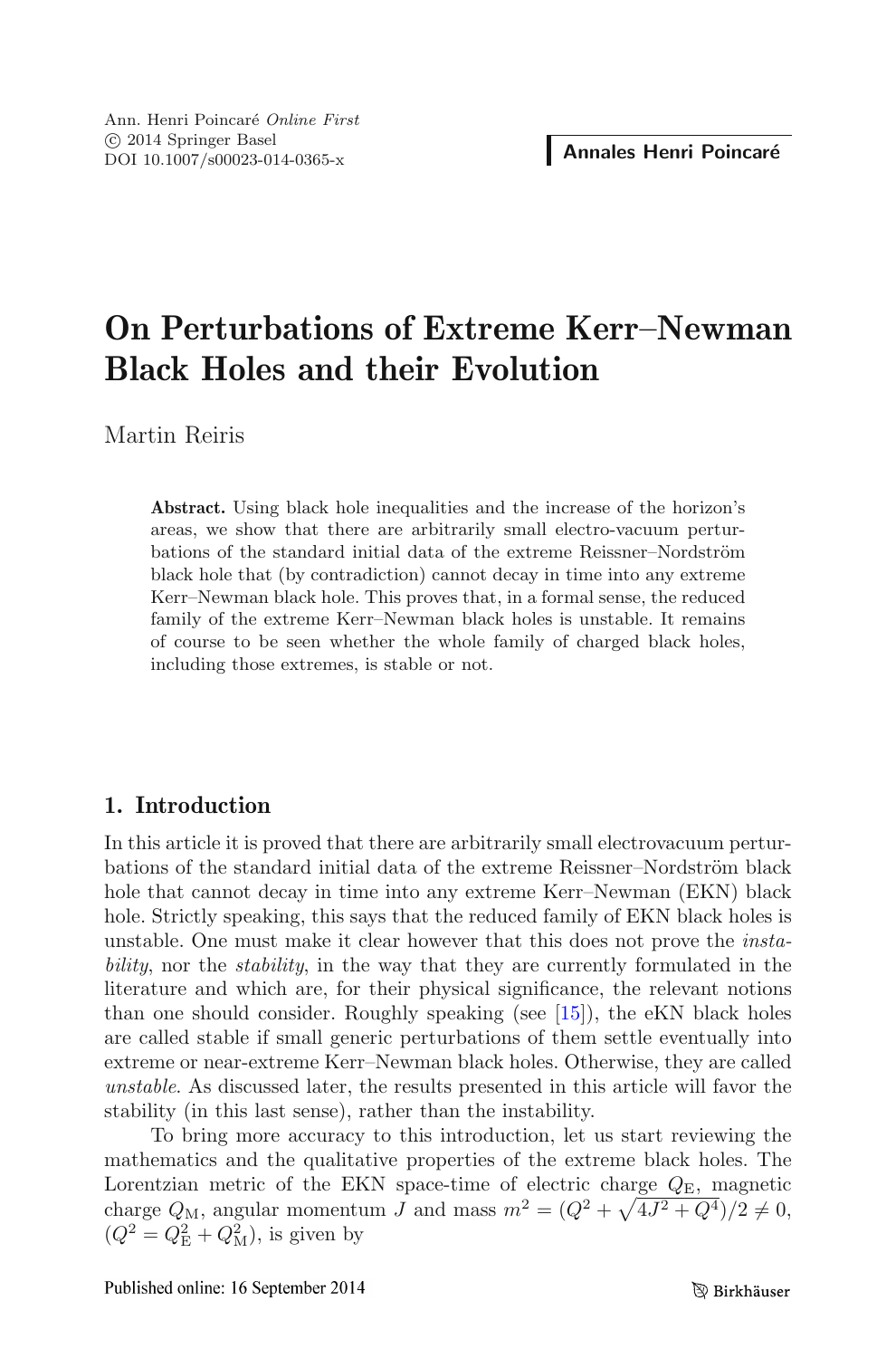<span id="page-1-2"></span>
$$
\mathbf{g} = -\frac{\Delta - a^2 \sin^2 \theta}{\Sigma} dt^2 - \frac{2a \sin^2 \theta}{\Sigma} (r^2 + a^2 - \Delta) dt d\phi
$$

$$
+ \frac{(r^2 + a^2)^2 - \Delta a^2 \sin^2 \theta}{\Sigma} \sin^2 \theta d\phi^2 + \frac{\Sigma}{\Delta} dr^2 + \Sigma d\theta^2, \tag{1}
$$

where  $a = J/m$ ,  $\Sigma = r^2 + a^2 \cos^2 \theta$ , and  $\Delta = r^2 + a^2 + Q^2 - 2mr$  (see for instance [\[5\]](#page-29-0)). The coordinate t ranges in  $(-\infty,\infty)$ , r in  $(m,\infty)$  and  $(\theta,\varphi)$  are the standard coordinates of the unit sphere  $\mathbb{S}^2$ . The space-time M is therefore diffeomorphic to  $\mathbb{R} \times \mathbb{R} \times \mathbb{S}^2$ .

The electromagnetic potential  $A$  is given explicitly by

$$
\mathbf{A} = -\frac{Q_{\rm E}r}{\Sigma} \left( \mathrm{d}t - a\sin^2\theta \,\mathrm{d}\phi \right) + \frac{Q_{\rm M}\cos\theta}{\Sigma} \left( a\,\mathrm{d}t - \left( r^2 + a^2 \right) \mathrm{d}\phi \right)
$$

and recall that the electromagnetic tensor is  $\mathbf{F}_{ab} = \nabla_a \mathbf{A}_b - \nabla_b \mathbf{A}_a$ . The solution is rotational symmetric and stationary. Of particular interest for this article are the EKN solutions with  $J = 0$ ,  $Q_M = 0$  but  $Q_E \neq 0$ , which are called extreme Reissner–Nordström (ERN). When  $Q_{\rm E} = 1$  the ERN metric (from now on  $\text{ERN}_1$ ) takes the synthetic form

<span id="page-1-1"></span>
$$
\mathbf{g} = -\left(1 - 1/r\right)^2 dt^2 + \frac{1}{\left(1 - 1/r\right)^2} dr^2 + r^2 d\Omega^2,
$$
 (2)

 $(d\Omega^2)$  is the line element of the round sphere), and the electromagnetic potential simplifies to  $\mathbf{A} = -dt/r$ . Over the Cauchy hypersurface  $\{t = 0\}$  the electric field is  $E_a = \mathbf{F}_{ab} \mathbf{n}^b = \partial_r/(r^2|\partial_r|)$  and the magnetic field is zero, i.e.,  $B_a =$  $\star \mathbf{F}_{ab} \mathbf{n}^b = 0$ . Here **n** is the time-like unit normal to  $\{t = 0\}$ . The solution is time symmetric and therefore the second fundamental form  $K$  of the slice  $\{t = 0\}$  is zero. Finally, the solution is spherically symmetric and static. For future reference the data set over  $\Sigma_0 := \{t = 0\}$  will be called the *standard initial data of the*  $\text{ERN}_1$  *solution* and denoted by  $(\Sigma_0; g_0, K_0; E_0, B_0)$ .

The EKN solutions form part of the larger family of Kerr–Newman (KN) space-times and lie exactly between those KN space-times representing black holes and those exhibiting naked singularities. Due to their special properties, the EKN solutions have played a peculiar role in the mathematical and physical analysis of black holes. Some of their most noticeable features are the following. The past and the future null infinity of the ERN space-time can be reached from any of its space-time points. Yet the ERN space-time is geodesically incomplete and exhibits future and past Cauchy horizons. Each Cauchy horizon is diffeomorphic to  $\mathbb{R} \times \mathbb{S}^2$ , has complete null generators and the area of any spherical section is

$$
A = 4\pi\sqrt{4|J| + Q^2}
$$

In particular, if an extreme solution has  $Q_{\rm E} = 1$  then to be the one with  $Q_{\rm E} = 1, Q_{\rm M} = 0$  and  $J = 0$  it is necessary and sufficient that  $A = 4\pi$ . Moreover, the "initial" Cauchy hypersurface  $\{t = 0\}$  is maximal and complete (as a Riemannian manifold), and possess no trapped region. This hypersurface is diffeomorphic to  $\mathbb{R} \times \mathbb{S}^2$  and has one cylindrical end and one asymptotically

<span id="page-1-0"></span><sup>&</sup>lt;sup>1</sup> Note that **A** is not smooth at  $\{\theta = 0\} \cup \{\theta = \pi\}$ . In this article smooth means  $C^{\infty}$ .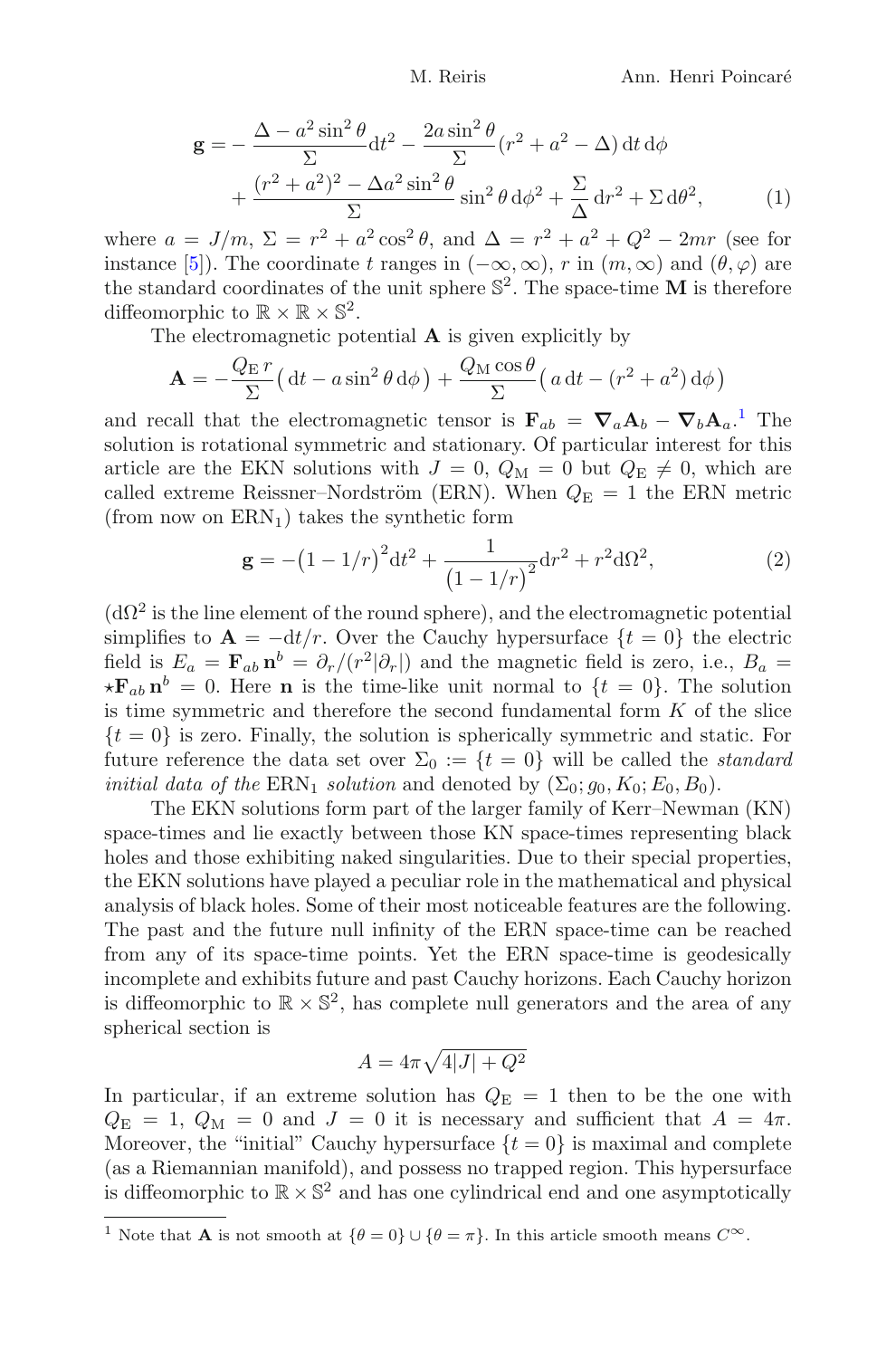

<span id="page-2-0"></span>FIGURE 1. Picture of the (half) Penrose diagram of the EKN black-holes. The picture shows also a visualization of the geometry of the standard initial data and the future Cauchy horizon

flat (AF) end (see Fig. [1\)](#page-2-0). Of special interest to us is the cylindrical spacetime of the  $\text{ERN}_1$  solution (Bertotti's space-time). It is found by taking a sequence  $r_i \to 1$ , making then the change of variables  $\bar{x} = \ln((r-1)/(r_i-1)),$  $\bar{t} = (r_i - 1)t$  in [\(2\)](#page-1-1), and finally taking the limit as  $r_i \to 1$ . This gives the result

$$
\check{\mathbf{g}} = -e^{2\bar{x}} \mathrm{d}\bar{t}^2 + \mathrm{d}\bar{x}^2 + \mathrm{d}\Omega^2 \tag{3}
$$

<span id="page-2-1"></span>The three-metric over  $\{\bar{t} = 0\}$  is then  $\check{g}_0 = d\bar{x}^2 + d\Omega^2$ , that is, that of the metric product  $\mathbb{R} \times \mathbb{S}^2$ , hence cylindrical. For future reference, over this slice the electric field is  $\check{E}_0 = \partial_{\bar{x}}$  and the magnetic field  $\check{B}_0$  and the second fundamental form  $\check{K}_0$  are zero. The data set  $(\mathbb{R} \times \mathbb{S}^2; \check{g}_0, \check{K}_0; \check{E}_0, \check{B}_0)$  will be called the standard initial data of the extreme  $RN_1$  throat  $(ERNT_1)$ .

It is fundamentally the presence of these peculiar Cauchy horizons what makes extreme solutions so special. Are extreme black holes physically realistic solutions? Are they stable under small perturbations of the initial data? What occurs to their horizons under such perturbations?

A revitalised interest in these old questions reappeared in the last years as a part of new and larger mathematical investigations on the stability of black hole space-times,  $[1,3,11,14,17]$  $[1,3,11,14,17]$  $[1,3,11,14,17]$  $[1,3,11,14,17]$  $[1,3,11,14,17]$  $[1,3,11,14,17]$  $[1,3,11,14,17]$  (to mention some). Most of these theoretical developments are characterized by the use of linear techniques over the otherwise unperturbed ERN background. As a contribution to the ongoing discussion we prove here that there are arbitrarily small perturbations of the standard  $\text{ERN}_1$  initial data whose evolution cannot decay in any way into any EKN solution. The proof is satisfactory to us in that it is the result of combining black hole inequalities [\[10](#page-30-4),[12\]](#page-30-5), and the ubiquitous law of area increase of event horizons [\[7](#page-29-3)], and does not rely in any linear or linearization technique. In a sense, our argument belongs to a class of natural procedures to prove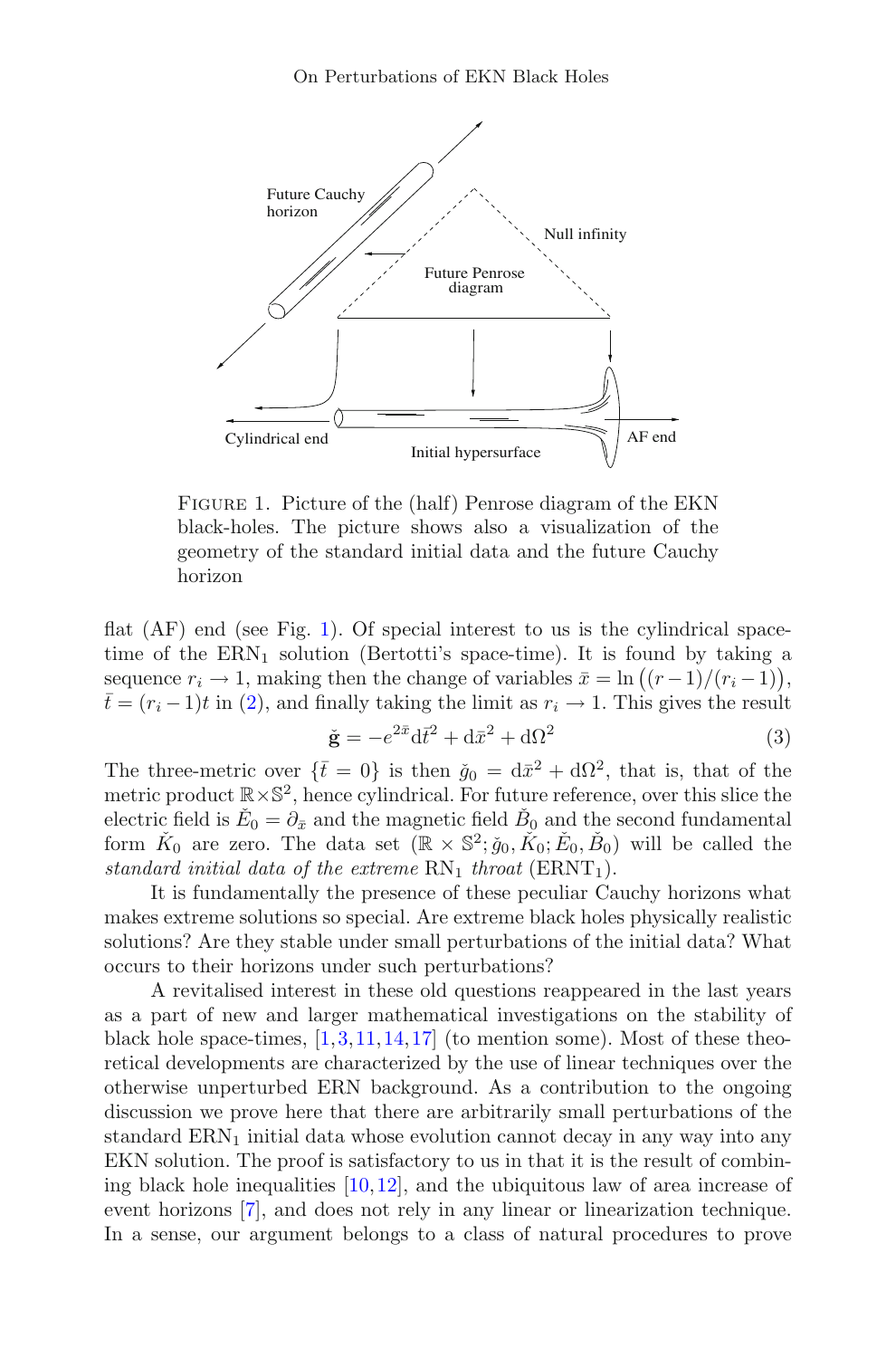instabilities that was used in the literature during the last years<sup>[2](#page-3-0)</sup> and which consists in finding certain inequalities at the level of the perturbed initial data that are shown to be propagated along the evolution and that are incompatible with the stationary states that one wants to rule out as the long time limit of the evolution (see for instance [\[13](#page-30-6)] and references therein).

Before we pass to explain the generalities behind the proof, let us explain in precise terms the main statement to be proved. We first introduce the notion of "perturbation" of the standard initial data  $(\Sigma_0; g_0, K_0; E_0, B_0)$  of the ERN<sub>1</sub> space-time.

<span id="page-3-1"></span>**Definition 1.** Let  $(\Sigma; q, K; E, B)$  be a smooth an maximal electro-vacuum data set and let  $k$  be an integer greater or equal than 1. We say that the data set is  $\varepsilon$ -close in  $C^k$  to the ERN<sub>1</sub> standard initial data iff there is a diffeomorphism  $\varphi : \Sigma_0 \to \Sigma$  such that for any  $(U, U_0)$  equal to either  $(g, g_0)$ ,  $(K, K_0)$ ,  $(E, E_0)$ or  $(B, B_0)$  we have

$$
\left\|\,\varphi^*U-U_0\,\right\|_{C^k_{g_0}(\Sigma_0)}\leq\varepsilon.
$$

The  $C_{g_0}^k$  norm of a tensor W (no matter its valence) is defined as usual by

$$
\|W\|_{C_{g_0}^k(\Sigma_0)}^2 = \sup_{p \in \Sigma_0} \left[ \sum_{j=0}^{j=k} |(\nabla^{(j)} W)(p)|_{g_0}^2 \right]
$$

The Definition [1](#page-3-1) is satisfactory, but we need to make sure that the perturbation "falls off" along the asymptotically cylindrical end and that the "cylindrical asymptotic" is preserved. To be concrete, we will work with perturbations that "fall off exponentially along the cylindrical end into the  $\text{ERN}_1$  standard initial data". Precisely, we say that a data set  $(\Sigma; g, K; E, B)$ ,  $\varepsilon$ -close in  $C^k$  to  $(\Sigma_0; g_0, K_0; E_0, B_0)$ , falls off exponentially into  $(\Sigma_0; g_0, K_0; E_0, B_0)$  along the *cylindrical end* iff there is  $\Lambda > 0$  such that for any  $(U, U_0)$  equal to either  $(g, g_0), (K, K_0), (E, E_0)$  or  $(B, B_0)$  we have

$$
\lim_{r(p)\to 1} e^{\Lambda \ln(r-1)} \left[ \sum_{j=0}^{j=k} |(\nabla^{(j)} (\varphi^* U - U_0)) (p)|_{g_0}^2 \right] = 0,
$$

where  $\varphi^*$  is the pull-back by the diffeomorphism  $\varphi : \Sigma_0 \to \Sigma$  (note that  $r(p) \rightarrow 1$  means that "p" diverges along the cylindrical end).

With all these definitions at hand we can state our main result as follows.

**Theorem [1.](#page-26-0)** For any  $\bar{\varepsilon} > 0$  and integer  $k \ge 1$  there is a smooth and maximal electro-vacuum data set  $(\bar{\Sigma}; \bar{g}, \bar{K}; \bar{E}, \bar{B})$ ,  $\bar{\varepsilon}$ -close in  $C^k$  to the standard  $ERN_1$ initial data and falling into it exponential along the cylindrical end, which cannot decay, towards the future or the past, into any EKN solution.

Let us overview now the basics behind the proof. A technical proof has to be found inside the text. The argument that follows can be done in any time direction. The idea is to construct (arbitrarily small) axisymmetric perturbations of the standard  $\text{ERN}_1$  initial data and do so with sufficiently control to

<span id="page-3-0"></span><sup>&</sup>lt;sup>2</sup> I would like to thank Piotr Chrusciel for making this remark to me.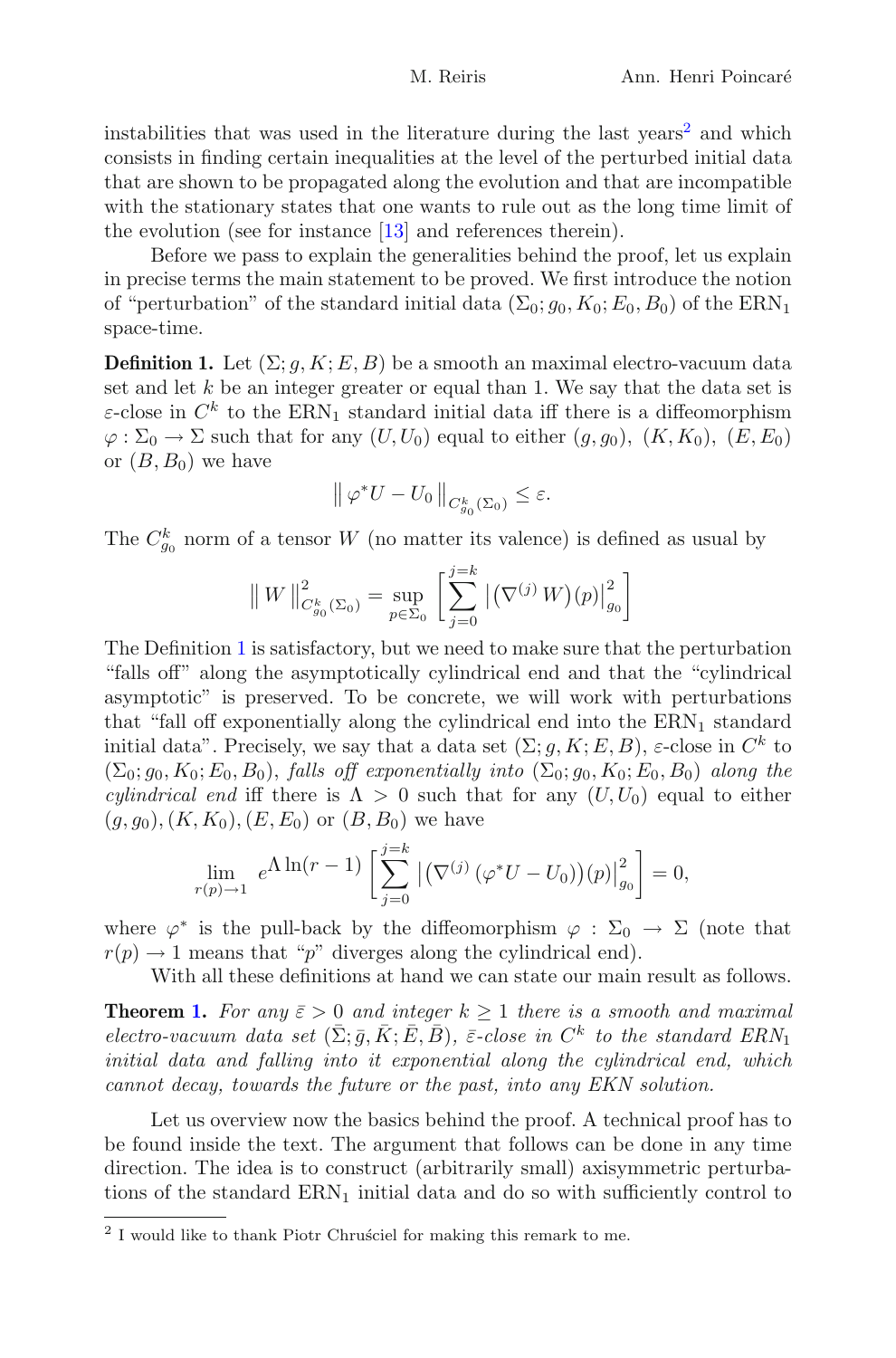

<span id="page-4-0"></span>FIGURE 2. Diagram of the initial data used in this article

be able to prove that a Marginally Outer Trapped Surface (MOTS) forms separating the two ends (see Fig. [2\)](#page-4-0). In addition, the perturbation is done keeping  $Q_{\rm E} = 1, Q_{\rm M} = 0$  and  $J = 0$ . In particular, and because the electromagnetic charges and the angular momentum are conserved, if the perturbation evolves into an EKN space-time in the long-time, then it must be one with  $Q_{\rm E} = 1$ ,  $Q_M = 0$  and  $J = 0$ , that is, it has to be the ERN that is being perturbed.<sup>[3](#page-4-1)</sup> Moreover, due to presence of a MOTS which acts as a barrier, the event horizon must intersect the initial Cauchy hypersurface somewhere between the MOTS and the asymptotically flat end. In parallel to all this it is shown that every surface S embedded in the initial hypersurface and separating the two ends has area strictly greater than  $4\pi$ . In particular, the intersection of the event horizon and the initial hypersurface must have area strictly greater than  $4\pi$ . As the areas of sections of the event horizon are non-decreasing in time, we conclude that the initial data cannot evolve into the  $\text{ERN}_1$  solution because its horizon has area exactly  $4\pi$ . The perturbed data set is depicted in Fig. [2](#page-4-0) and the (presumed) evolution in Fig. [3.](#page-5-0)

This argumentation essentially contains all the ingredients of the proof, but as the reader may have wondered, it assumes implicitly a particular "convergence" of the dynamical horizon to the smooth one of  $ERN_1$ . This is not entirely satisfying because horizons are found out of global information and their local regularity is not tied up necessarily to the local regularity of the space-time. For this reason one could imagine a space-time decaying into a EKN but with a highly irregular horizon whose areas (due to this irregularity) do not approach the area of the horizon of the EKN but rather some bigger value. To avoid this objection the definition that we adopt for "decaying into a EKN solution" does not make any hypothesis about the horizon but instead assumes only convergence to a EKN strictly outside of it. The statement is given in Definition [4](#page-27-0) and is postponed until Sect. [7](#page-26-1) (when we use it for the first time) as introducing it here would cause much disruption. The actual

<span id="page-4-1"></span><sup>3</sup> To be certain here, the charges and the angular momentum are not only conserved at null infinity, they take also the same values over any embedded sphere isotopic to a "sphere" at "spatial infinity". This is explained in Sect. [2.](#page-6-0)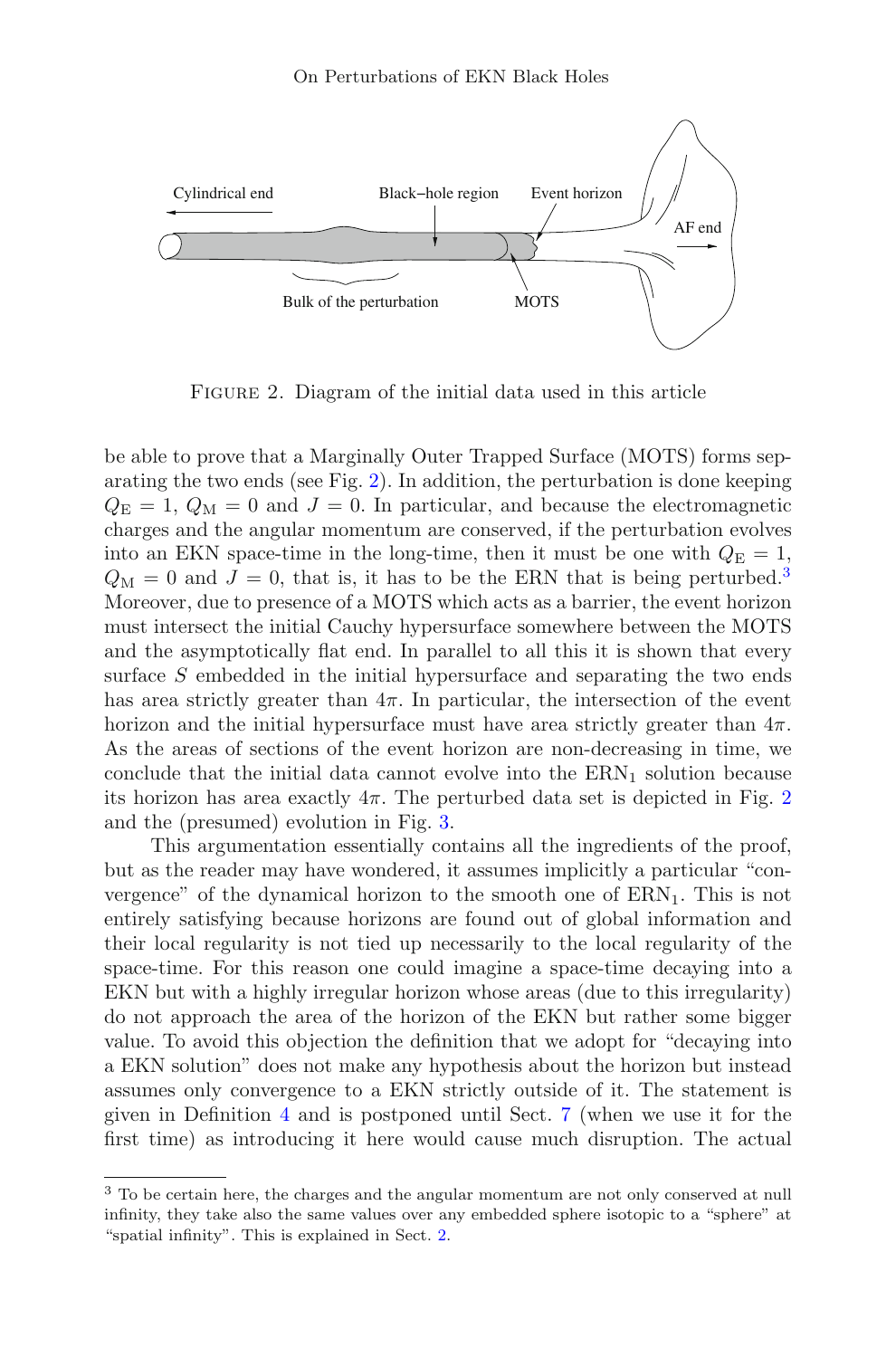

<span id="page-5-0"></span>FIGURE 3. Picture of the geometric construction in the argument by contradiction of the proof of Theorem [1](#page-26-0)

proof of the Theorem [1](#page-26-0) modifies slightly the argument given above to stick to the actual definition.

Like any argument by contradiction, our proof of Theorem [1](#page-26-0) does not say what indeed occurs during the time evolution. It just says something of what cannot happen. Nevertheless, the presence of the mentioned MOTS in the perturbed initial data suggests that it must decay in the long-time into a non-extremal RN black hole. For this reason, it is expected also that whatever occurs to the "old" horizon of the  $\text{ERN}_1$ , that part of the space-time stays hidden inside the new black hole region. Regardless of that, this work does not yield any light about the fate of the ERN horizon under perturbations. In this sense it does not make previous investigations about the ERN horizon less interesting.

In principle, with further work but following a similar argument, one should be able to prove that there are arbitrarily small perturbations of any EKN that cannot decay in any way into an EKN black hole. What makes the use of the ERN and not of any other EKN solution more useful is that the perturbations can be made time-symmetric and for this reason proving the existence of a MOTS reduces to proving the existence of a minimal surface which is technically more accessible.<sup>[4](#page-5-1)</sup>

The organization of this article is the following. In Sect. [2,](#page-6-0) we recall the basic material to be used about electro-vacuum space-times. In Sect. [3,](#page-9-0) we discuss black hole inequalities on data sets that we call of the  $\text{ERN}_1$  "type" and that are introduced in Definition [3.](#page-10-0) Roughly speaking, such data sets are defined to share the topology and the asymptotic geometry of the standard initial data of the  $\text{ERN}_1$  solution. Not surprisingly, the perturbations of the standard initial data of the  $\text{ERN}_1$  solution that we are going to use are of the  $\text{ERN}_1$  type. The main result of this section is to prove that the area of any (compact, boundaryless and embedded) surface separating the two ends

<span id="page-5-1"></span><sup>4</sup> I would like to thank Sergio Dain for pointing this out.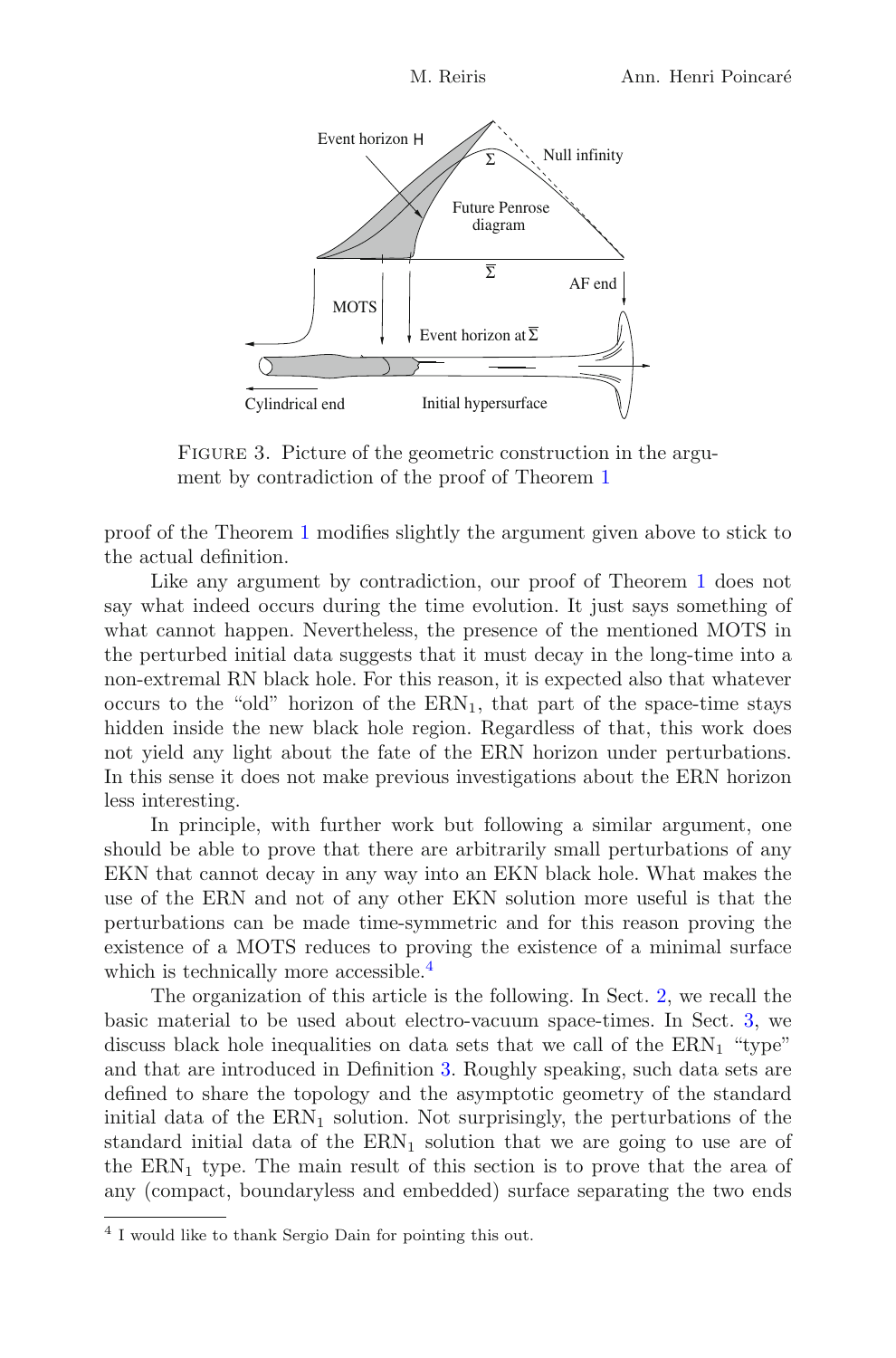of any data set of the  $\text{ERN}_1$  type is strictly greater than  $4\pi$ . The analysis in this section shares many elements with [\[19\]](#page-30-7). In Sect. [4,](#page-15-0) we construct the mentioned initial perturbations using the conformal method. The existence of solutions of the conformal equations is proved following standard barrier methods [\[8](#page-30-8)] which give good control on the solutions. In Sect. [5,](#page-18-0) we show the rigidity of the  $\text{ERNT}_1$  initial data which will be necessary in Sect. [6](#page-24-0) to show that one can make arbitrarily small perturbations containing MOTS. It is worth mentioning that the rigidity of the  $\text{ERNT}_1$  initial data is of interest in itself. In particular, the formation of extreme RN throats along sequence of data sets can be studied in the same way as was done in [\[19](#page-30-7)] with the formation of extreme Kerr-throats. The proof of the main result following the lines explained above is made formally and finally in Sect. [7.](#page-26-1)

# <span id="page-6-0"></span>2. Background Material

In this section, we recall succinctly and with certain formality those notions, like that of electric and magnetic charges, that will be necessary throughout the article. The formal treatment is justified by the mathematical nature of the paper.

We will be working with smooth  $(C^{\infty})$  electro-vacuum space-times  $(M; g; F)$ , where  $(M; g)$  is an orientable and time orientable Lorentzian manifold. We will assume that an orientation on M was chosen and that a future direction was assigned. Let  $\Sigma$  be a space-like hyper-surface and **n** a future unit normal to  $\Sigma$ . As usual, the orientation on M and the field **n** provide an orientation on Σ, more precisely:  $\{e_1(p), e_2(p), e_3(p)\}\$ is a positive basis of  $T_p \Sigma$ iff  $\{n(p), e_1(p), e_2(p), e_3(p)\}\$ is a positive basis of  $T_pM$ . Space-times tensors, like the Ricci curvature  $\rm{Ric}$  of  $\rm{g}$ , will be boldfaced.

#### (i) The Einstein–Maxwell system.

<span id="page-6-1"></span>In coordinate-independent form the Einstein–Maxwell equations are

$$
\mathbf{Ric} - \frac{1}{2}\mathbf{R}\mathbf{g} = 8\pi\mathbf{T}, \quad d\mathbf{F} = 0, \text{ and } d \star \mathbf{F} = 0
$$
 (4)

where d is the exterior derivative and  $\star$  is the g-Hodge star, namely  $\star \mathbf{F}_{ab}$  =  $\epsilon_{abcd}$ **F**<sup>cd</sup>/2. The electromagnetic energy-momentum tensor **T** appearing in [\(4\)](#page-6-1) is

$$
\mathbf{T}_{ab}=\frac{1}{4\pi}\left(\mathbf{F}_{ac}\mathbf{F}_{b}{}^{c}-\frac{1}{4}\mathbf{F}_{cd}\mathbf{F}^{cd}\mathbf{g}_{ab}\right).
$$

The 3+1 picture of [\(4\)](#page-6-1) will be also used during the article. We recall it in what follows [\[6](#page-29-4)]. Let  $\Sigma_0$  be a space-like hyper-surface (possibly with boundary) and V a nowhere zero time-like vector field defined on an open neighborhood of  $\Sigma_0$ . By moving  $\Sigma_0$  along **V** one obtains a flow of space-like hypersurfaces  $\Sigma_t$ (at least for a short time). Coordinates charts  $(x^1, x^2, x^3)$  are propagated by V to every  $\Sigma_t$  and any two  $\Sigma_t$  and  $\Sigma_{t'}$  are naturally diffeomorphic. In this way one obtains a flow  $(g_{ij}(t), K_{ij}(t))$  of induced three-metrics and second fundamental forms on the fixed manifold  $\Sigma_0$ . Writing  $\mathbf{V}|_{\Sigma_t} = N(t)\mathbf{n} + X^i(t)\partial_i$ , where **n** is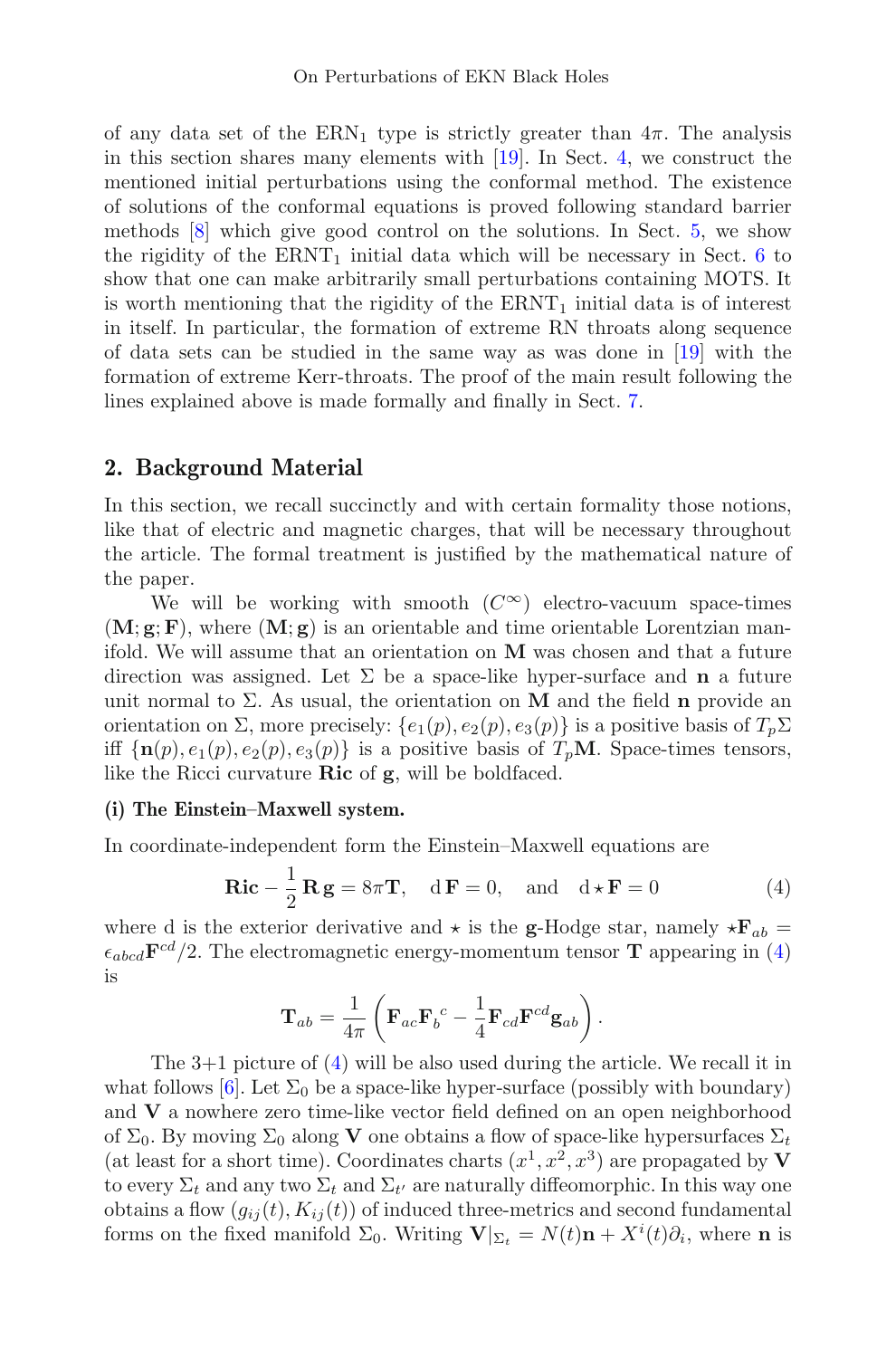a future unit normal to  $\Sigma_t$ , one obtains also a flow of lapse functions  $N(t)$ and shift vectors  $X(t) = X^i \partial_i$ . In this 3 + 1 setup the Einstein equation (first Eq. in  $(4)$  is

$$
\begin{cases}\n\dot{g}_{ij} = -2NK_{ij} + \mathcal{L}_X g_{ij}, \\
\dot{K}_{ij} = -\nabla_i \nabla_j N + N(Ric_{ij} + kK_{ij} - 2K_{il}K^l{}_j) \\
&+ \mathcal{L}_X K_{ij} - 8\pi N (\mathbf{T}_{ij} + \frac{1}{2}(\mathbf{T}_{ab}\mathbf{g}^{ab})g_{ij}), \\
R = |K|^2 - k^2 + 16\pi \mathbf{T}_{00}, \\
\nabla^i K_{ij} - \nabla_j k = 8\pi \mathbf{T}_{0i},\n\end{cases}
$$

where  $\mathbf{T}_{00} = \mathbf{T}(\mathbf{n}, \mathbf{n})$  and  $\mathbf{T}_{0i} = \mathbf{T}(\mathbf{n}, \partial_i), \nabla$  is the g-covariant derivative,  $k = \text{tr}_q K$  is the mean curvature and  $\mathcal L$  is the Lie-derivative. The space-time metric is written in the form

$$
\mathbf{g} = -(N^2 - X_i X^i) dt^2 + X_i (dt \otimes dx^i + dx^i \otimes dt) + g_{ij} dx^i dx^j
$$

At every slice  $\Sigma_t$ , the electric and magnetic fields E and B, are defined by  $E^i = \mathbf{F}^i{}_{a} \mathbf{n}^a$  and  $B^i = \star \mathbf{F}^i{}_{a} \mathbf{n}^a$ . In terms of them the electro-vacuum constraint equations are

$$
\begin{cases}\nR = |K|^2 - k^2 + 2(|E|^2 + |B|^2), \\
\nabla^i K_{ij} - \nabla_j k = 2(E \times B)_j, \\
\nabla^i E_i = 0, \\
\nabla^i B_i = 0\n\end{cases}
$$
\n(5)

<span id="page-7-0"></span>where  $(E \times B)_i = \epsilon_{ijk} E^j B^k$ . A set  $(g, K; E, B)$  satisfying the constraint equa-tions [\(5\)](#page-7-0) on a manifold  $\Sigma$  is called an *electro-vacuum data set*. The data is maximal if  $k = \text{tr}_q K = 0$ .

#### (ii) The electric and magnetic charges.

Let  $[S]$  be an oriented, compact and boundaryless surface S embedded in M. The bracket  $\lceil \cdot \rceil$  signifies that an orientation on S has been assigned. Then  $Q_{\text{E}}([S])$  and  $Q_{\text{M}}([S])$  are defined by

$$
Q_{\mathrm{E}}([S]) = -\frac{1}{4\pi} \int_{[S]} \star \mathbf{F} \quad \text{and} \quad Q_{\mathrm{M}}([S]) := -\frac{1}{4\pi} \int_{[S]} \mathbf{F}
$$

As  $d\mathbf{F} = 0$  and  $d \star \mathbf{F} = 0$  then  $Q_{\rm E}(|S|)$  and  $Q_{\rm M}(|S|)$  depend only on the homology class of  $[S]$ . We will be referring this fact as the *conservation of charge.* If S is embedded in a space-like hypersurface  $\Sigma$  then  $Q_{\text{E}}([S])$  and  $Q_M([S])$  take the more familiar expressions

$$
Q_{\mathcal{E}}([S]) := \frac{1}{4\pi} \int_{S} \langle E, \zeta \rangle \, dA \quad \text{and} \quad Q_{\mathcal{M}}([S]) := \frac{1}{4\pi} \int_{S} \langle B, \zeta \rangle \, dA \tag{6}
$$

<span id="page-7-1"></span>where  $\langle E,\zeta\rangle = E^i \zeta^j g_{ij}$  and where  $\zeta$  the unit normal field to S in  $\Sigma$  such that if  ${e_2(p), e_3(p)}$  is a positive basis for  $T_pS$  then  ${n(p), \zeta(p), e_2(p), e_3(p)}$  is a positive basis for M. Observe that if  $[S]$  and  $[S']$  are homologous in  $\Sigma$  (and therefore in M) then the conservations  $Q_{\text{E}}([S]) = Q_{\text{E}}([S'])$  and  $Q_{\text{M}}([S]) =$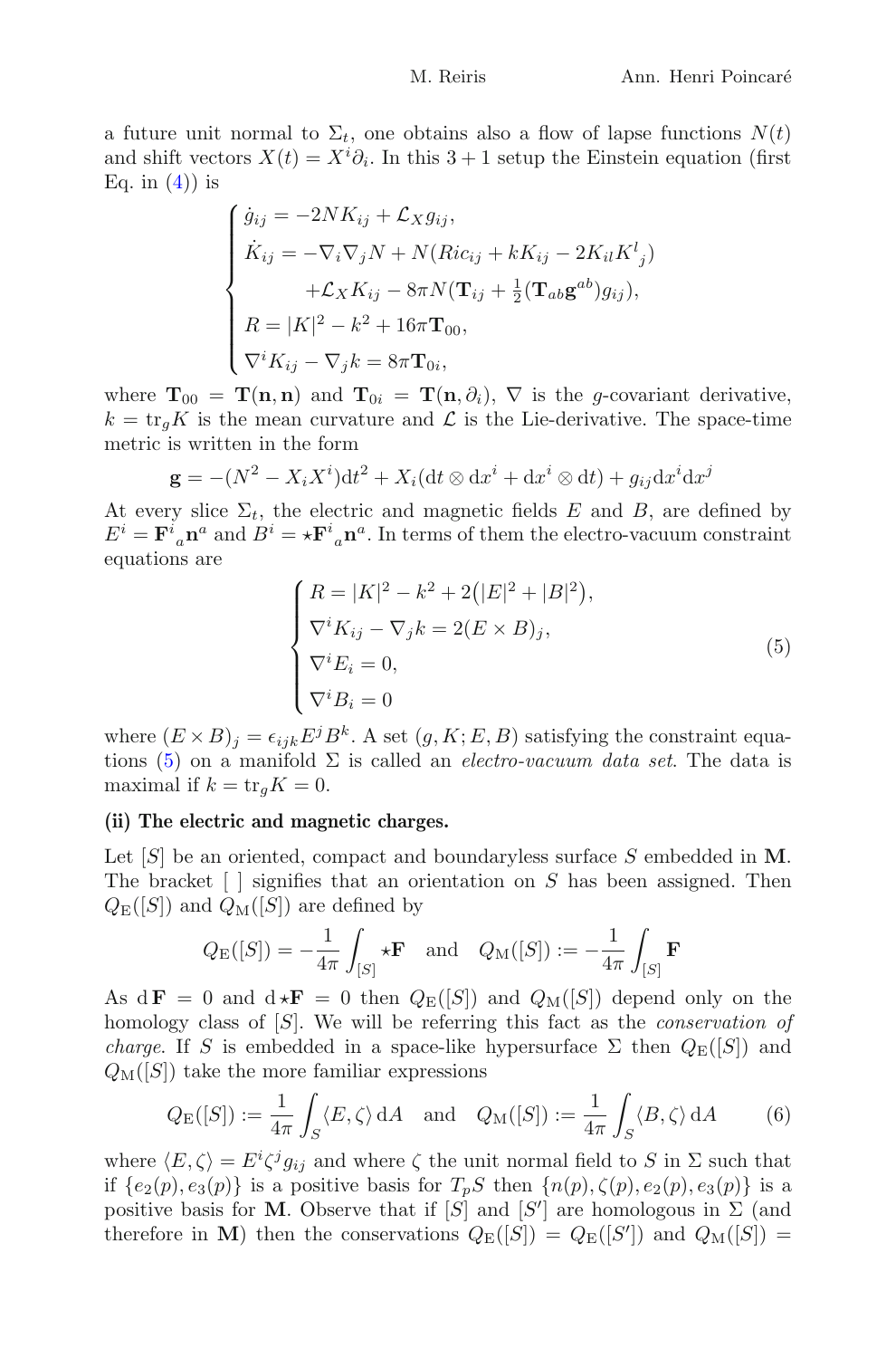$Q_{\text{M}}([S'])$  can be seen also as a consequence of the laws div  $E=0$  and div  $B=0$  $(\operatorname{div} U = \nabla^i U_i).$ 

In this context, the total charges  $Q_{\rm E}$  and  $Q_{\rm M}$  that show up in the metric expression [\(1\)](#page-1-2) of the EKN solutions are of course the electric and magnetic charges of any sphere with  $t$  and  $r$  constant and oriented using the outgoing normal  $\zeta = \partial_r/|\partial_r|$ .<sup>[5](#page-8-0)</sup>

It is the case that the normal  $\zeta$  will be given from the context (or simply will not matter). For this reason we will often write  $Q_E(S)$  and  $Q_M(S)$ .

#### (iii) Angular momentum in electro-vacuum space-times.

Suppose now that the electro-vacuum space-time  $(M; g; F)$  is axisymmetric and that  $\mathbf{F} = d\mathbf{A}$  with the potential **A** axisymmetric.<sup>[6](#page-8-1)</sup> Denote by  $\xi$  the axisymmetric Killing field. Then the angular momentum of an oriented and axisymmetric (compact and boundaryless) surface [S] is [\[5](#page-29-0)]

$$
J([S]) := \frac{1}{8\pi} \int_{[S]} \star (\nabla_a \xi_b) + \frac{1}{4\pi} \int_{[S]} (\mathbf{A}^a \xi_a) \star \mathbf{F}
$$
 (7)

<span id="page-8-2"></span>The angular momentum is conserved too [\[5\]](#page-29-0). Namely if  $[\Sigma]$  is an oriented compact and axisymmetric hypersurface of M and  $\partial[\Sigma] = [S] - [S']$ , then  $J([S]) = J([S'])$ .

If S is embedded in an axisymmetric Cauchy hypersurface  $\Sigma$ , then the first term in [\(7\)](#page-8-2) (which is the Komar angular momentum) reduces to the standard form  $(\int_S K(\xi, \zeta) dA)/8\pi$  and is therefore zero when  $K = 0$ . If in addition  $B = 0$  over  $\Sigma$  then the second term in [\(7\)](#page-8-2) is also zero. To see this use the axisymmetry of **A** to get  $\xi^a \mathbf{F}_{ai} = \nabla_i \mathbf{A}(\xi)$  and to conclude that  $\mathbf{A}(\xi)$ must be a constant over  $\Sigma$ . When S is in addition a sphere then the constant must be zero because  $\mathbf{A}(\xi)$  must vanish at the axes. This information shows that the perturbations constructed in Sect. [4,](#page-15-0) which have  $K = 0$  and  $B = 0$ , also have total angular momentum  $J$  equal to zero.

### (iv) The stability inequality of minimal surfaces embedded in maximal data sets.

Let  $(\Sigma; q, K; E, B)$  be an electro-vacuum data set and suppose that S is a (compact, boundary-less and orientable) minimal surface embedded in  $\Sigma$ . Recall that a surface S is said minimal inside  $(\Sigma; q)$  if its mean curvature is identically zero. Let  $\zeta$  be a unit normal vector field to S in  $\Sigma$  and let  $\alpha : S \to \mathbb{R}$  be a smooth function. The first variation of area when S is deformed along  $\alpha \zeta$  is zero by minimality. Instead, the second variation is [\[9](#page-30-9)]

$$
A''_{\alpha}(S) := \int_{S} \left[ |\nabla \alpha|^2 - \left( |\Theta|^2 + \text{Ric}(\zeta, \zeta) \right) \alpha^2 \right] dA,\tag{8}
$$

<span id="page-8-3"></span>where here  $\Theta$  is the second fundamental form of S. The surface S is said to be stable if  $A''_{\alpha}(S) \geq 0$  for all  $\alpha$ . In dimension three the r.h.s of [\(8\)](#page-8-3) is simplified

<span id="page-8-1"></span><span id="page-8-0"></span><sup>&</sup>lt;sup>5</sup> Assume  $\{\partial_t, \partial_r, \partial_\theta, \partial_\varphi\}$  is positive for **M**.<br><sup>6</sup> If **F** is exact then an axisymmetric potential A can always be found by averaging any potential by the rotational group  $U(1)$ . Observe too that **F** is exact iff all the magnetic charges (i.e.,  $Q_M([S]) = 0$  for all S) are zero.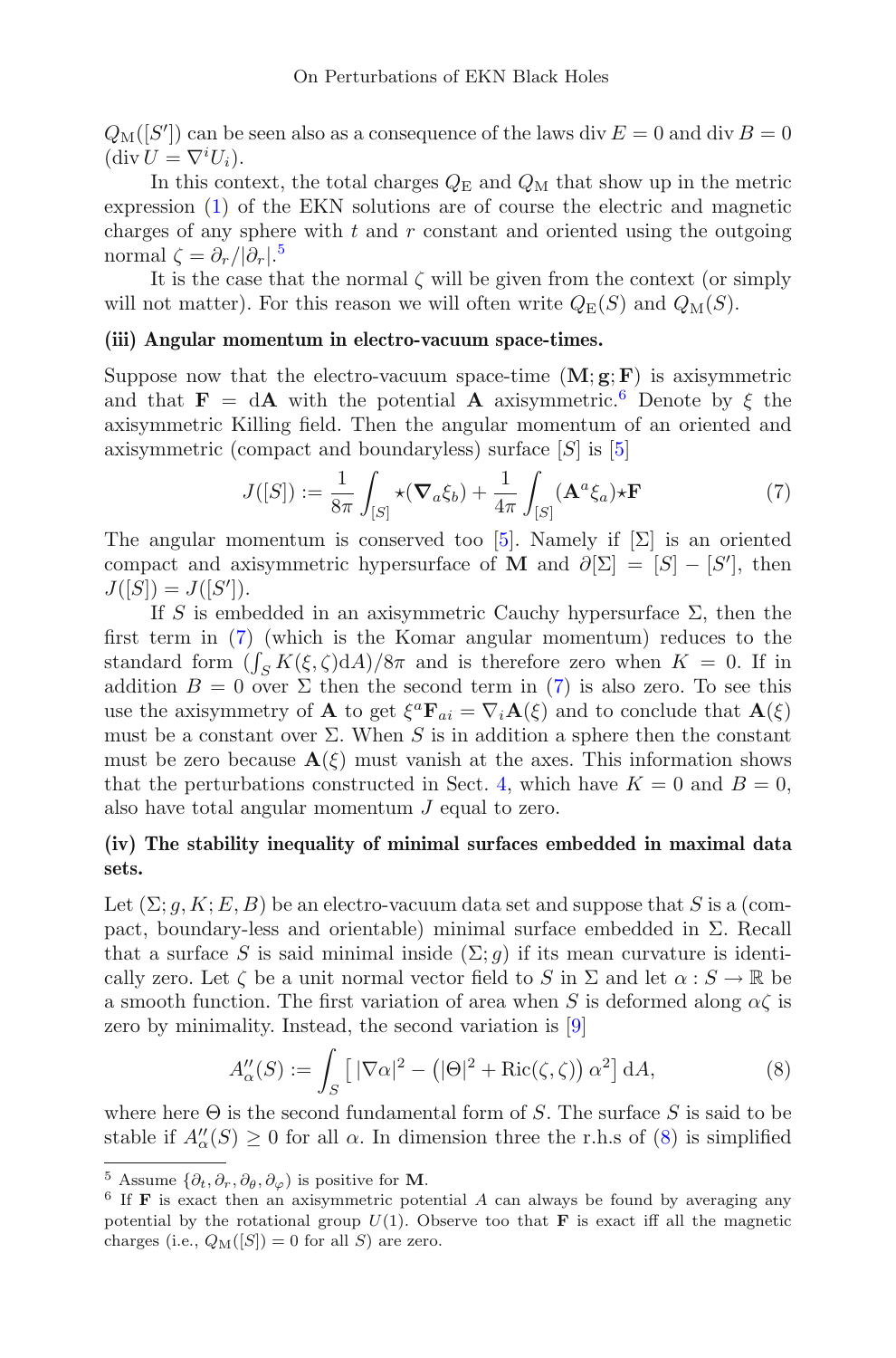due to the identity  $2\kappa = (\text{tr}_h \Theta)^2 - |\Theta|^2 + R - 2Ric(\varsigma, \varsigma)$ , where  $\kappa$  is the Gaussian curvature of  $S$  (with its induced metric). Using this expression, the minimality of S (i.e.,  $tr_b\Theta = 0$ ) and the energy constraint, we deduce that if S is stable then for any  $\alpha$  we have

<span id="page-9-1"></span>
$$
\int_{S} \left( |\nabla \alpha|^{2} + \kappa \alpha^{2} \right) dA \ge \frac{1}{2} \int_{S} \left( 2|E|^{2} + 2|B|^{2} + |K|^{2} + |\Theta|^{2} - k^{2} \right) \alpha^{2} dA. \tag{9}
$$

# <span id="page-9-0"></span>3. Black Holes Inequalities in Maximal Data Sets

**Definition 2.** We say that a sphere S embedded in a maximal electro-vacuum data set  $(\Sigma; q, K; E, B)$  is a (normalized) extreme RN sphere if over S we have

 $\kappa = 1$ ,  $E = \zeta$ ,  $B = 0$ ,  $\Theta = 0$ , and  $K = 0$ , (10)

<span id="page-9-5"></span>where  $\kappa$  is the Gaussian curvature,  $\zeta$  is a unit normal to S in  $\Sigma$  and  $\Theta$  is the second fundamental form of S in  $(\Sigma; g)$ .

Normalized extreme RN spheres  $S$  are totally geodesic and have  $|Q_{\rm E}(S)| = 1$ ,  $Q_{\rm M}(S) = 0$  and  $A(S) = 4\pi$ .

<span id="page-9-4"></span>The following lemma discusses the equality case in the general inequality  $A \geq 4\pi Q_{\rm E}^2$  and that was not treated in [\[12](#page-30-5)].

Lemma 1. Let S be a stable (compact, boundaryless and orientable) minimal surface embedded in a maximal electro-vacuum data set and having  $A(S)=4\pi$ and  $|Q_E(S)| = 1$ . Then, S is a (normalized) extreme RN sphere.

<span id="page-9-2"></span>Proof. Recall from [\(9\)](#page-9-1) that the stability inequality of the area implies

$$
\int_{S} \left( |\nabla \alpha|^2 + \kappa \alpha^2 \right) dA \ge \int_{S} \left( |E|^2 + |B|^2 + \frac{|K|^2}{2} + \frac{|\Theta|^2}{2} \right) \alpha^2 dA \tag{11}
$$

for all  $\alpha : S \to \mathbb{R}$ . As  $|Q_E(S)| = 1$  we can select the unit normal field  $\zeta$  to S such that  $\frac{1}{4\pi} \int_S \langle E, \zeta \rangle dA = |Q_E(S)| = 1$ . Choosing  $\alpha = 1$  in [\(11\)](#page-9-2) and using then Gauss–Bonet and that

$$
1 = |Q_{\mathcal{E}}(S)| = \frac{1}{4\pi} \left| \int_{S} \langle E, \zeta \rangle \, \mathrm{d}A \right| \le \frac{1}{(4\pi)^{1/2}} \left( \int_{S} |E|^2 \, \mathrm{d}A \right)^{1/2} \tag{12}
$$

<span id="page-9-3"></span>we obtain

$$
4\pi \ge 4\pi + \int_{S} \left( |B|^2 + \frac{|K|^2}{2} + \frac{|\Theta|^2}{2} \right) dA
$$

This shows that  $B = 0$ ,  $K = 0$  and  $\Theta = 0$  and that equality must hold. Therefore equality must hold also in [\(12\)](#page-9-3) which implies (by Cauchy–Schwarz) that  $E = \zeta$ . It remains to see that  $\kappa = 1$ , i.e., that S has a round metric. Let us show this below.

Using  $B = 0$ ,  $K = 0$ ,  $\Theta = 0$  and  $E = \zeta$  in [\(11\)](#page-9-2) we obtain

$$
\int_{S} \left( |\nabla \alpha|^2 + (\kappa - 1)\alpha^2 \right) dA \ge 0
$$

for all functions  $\alpha$ . This implies that the first eigenvalue  $\lambda$  of the operator  $\alpha \to -\Delta\alpha + (\kappa - 1)\alpha$  must be non-negative. Denote by  $\alpha_{\lambda}$  its eigenfunction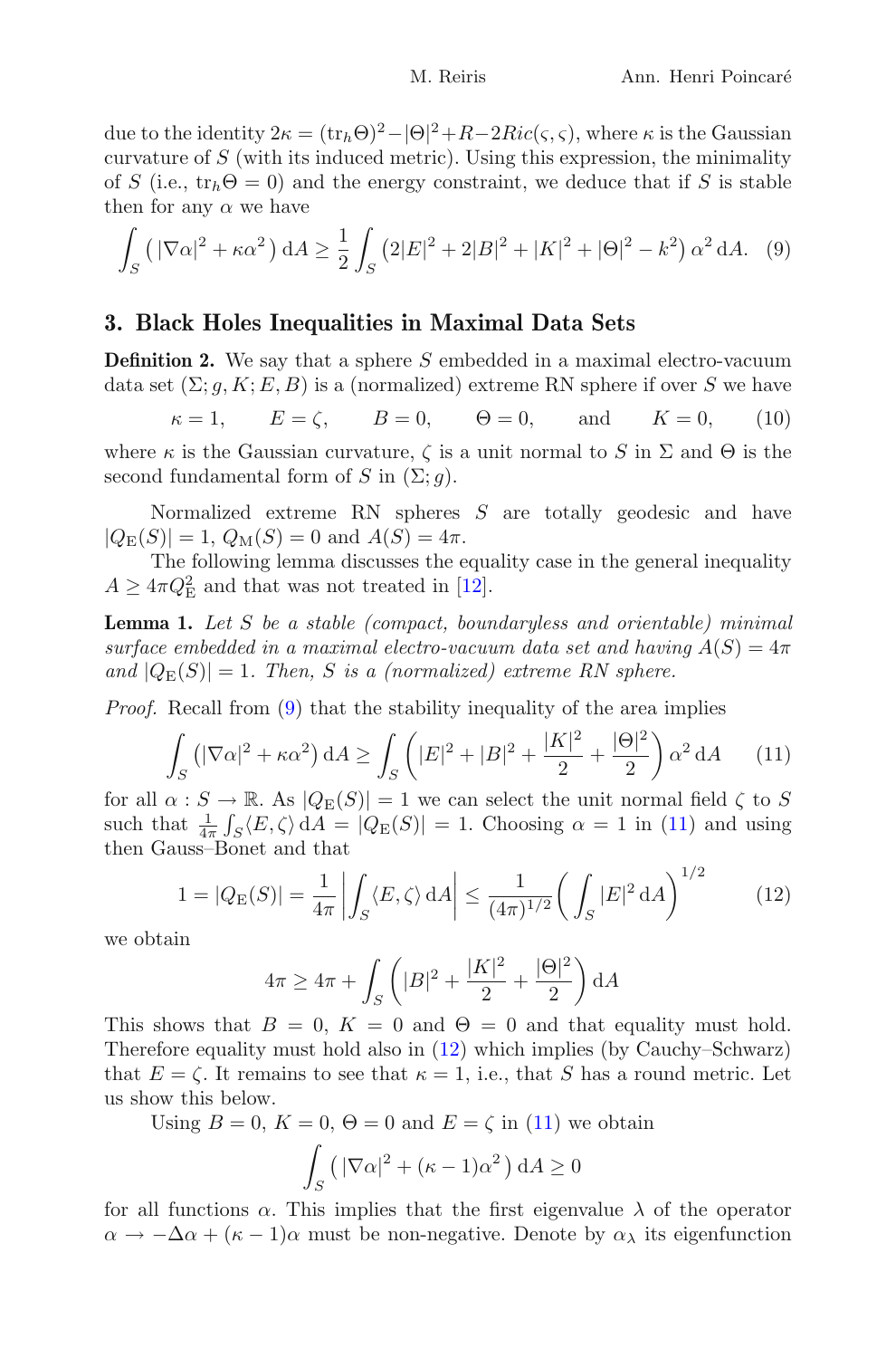(which is unique up to a constant and that is well known to be nowhere zero). Then we have

$$
-\Delta\alpha_{\lambda} + (\kappa - 1)\alpha_{\lambda} = \lambda\alpha_{\lambda} \tag{13}
$$

<span id="page-10-1"></span>Multiplying by  $1/\alpha_{\lambda}$  and integrating over S we obtain

$$
-\int_{S} |\nabla \ln \alpha_{\lambda}|^2 dA = 4\pi \lambda \ge 0
$$

This implies that  $\lambda = 0$  and that  $\alpha_{\lambda}$  is a constant. Using this information in [\(13\)](#page-10-1) we obtain  $\kappa = 1$  as wished.  $\square$ 

<span id="page-10-0"></span>**Definition 3.** A maximal electro-vacuum data set  $(\Sigma; g, K; E, B)$  is said to be of the ERN<sub>1</sub> type if there is a (smooth) diffeomorphism  $\varphi : \Sigma_0 \to \Sigma$  such that

$$
\lim_{p \to \mathcal{E}nd} |(\varphi^* U)(p) - U_0(p)|_{g_0} = 0
$$

where  $(U, U_0)$  is any of the pairs  $(g, g_0)$ ,  $(K, K_0)$ ,  $(E, E_0)$ ,  $(B, B_0)$  and  $p \rightarrow \mathcal{E} nd$ means "as p diverges along the cylindrical end or the asymptotically flat end".

Observe that we require that  $(\varphi^*g, \varphi^*K; \varphi^*E, \varphi^*B)$  converges to  $(g_0, K_0; E_0, B_0)$  along the ends only in  $C^0$ . For this reason the ADM masses of both data sets are not necessarily equal. However, the total electric and magnetic charges must stay the same as they can be calculated from the formulas [\(6\)](#page-7-1) along the divergent sequence of spheres  $S_{r_i} = \{r = r_i\}$  on the cylindrical end. That is, any data set of the ERN<sub>1</sub> type has total charges  $|Q_{\rm E}| = 1$  and  $Q_{\rm M} = 0.$ 

<span id="page-10-2"></span>The next proposition is essentially a particular case of the results in [\[12\]](#page-30-5). We include a proof for a more convenient exposition.

**Proposition 1.** Let  $(\Sigma; g, K; E, B)$  be a maximal electro-vacuum data set of  $ERN<sub>1</sub>$  type. Then every (compact, boundaryless and orientable) embedded surface S which is non-contractible inside  $\Sigma$  has

$$
|Q_{\mathcal{E}}(S)| = 1 \quad and \quad A(S) \ge 4\pi. \tag{14}
$$

<span id="page-10-3"></span>*Proof.* We prove first that  $|Q_E(S)| = 1$ . Think  $\Sigma$  as  $\mathbb{R}^3 \setminus \{o\}$  and S as a surface embedded in it. Then recall that any compact, boundary-less and orientable surface embedded in  $\mathbb{R}^3$  divides  $\mathbb{R}^3$  into two connected components one of which is necessarily unbounded. As S is non-contractible inside  $\mathbb{R}^3\backslash\{o\}$  then the bounded component of  $\mathbb{R}^3 \backslash S$  must contain the origin o. That is, S separates the two ends of  $\Sigma$  and the electric charge of S (with an appropriate normal) must be that of the asymptotically flat end, i.e.,  $|Q_E(S)| = 1$ .

We prove now that  $A(S) \geq 4\pi$ . Assume by contradiction the existence of an S with  $A(S) < 4\pi$ . Let  $\underline{A}(S) = \inf\{A(S'), S' \text{ isotopic to } S\}$ . Then obviously we have  $4\pi > A$ . We claim that we also have  $A(S) > 0$ . In fact, if there is a sequence  $S'_{j}$  of surfaces isotopic to S such that  $A(S'_{j}) \to 0$  then

$$
1 = |Q_{\mathcal{E}}(S'_j)| = \frac{1}{4\pi} \left| \int_{S'_j} \langle E, \zeta \rangle \, dA \right| \le \frac{1}{4\pi} \| E \|_{L_g^\infty} A(S'_j) \to 0
$$

which would show a contradiction.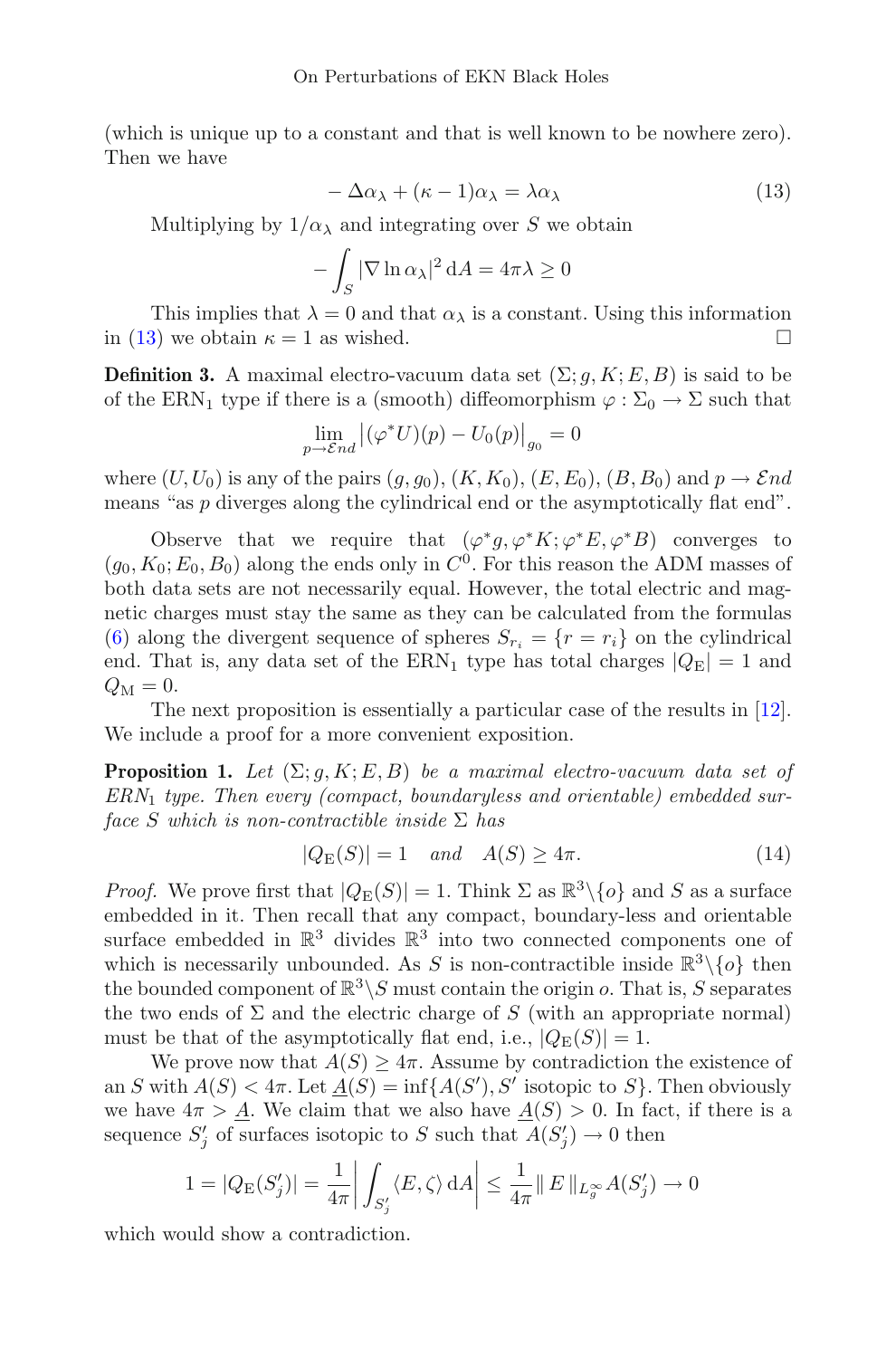Now, following  $[16]$  $[16]$  (THEOREM 1')<sup>[7](#page-11-0)</sup> there is a (non-empty) set of compact boundary-less and non-contractible (inside  $\Sigma$ ) minimal surfaces  $\{S_1, \ldots, S_l\}$ embedded in  $\Sigma$  and a set of positive integers  $\{n_1,\ldots,n_l\}$  such that

$$
\underline{A}(S) = \sum_{i=1}^{i=l} n_i A(S_i)
$$

As  $\Sigma$  is diffeomorphic to  $\mathbb{R}^3\backslash\{o\}$  then all the  $S_i$ 's must be orientable and therefore stable minimal surfaces [\[16](#page-30-10)]. Consider now  $S_1$  and note that  $A(S_1) \leq$  $A(S) < 4\pi$ . We show now that in addition to this it must also be  $A(S_1) \geq 4\pi$ , which is a contradiction. To show  $A(S_1) \geq 4\pi$  we recall (as was shown before) that  $|Q_E(S_1)| = 1$ . Therefore plugging  $\alpha = 1$  in [\(11\)](#page-9-2) we have

$$
4\pi \ge \int_{S_1} |E|^2 \, dA \ge \frac{1}{A(S_1)} \bigg( \int_{S_1} |\langle E, \zeta \rangle| \, dA \bigg)^2 \ge \frac{(4\pi |Q_E(S_1)|)^2}{A(S_1)} = \frac{(4\pi)^2}{A(S_1)} \tag{15}
$$

as wished.  $\Box$ 

The following crucial refinement of Proposition [1](#page-10-2) shows that equality in the second equation of [\(14\)](#page-10-3) cannot be achieved. The proof is based in similar arguments to those in [\[19](#page-30-7)].

<span id="page-11-2"></span>**Proposition 2.** Let  $(\Sigma; g, K; E, B)$  be a maximal electro-vacuum data set of  $ERN<sub>1</sub>$  type. Then every (compact, boundary-less and orientable) embedded surface S which is non-contractible inside  $\Sigma$  has

$$
A(S) > 4\pi.
$$

Proof. By Proposition [1](#page-10-2) it is enough to show that equality in [\(14\)](#page-10-3) cannot be achieved. Proceeding by contradiction assume then that there is  $S_0$  with  $A(S_0)=4\pi$ . Then observe that if S is isotopic to  $S_0$  then S is also non-contractible inside Σ. Therefore, again by Proposition [1,](#page-10-2) we have  $A(S) \geq 4\pi$ for any surface S isotopic to  $S_0$ . This implies that  $S_0$  is minimal and stable.<sup>[8](#page-11-1)</sup> By Lemma [1](#page-9-4)  $S_0$  is an extreme RN sphere.

Let  $\mathcal{Y}_0$  be a large and strictly convex sphere (w.r.t the outer normal) over the asymptotically flat end. Denote by  $\Omega_0$  the region enclosed by it and the

<span id="page-11-0"></span><sup>7</sup> There is a caveat here. Strictly speaking Theorem 1' applies to manifolds with convex boundary which is not the case here (instead we have an AF end and a Cylindrical end  $\sim \mathbb{R} \times \mathbb{S}^2$ ). To apply THEOREM 1' one can work between two spheres, one convex and far away in the AF end and another far away on the cylindrical end where in a neighborhood of it one modifies slightly the metric to have also a convex boundary. Apply Theorem 1' and then show that the minimizer does not intersect the deformed region. The reader can see how this type of argument works when we use as similar one in the proof of Aux-Proposition [3.](#page-19-0)

<span id="page-11-1"></span><sup>&</sup>lt;sup>8</sup> More explicitly, for any smooth  $F: [-\varepsilon, \varepsilon] \times S_0 \to \Sigma$  with  $F(0, -) = \text{Id}(-)$  and  $\varepsilon$  small to have  $F(x, -): S_0 \to \Sigma$  a smooth embedding, the real function  $\lambda \to A(F(\lambda, S_0))$ , (which is greater or equal than  $4\pi$  for all  $\lambda$ ), must have an absolute minimum at  $\lambda = 0$ . It follows that the first  $\lambda$ -derivative is zero and the second is non-negative. As this is valid for all F then the surface is minimal and stable.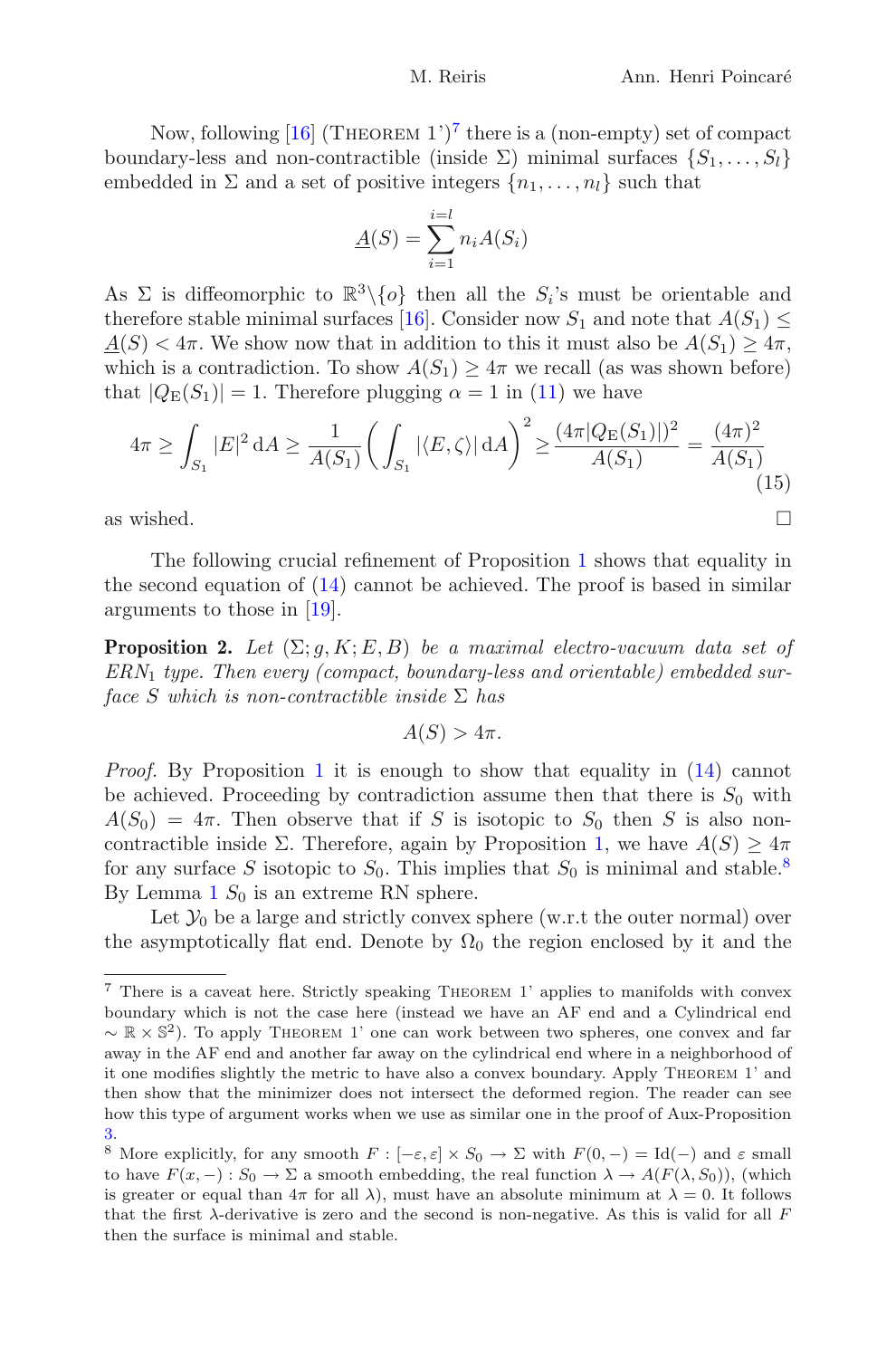cylindrical end and assume that  $S_0 \subset \text{Int}(\Omega_0)$ . In what follows we are going to use this region  $\Omega_0$  together with a positive solution  $N = N_0$  of

$$
\Delta N - |E|^2 N = 0 \tag{16}
$$

<span id="page-12-0"></span>over  $\Omega_0$ , asymptotically vanishing over the cylindrical end and not-identical to a constant over  $S_0$ . The existence of such  $N_0$  is proved as follows. Take any two linearly independent smooth positive functions  $f_1$  and  $f_2$  over  $\mathcal{Y}_0$ . For  $i = 1, 2$ , let  $\tilde{N}_i$  be the solution to [\(16\)](#page-12-0) on  $\Omega_0$  with the boundary condition  $\tilde{N}_i|_{\mathcal{Y}_0} = f_i$ and asymptotically vanishing over the cylindrical end of  $\Omega_0$ . By the maximum principle we have  $\tilde{N}_i > 0$  for  $i = 1, 2$ . If both solutions are constant over  $S_0$ then one can take a linear combination  $\tilde{N} := \alpha_1 \tilde{N}_1 + \alpha_2 \tilde{N}_2$  vanishing exactly over  $S_0$  but with  $\alpha_1 \neq 0$  and  $\alpha_2 \neq 0$ . As N asymptotically vanishes over the cylindrical end of  $\Omega_0$  and is zero over  $S_0$  then, by the uniqueness of solutions to [\(16\)](#page-12-0), the combination has to be zero all over the set enclosed by  $S_0$  and the cylindrical end. Then, the unique continuation principle  $[2]$  tells that N has to be zero all over  $\Omega_0$  which is not possible because  $f_1$  and  $f_2$  were chosen to be linearly independent.

The reason why we take such  $N_0$  is twofold and will be explained adequately during the argumentation below.

In the space-time generated by the initial data consider the futurepointing congruence  $\{\gamma(p,\tau)\}\$  of time-like geodesics  $\gamma(p,\tau)$  starting perpendicularly to  $\Omega_0$  at  $p \in \Omega_0$  and parametrized by proper time  $\tau$ . We are going to move  $\Omega_0$  with the help of this congruence and obtain a foliation  $\{\Omega_t\}$ . The leaves  $\Omega_t$  of the foliation are defined, for every given t, as the image of the map

$$
F_t: p \in \Omega_0 \to \gamma(p, N_0(p)t) \in \Omega_t
$$

This map in turn induces Lapse and Shifts,  $N_t$ ,  $X_t$  over each  $\Omega_t$  with the property that  $N_{t=0} = N_0$  and  $X_0 = 0$ . Of course the result of moving a point  $p \in \Omega_0$  through the space-time vector field  $N_{\tau} \mathbf{n}_{\tau} + X_{\tau}$  and for a lapse of time t is the same as  $F_t(p)$ . The leaves  $\Omega_t$  are naturally identified to  $\Omega_0$ and thus the space-time metric together with the electromagnetic tensor are described by a flow  $(g_t, K_t; N_t, X_t; E_t, B_t)$  over  $\Omega_0$  (c.f. Sect. [2](#page-6-0) item (i); note also that we are changing notation from  $(g(t), K(t); N(t), X(t); E(t), B(t))$  to  $(g_t, K_t; N_t, X_t; E_t, B_t)$  which makes the writing clearer in this part).

To simplify notation below, when we omit the subindex t we mean  $t = 0$ .

We can comment now on one of the reasons why we chose  $N_0$  satisfying [\(16\)](#page-12-0). In general, the time derivative of the mean curvature  $k_t$  of the leaves of a space-like foliation  $\{\Omega_t\}$  with Lapse  $N_t$  and Shift  $X_t$  is given by

$$
\partial_t k_t - \mathcal{L}_X k_t = -\Delta_{g_t} N_t + \left(4\pi (\mathbf{T}_{00} + \mathbf{T}_{ij} g_t^{ij}) + |K_t|^2\right)N_t
$$

In our case we have  $k_t|_{t=0} = 0$  and thus  $\mathcal{L}_X k_{t=0} = 0$ . Also at time t equal zero we have  $(4\pi(\mathbf{T}_{00} + \mathbf{T}_{ij}g^{ij}) + |K|^2) = |E|^2$  (use  $\mathbf{T}_{00} = \mathbf{T}_{ij}g^{ij}$  and  $8\pi \mathbf{T}_{00} =$  $|E|^2 + |B|^2$  and hence  $\partial_t k_t|_{t=0} = 0$ . Thus we obtain  $k_t = (\partial_t^2 k_t|_{t=0})t^2/2 + O(t^3)$ in short times. Having this quadratic behavior of  $k_t$  in short times was one of the reasons behind the choice of  $N_0$  and will be crucial later.

<span id="page-12-1"></span><sup>9</sup> Of course is a foliation of a piece of the space-time.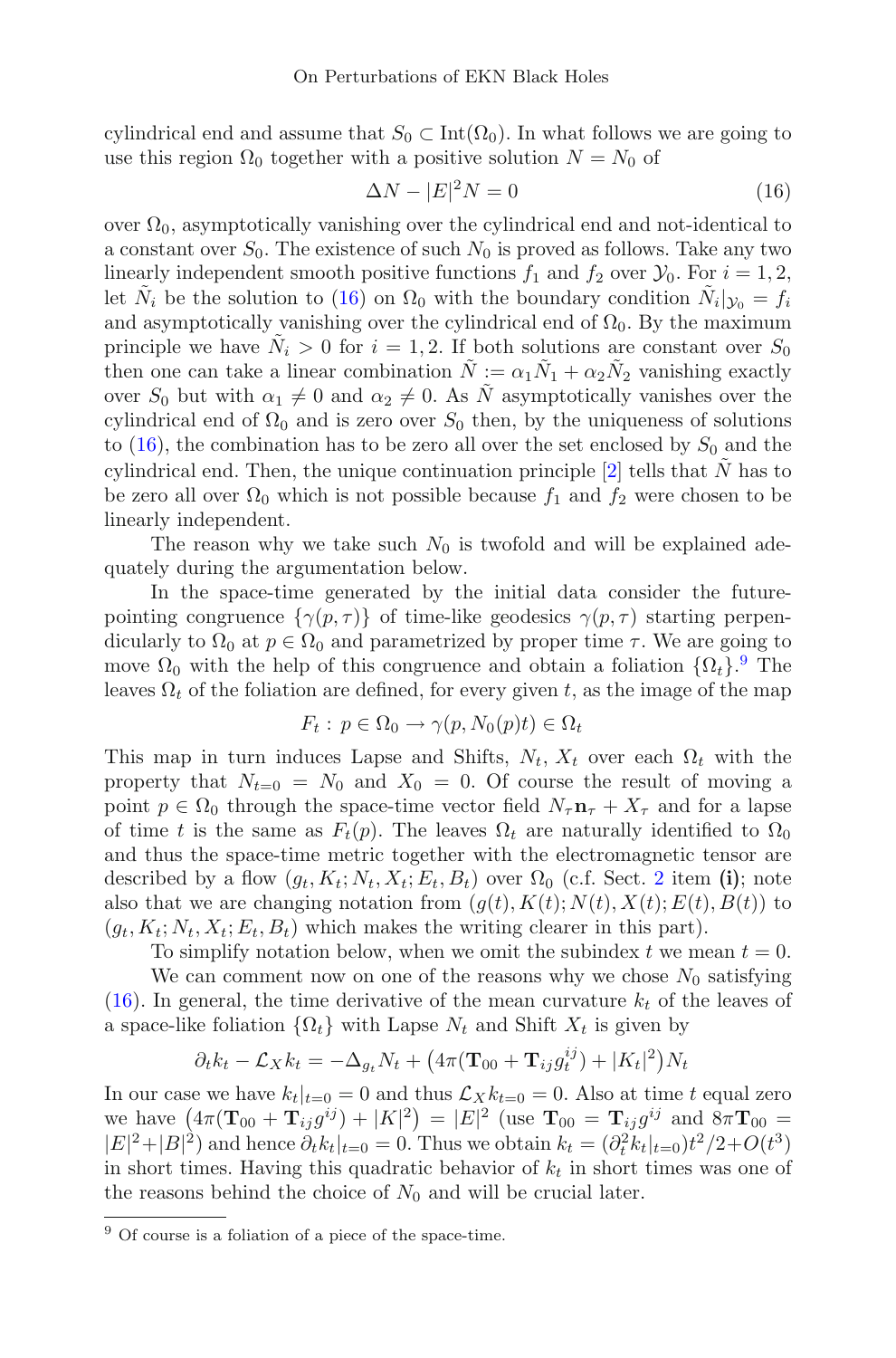Define  $S_t = F_t(S_0) \subset \Omega_t$ , the translation of  $S_0$  by  $F_t$ . Recall tat we are identifying  $\Omega_t$  to  $\Omega_0$  through  $F_t$ . In this identification the surface  $S_t$  is identified to  $S_0$ . In this sense the area of  $S_t$  is the same as  $A_{a_i}(S_0)$ , a notation that we keep using below.

We claim that

<span id="page-13-1"></span>
$$
\ddot{A}_{g_t}(S_0)\Big|_{t=0} = -A''_{N_0}(S_0)
$$
\n(17)

where the double dot means twice the *t*-derivative of  $A_{g_t}(S_0)$  and  $A''_{N_0}(S_0)$  is, following the notation introduced before, the second variation of area of  $S_0$ along  $N_0\zeta$ . We prove this claim in what follows. As was calculated in Proposition 3 in  $[19]$  we have

$$
\ddot{A}_{g_t}(S_0)\Big|_{t=0} = \int_{S_0} \left[ N_0 \nabla_A \nabla_B N_0 - N_0^2 \left( Ric_{AB} - 2K_{Ai} K^i{}_B \right) \right] h^{AB} dA + \int_{S_0} 8\pi N_0^2 \left[ \mathbf{T}_{AB} - \frac{1}{2} (\mathbf{T}_{ij} g^{ij} - \mathbf{T}_{00}) g_{AB} \right] h^{AB} dA \tag{18}
$$

where we included here the term involving  $T$  that was omitted in [\[19\]](#page-30-7) as in there only vacuum solutions were considered.<sup>[10](#page-13-0)</sup> In the previous formula Ric is the Ricci curvature of  $g = g_0$  and  $\nabla$  its covariant derivative. We note then that:

- 1. The electromagnetic stress-energy is traceless and therefore  $\mathbf{T}_{ij}q^{ij}$  −  $T_{00} = 0$ ,
- 2.  $Ric_{AB}h^{AB} = R Ric(\zeta, \zeta) = 2|E|^2 Ric(\zeta, \zeta),$
- 3. And finally, because  $S_0$  has the geometry of an extreme RN-horizon the conditions [\(10\)](#page-9-5) hold and we have

$$
8\pi \mathbf{T}_{AB} h^{AB} = 2|E|^2
$$
,  $K_{Ai} K^{i}_{B} h^{AB} = 0$ , and,  

$$
\int_{S_0} N_0 (\nabla_A \nabla_B N_0) h^{AB} dA = - \int_{S_0} |\nabla N_0|^2 dA
$$

where in the last formula the gradient of  $N_0$  is taken over  $S_0$ .

Combining this information in [\(18\)](#page-13-1) and after a crucial cancelation of the terms involving  $|E|^2$  we obtain

$$
\ddot{A}_{g_t}(S_0)\Big|_{t=0} = -\int_{S_0} \left( |\nabla N_0|^2 - Ric(\zeta, \zeta) N_0^2 \right) dA = -A''_{N_0}(S_0)
$$

where to deduce the second equality we have used [\(8\)](#page-8-3) and that  $\Theta = 0$  over  $S_0$ . We can comment now on the second reason for our particular selection of  $N_0$ . If  $N_0$  is not exactly the constant function one over  $S_0$ , as we are assuming, then  $A''_{N_0}(S_0) > 0$  and therefore  $A_{g_t}(S_0)|_{t=0} < 0$ . This is our second reason and will be also crucial below.

<span id="page-13-0"></span><sup>&</sup>lt;sup>10</sup> More precisely, in the second formula of Proposition 3 use  $\dot{K}_{ij} = -\nabla_i \nabla_j N + N(Ric_{ij} 2K_{il}K^{l}_{\;\;j})-8\pi N(\mathbf{T}_{ij}+\frac{1}{2}(\mathbf{T}_{lm}g^{lm}-\mathbf{T}_{00})g_{ij})$  instead of just  $\dot{K}_{ij}=-\nabla_{i}\nabla_{j}N+N(Ric_{ij}-\frac{1}{2}(\mathbf{T}_{lm}g^{lm}-\mathbf{T}_{00})g_{ij})$  $2K_{il}K^{l}_{j}$ ) (recall that the data at the initial time is maximal, that is  $k = 0$ ).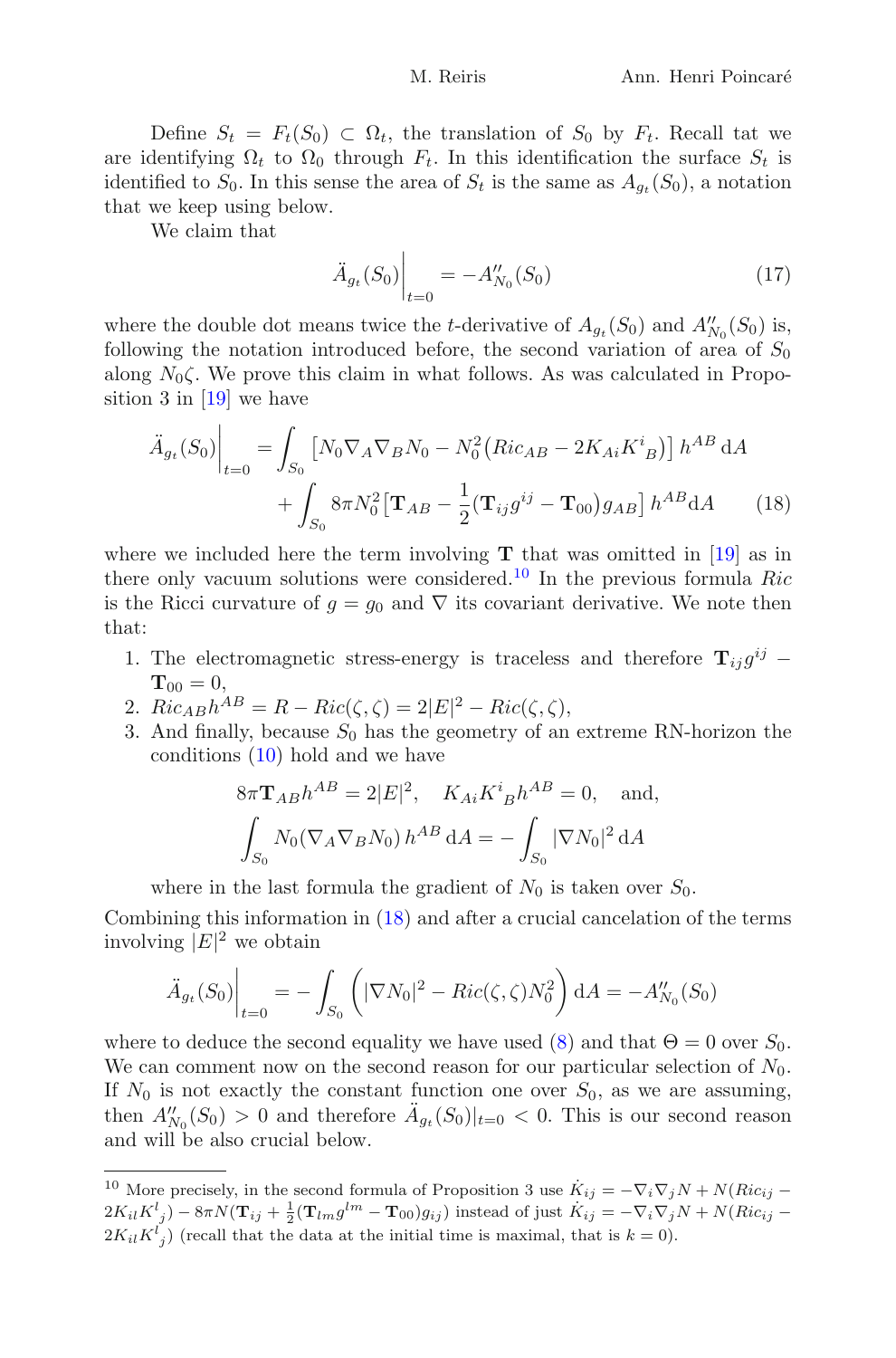The space-time vector field V which moves  $\Omega_0$  to  $\Omega_t$  and which generates the flow  $q_t$ , is, at a space-time point  $q = \gamma(p, N_0(p)t)$ , given by

$$
\mathbf{V}(q) = \frac{dF(p, N_0(p)t)}{dt} = N_0(p) \frac{d\gamma(p, \tau)}{d\tau} \bigg|_{\tau = N_0(p)t} = N_0(p)\gamma'(q)
$$

Recalling that  $N_0$  tends to zero (indeed exponentially) over the asymptotically cylindrical end of  $(\Omega_0, g_0)$  we conclude that V tends to zero over the asymptotically cylindrical end and for this reason the evolution of  $q_t$  over the end freezes up. Thus the metrics  $g_t$  inherit exactly the same cylindrical asymptotic for every  $t$ , that is, that of the metric product of the unit two-sphere and the half-real line.

Take (by continuity)  $t^* > 0$  small enough such that for all  $t \in [0, t^*]$ , the boundary of  $(\Omega_0, g_t)$  is still strictly convex. Assume that  $t^*$  was chosen small enough that  $A_{g_t}(S_0) < 4\pi$  for every  $t \in [0, t^*]$ . Then, again based on general results on minimal surfaces [\[16\]](#page-30-10) we can guarantee, for every  $t \in [0, t^*]$ , the existence of a stable minimal sphere<sup>[11](#page-14-0)</sup>  $\hat{S}_t$  in  $\Omega_0$  of area less or equal than  $A_{q_t}(S_0)$ , non-contractible inside  $\Omega_0$  and thus of electric charge one.

We proceed now to gather conveniently all the information obtained so far and use it thereafter to reach a contradiction.

1. From  $k_t = (\partial_t^2 k_t|_{t=0})t^2/2 + O(t^3)$  we have, for all  $t \in [0, t^*]$  (chose  $t^*$ smaller if necessary),

$$
k_t^2 \le 2c_1^2 t^4
$$
 where  $c_1 = \sup \left\{ \frac{|\partial_t^2 k_t(p)|_{t=0}}{2}, p \in \Omega_0 \right\},$  (19)

<span id="page-14-1"></span>2. From  $A_{g_t}(S_0) = 4\pi - A''_{N_0}(S_0)t^2/2 + O(t^3)$  we have, for all  $t \in [0, t^*]$  $(\text{choose } t^* \text{ smaller if necessary}),$ 

$$
A_{g_t}(S_0) \le 4\pi - \frac{c_2}{2}t^2 \le 4\pi \quad \text{where} \quad c_2 = \frac{A_{N_0}''(S_0)}{2} > 0 \quad (20)
$$

<span id="page-14-2"></span>3. For every  $t \in [0, t^*]$  there is a stable minimal sphere  $\hat{S}_t$  with  $Q_{\rm E}(\hat{S}_t)=1$ and  $A_{q_t}(\hat{S}_t) \leq A_{q_t}(S_0)$ .

Now, the stability inequality at  $\hat{S}_t$  with trial function  $\alpha = 1$  gives

$$
4\pi \ge \int_{\hat{S}_t} |E_t|^2 \, \mathrm{d}A_t - \int_{\hat{S}_t} \frac{k_t^2}{2} \, \mathrm{d}A_t
$$

Use then [\(19\)](#page-14-1) and that  $\int_{\hat{S}_t} |E_t|^2 dA_t \ge (4\pi)^2 / A(\hat{S}_t)$  (because  $Q_{\mathcal{E}}(\hat{S}_t) = 1$ ) to transform this equation into

$$
4\pi \ge \frac{(4\pi)^2}{A(\hat{S}_t)} - c_1^2 t^4 A(\hat{S}_t)
$$

Multiply this equation by  $A(\hat{S}_t)/4\pi$  and then use that  $A(\hat{S}_t) \leq A(S_0)$  and [\(20\)](#page-14-2) to deduce  $4\pi - c_2 t^2/2 \ge 4\pi - 4\pi c_2^1 t^4$  or, the same,  $8\pi c_2^2 t^4 \ge c_1 t^2$ , which is impossible for small t.  $\Box$ 

<span id="page-14-0"></span> $11$  That the limit is connected and is a sphere follows from the genus bounds (1.4) of THEOREM 1 in [\[16](#page-30-10)].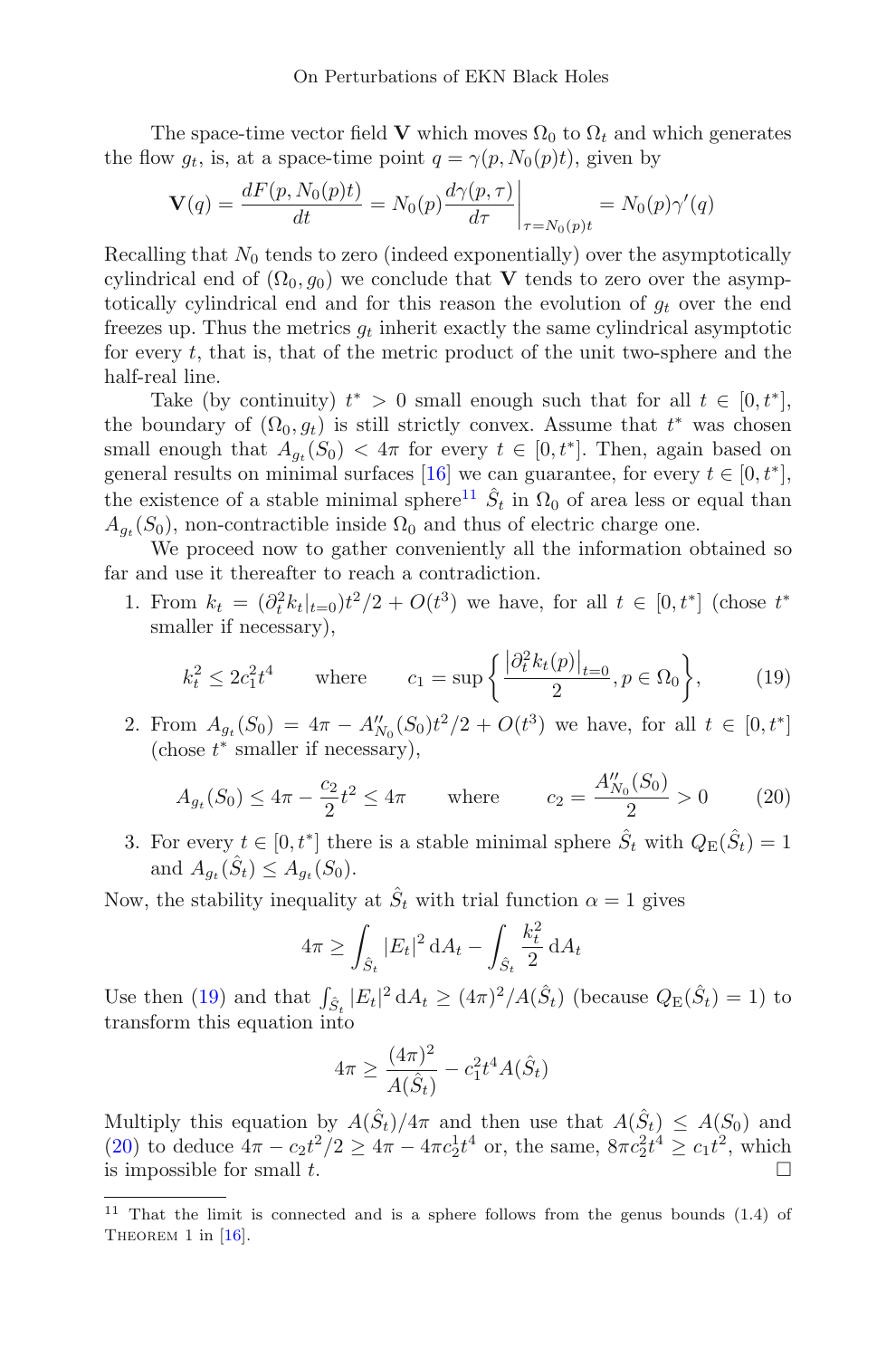#### <span id="page-15-0"></span>4. A Family of Perturbations of the  $\text{ERN}_1$  Initial Data

Recall that the metric of the  $\text{ERN}_1$  space-time is

$$
\mathbf{g} = -\left(1 - 1/r\right)^2 dt^2 + \frac{1}{\left(1 - 1/r\right)^2} dr^2 + r^2 d\Omega^2
$$
 (21)

and that on the hypersurface  $\Sigma_0 = \{t = 0\}$  we have  $K_0 = 0$ ,  $B_0 = 0$  and that the electric field is radial and takes the form  $E_0 = \zeta/r^2$  where  $\zeta = \partial_r/|\partial_r|$ is the unit normal to the radial spheres  $S_{\bar{r}} = \{r = \bar{r}\}\.$  Now, the constraint equations [\(5\)](#page-7-0) of an electro-vacuum data set  $(g, K; E, B)$  with  $K = 0$  and  $B = 0$ reduce to

$$
\begin{cases} R = 2|E|^2, \\ \operatorname{div} E = 0 \end{cases} \tag{22}
$$

<span id="page-15-1"></span>Because of this the scalar curvature  $R_0$  of the metric  $g_0$  of the ERN<sub>1</sub> standard initial data is  $R_0 = 2/r^4$ .

In the argumentation given below we will make use of an expression for the three-Laplacian  $\Delta_{q_0}$  acting on radial functions  $\phi = \phi(r)$  of  $\Sigma_0$ . A direct calculation using the general formula  $\Delta \phi = \partial_r(\sqrt{g}g^{rr}\partial_r\phi)/\sqrt{g}$  gives, when  $\phi = \phi(r)$ , the expression

$$
\Delta_{g_0} \phi = \frac{r(r-1)}{r^4} \frac{d}{dr} \left[ r(r-1) \frac{d}{dr} \phi \right]
$$

This formula is simplified if we use the harmonic radial coordinate  $x = \ln(1 - \frac{1}{x})$  $1/r$ ) instead of r (harmonic means  $\Delta_{q_0} x = 0$ ). With this definition the range of x is  $(-\infty, 0)$ . In this new coordinate the Laplacian acting on radial functions reads

$$
\Delta_{g_0} \phi = \frac{\phi''}{r^4},\tag{23}
$$

where here  $\phi'' = d^2\phi/dx^2$ . Note then that  $\Delta_{g_0} \phi = |E_0|^2 \phi''$ .

We proceed now to construct the bi-parametric family of axisymmetric "perturbations" of the initial data on  $\Sigma_0$ . The axisymmetric Killing field will be  $\partial_{\varphi}$ , which, note, is also axisymmetric Killing for the background data set. The two parameters of the family will be  $\hat{\epsilon}$  and  $\hat{x}$ . Roughly speaking the variable  $\hat{\epsilon}$ represents the "strength" of the perturbation while  $\hat{x}$  marks the sphere around which the perturbation "concentrates". This interpretation will be clear as the construction progresses. To explain the construction let us recall in what follows the conformal method to solve the constraint equations but for the situation that is of interest here, namely when the data set to be found is time symmetric and has no magnetic field. Let  $(\Sigma, g)$  be a Riemannian manifold of scalar curvature R. On it let E be a g-divergence-less vector field. If for  $\phi > 0$ we have

$$
\Delta \phi = R \phi - 2 |\hat{E}|^2 \phi^{-3}, \tag{24}
$$

<span id="page-15-2"></span>then  $\bar{g} = \phi^4 g$  and  $\bar{E} = \phi^{-6} \hat{E}$  satisfy the constrain equations [\(22\)](#page-15-1). We will use this method below with  $(\Sigma, g) = (\Sigma_0, g_0)$  and  $\hat{E} = E_{\hat{\epsilon}, \hat{x}}$  suitably chosen.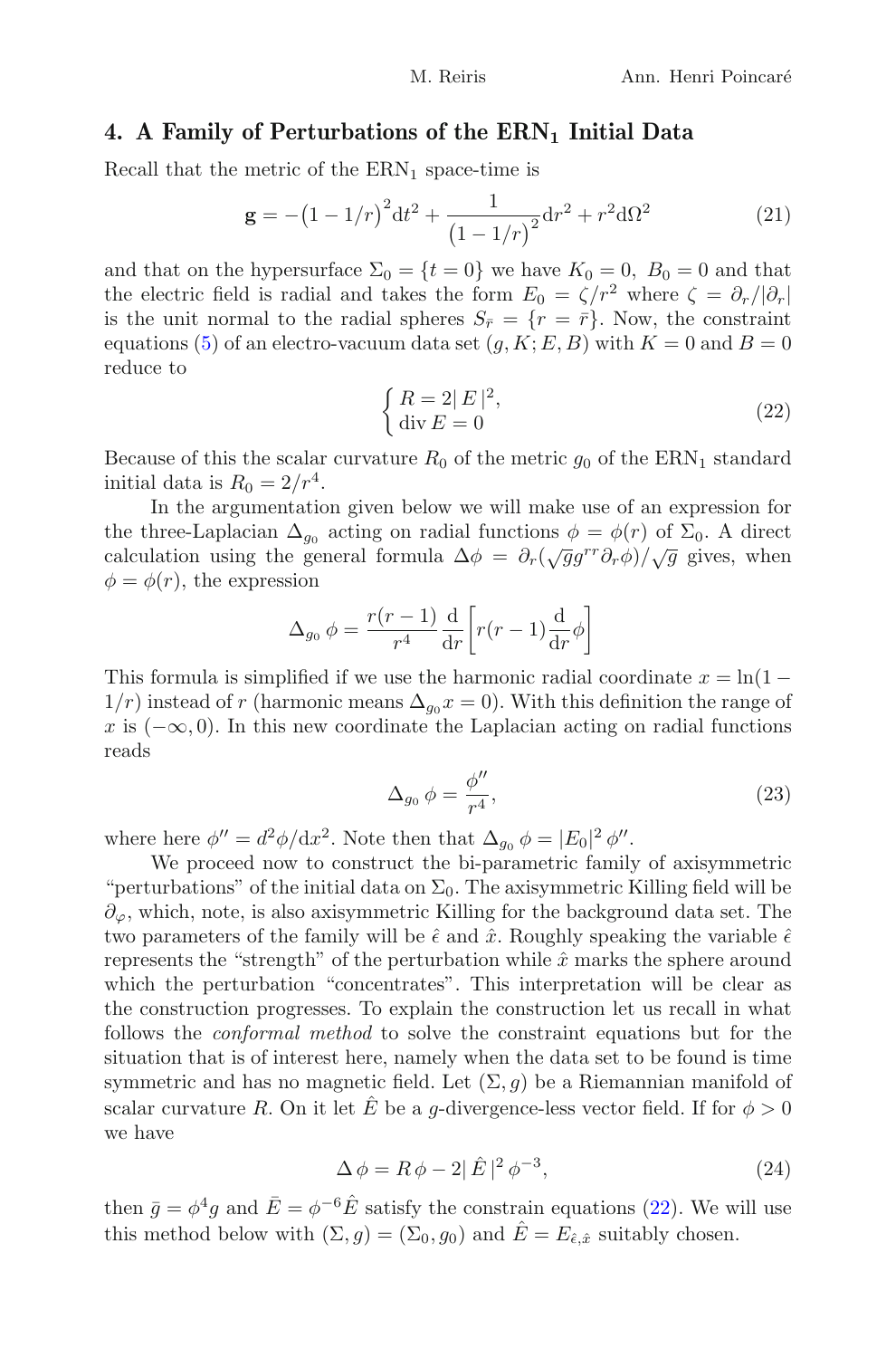In what follows we will identify  $\Sigma_0$  to  $(-\infty, 0] \times \mathbb{S}^2$  where the factor  $(-\infty, 0]$  is the range of the coordinated x introduced before. From now on the parameter  $\hat{x}$  is set to vary in  $(-\infty, -2]$  and  $\hat{\epsilon}$  in  $(0, 1/16)$ . Fix a smooth and nonzero axisymmetric two-form  $\omega$  supported on  $(-3,-1) \times \mathbb{S}^2 \subset (-\infty,-1) \times \mathbb{S}^2$ . This form is set to be fixed from now on and will not be adjusted anymore. For every  $\hat{x}$  let  $\chi^*_{\hat{x}} \omega$  be the pull-back of  $\omega$  to  $[\hat{x} - 1, \hat{x} + 1] \times \mathbb{S}^2$  under the transformation  $\chi_{\hat{x}}$ :  $[\hat{x} - 1, \hat{x} + 1] \times S^2 \rightarrow [-3, -1] \times S^2$  given by  $(x, \theta, \varphi) \rightarrow$  $(x - \hat{x} - 2, \theta, \varphi)$ . Then, for every  $\hat{x}$  and  $\hat{\epsilon}$  define

$$
\hat{E}_{\hat{x},\hat{\epsilon}} = E_0 + \hat{\lambda} \left( \star d \star (\chi_{\hat{x}}^* \omega) \right)^{\sharp} \tag{25}
$$

<span id="page-16-4"></span>where  $\hat{\lambda} = \hat{\lambda}_{\hat{x}, \hat{\epsilon}}$  is a factor chosen to have  $\hat{\epsilon} = \sup |1 - |\hat{E}_{\hat{x}, \hat{\epsilon}}|^2 / |E_0|^2|$  (here  $|\ldots| = |\ldots|_{g_0}$ , the star  $\star$  in  $\star d\star$  is the  $g_0$ -Hodge star and  $(\star d \star (\chi_x^* \omega))^{\sharp}$  is the g<sub>0</sub>-dual vector field of the form  $\star d \star (\chi_{\hat{x}}^* \omega)$ . In this way  $\hat{E}_{\hat{x}, \hat{\epsilon}}$  comprises a bi parametric family of divergence-less axisymmetric vector fields which are equal to the background field  $E_0$  outside  $[\hat{x} - 1, \hat{x} + 1] \times \mathbb{S}^2$  but otherwise not very different from it.

In what follows and to simplify notation we keep using  $|\ldots| = |\ldots|_{q_0}$ and make also  $\hat{E} = \hat{E}_{\hat{x}, \hat{\epsilon}}$ .

We pass now to show that for every  $\hat{E}$  we can find an axisymmetric solution to the Lichnerowitz equation  $(24)$  (L-equation from now on) with good geometric properties. To this extent we use the method of sub and supersolutions. Namely, if for axisymmetric functions (barriers)  $\phi_{+} > 0$  and  $\phi_{-} > 0$ with  $\phi_{+} > \phi_{-}$  we have

<span id="page-16-2"></span>
$$
\begin{cases} \Delta_{g_0}\phi_+ \le 2|E_0|^2\phi_+ - 2|\hat{E}|^2\phi_+^{-3}, \\ \Delta_{g_0}\phi_- \ge 2|E_0|^2\phi_- - 2|\hat{E}|^2\phi_-^{-3} \end{cases}
$$
(26)

(recall  $R_0 = 2|E_0|^2$ ) then there is an axisymmetric solution  $\phi > 0$  to [\(24\)](#page-15-2) with  $\phi_-\leq \phi\leq \phi_+$ , (for a proof of this fact in this context see [\[8](#page-30-8)]<sup>[12](#page-16-0)</sup>). We explain now how to find  $\phi_-$  which will be a radial function, i.e.,  $\phi_- = \phi_-(x)$ . In (I) below we define  $\phi_-(x)$  over  $(-\infty, -1]$  and in (II) over  $[-1, 0)$ . The global function defined by (I) and (II) will be smooth over the separate domains  $(-\infty, -1)$ and  $(-1, 0)$  but will be just  $C^0$  at  $x = -1$ . For this reason, to check that such global function is a barrier in the distributional sense [\[8\]](#page-30-8) it will be necessary to check that its left derivative at  $x = -1$  is less than its right derivative.<sup>[13](#page-16-1)</sup> This will be done after (I) and (II) below.

(I) Defining  $\phi_-(x)$  on  $(-\infty, -1]$ . Make  $\psi_- = \phi_- - 1$  and recall that  $\Delta \psi_{-} = |E_0|^2 \psi_{-}^{\prime\prime}$ . With this information and after a simple manipulation the second equation in [\(26\)](#page-16-2) can be displayed in the form

$$
\psi_{-}^{\prime\prime} \ge 2 \left[ 1 + \phi_{-}^{-1} + \phi_{-}^{-2} + \phi_{-}^{-3} \right] \psi_{-} + 2 \left[ 1 - \frac{|\hat{E}|^2}{|E_0|^2} \right] \phi_{-}^{-3} \tag{27}
$$

<span id="page-16-3"></span><span id="page-16-0"></span> $12$  To get an axisymmetric solution out of the method of barriers just work inside the family of axisymmetric functions all the time in [\[8\]](#page-30-8).

<span id="page-16-1"></span><sup>13</sup> Alternatively, a smooth barrier can be easily found by rounding off the global function constructed by (I) and (II).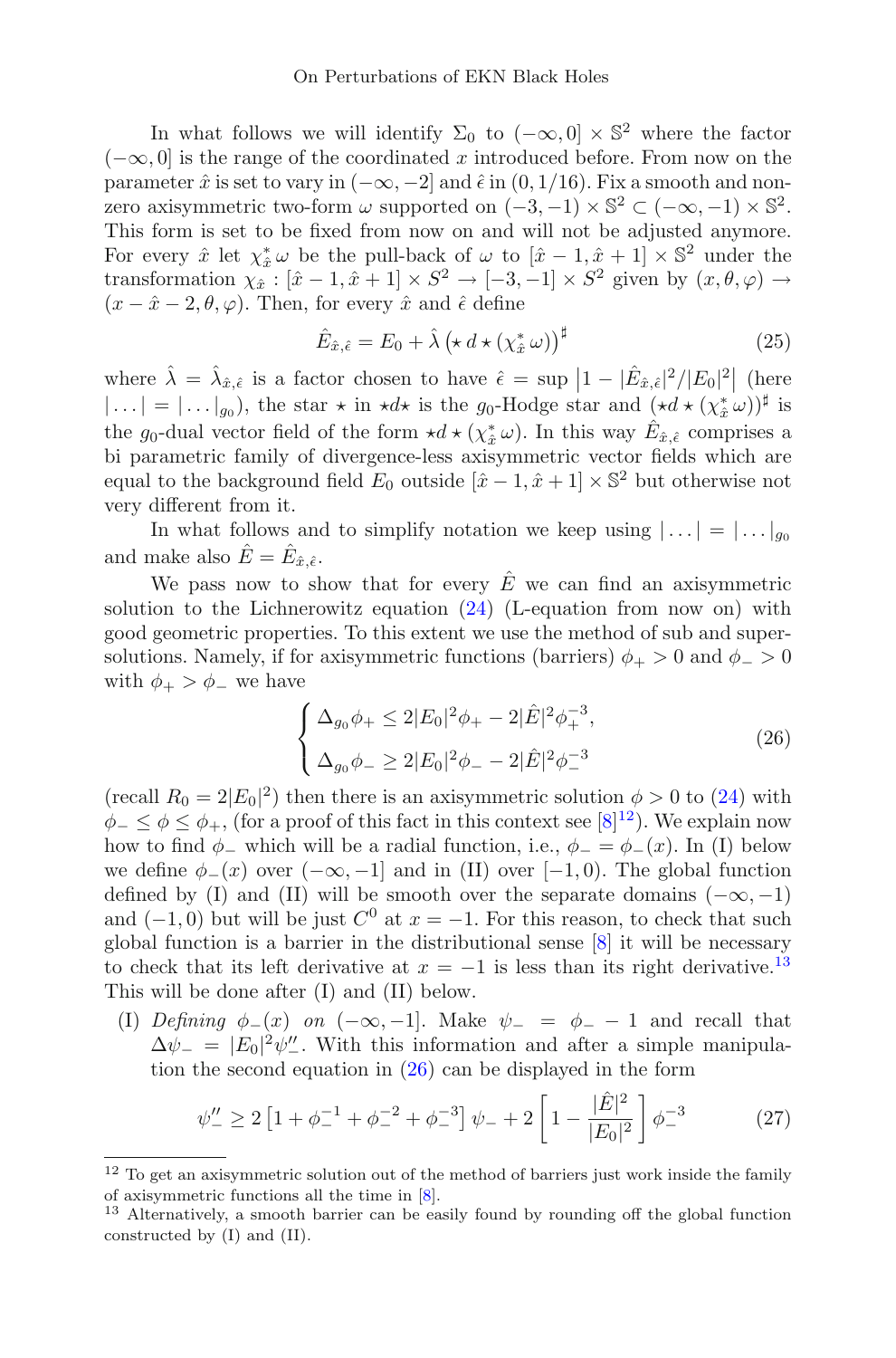Now, it can be easily checked that for any real number  $\gamma$  such that  $|\gamma - \rangle$  $1| < 1/8$  we have

$$
3 \le 1 + \gamma^{-1} + \gamma^{-2} + \gamma^{-3} \le 5
$$
, and  $\frac{1}{2} \le \gamma^{-3} \le 2$  (28)

<span id="page-17-1"></span><span id="page-17-0"></span>Thus, if we can find  $\psi_-(x)$  with  $-1/8 < \psi_- < 0$  and satisfying

$$
\psi_{-}^{\prime\prime} \ge 6\psi_{-} + 4\hat{\epsilon}\hat{I} \tag{29}
$$

where  $\hat{I} = \hat{I}(x)$  is the *indicator function* on  $[\hat{x} - 1, \hat{x} + 1]$ , (i.e., equal to one on  $[\hat{x} - 1, \hat{x} + 1]$  and zero otherwise), then  $\phi_- = 1 + \psi_-$  will verify [\(27\)](#page-16-3) because, in this case, we would have

$$
6\psi_- + 4\hat{\epsilon}\hat{I} \ge 2\left[1 + \phi_-^{-1} + \phi_-^{-2} + \phi_-^{-3}\right]\psi_- + 2\left[1 - \frac{|\hat{E}|^2}{|E_0|^2}\right]\phi_-^{-3}
$$

due to [\(28\)](#page-17-0) (with  $\gamma = \phi_+$ ) and because, by construction, we have 1 –  $|\hat{E}|^2/|E_0|^2 \leq \hat{\epsilon}$  point-wise. The function

$$
\psi_{-}(x) = \frac{-4\hat{\epsilon}}{\cosh(x - \hat{x})}
$$

verifies  $-1/8 < \psi_-(x) < 0$  because  $\hat{\epsilon} < 1/16$ . To see that it also satisfies [\(29\)](#page-17-1) on  $(-\infty, -1]$  we argue as follows. First we compute  $\psi'' = 4\hat{\epsilon}(1-\epsilon)$  $2\sinh^2(x-\hat{x})/\cosh^2(x-\hat{x})/\cosh(x-\hat{x})$  and, after plugging this inside [\(29\)](#page-17-1) and after a simple manipulation we conclude that to verify [\(29\)](#page-17-1) it is enough to verify the inequality  $7 - 2\sinh^2(x - \hat{x})/\cosh^2(x - \hat{x}) \ge$  $(\cosh(x - \hat{x})) \hat{I}(x)$  for all  $x \in (-\infty, -1]$ . This is easily seen because the l.h.s of this expression is greater than five and the r.h.s is less or equal than cosh 1 which is less than e. Summarizing,  $\phi_- = \psi_- + 1$  is a subsolution on this range of x. Note that as  $\psi$  –  $<$  0 then it is  $\phi$  –  $<$  1.

(II) Defining  $\phi_-(x)$  on [-1,0). On [-1,0) define  $\phi_-(x)$  by  $\phi_-(x) = 1+\psi_-(x)$ where

$$
\psi_{-}(x) = \frac{4\hat{\epsilon}x}{\cosh\left(-1 - \hat{x}\right)}
$$

To see that  $\phi_-$  is a sub-solution it is necessary to check [\(27\)](#page-16-3). Firstly, as  $\phi_-(x)$  is linear in x the l.h.s of [\(27\)](#page-16-3) is zero. Secondly, the second term on the r.h.s of [\(27\)](#page-16-3) is zero because when  $x \in [-1,0)$  it is  $|E_0|^2 = |\hat{E}|^2$ . The inequality [\(27\)](#page-16-3) then follows because  $\psi$  –  $\lt$  0 and so is the first term on the r.h.s of  $(27)$ .

So far we have defined  $\phi$  and proved that it is a sub-solution when restricted to the intervals  $(-\infty, -1)$  and  $(-1, 0)$ . It remains to prove that it is also a sub-solution in the neighborhood of  $x = -1$ . As said, to see this it is enough to check that the left-sided derivative of  $\phi_-$  at  $x = -1$  is less than its right-sided derivative. The left-sided derivative at  $x = -1$  is  $4\hat{\epsilon} \sinh(-1 \hat{x}$ / $\cosh^2(-1 - \hat{x})$  while the right-sided is  $4\hat{\epsilon}/\cosh(-1 - \hat{x})$  and the desired inequality follows.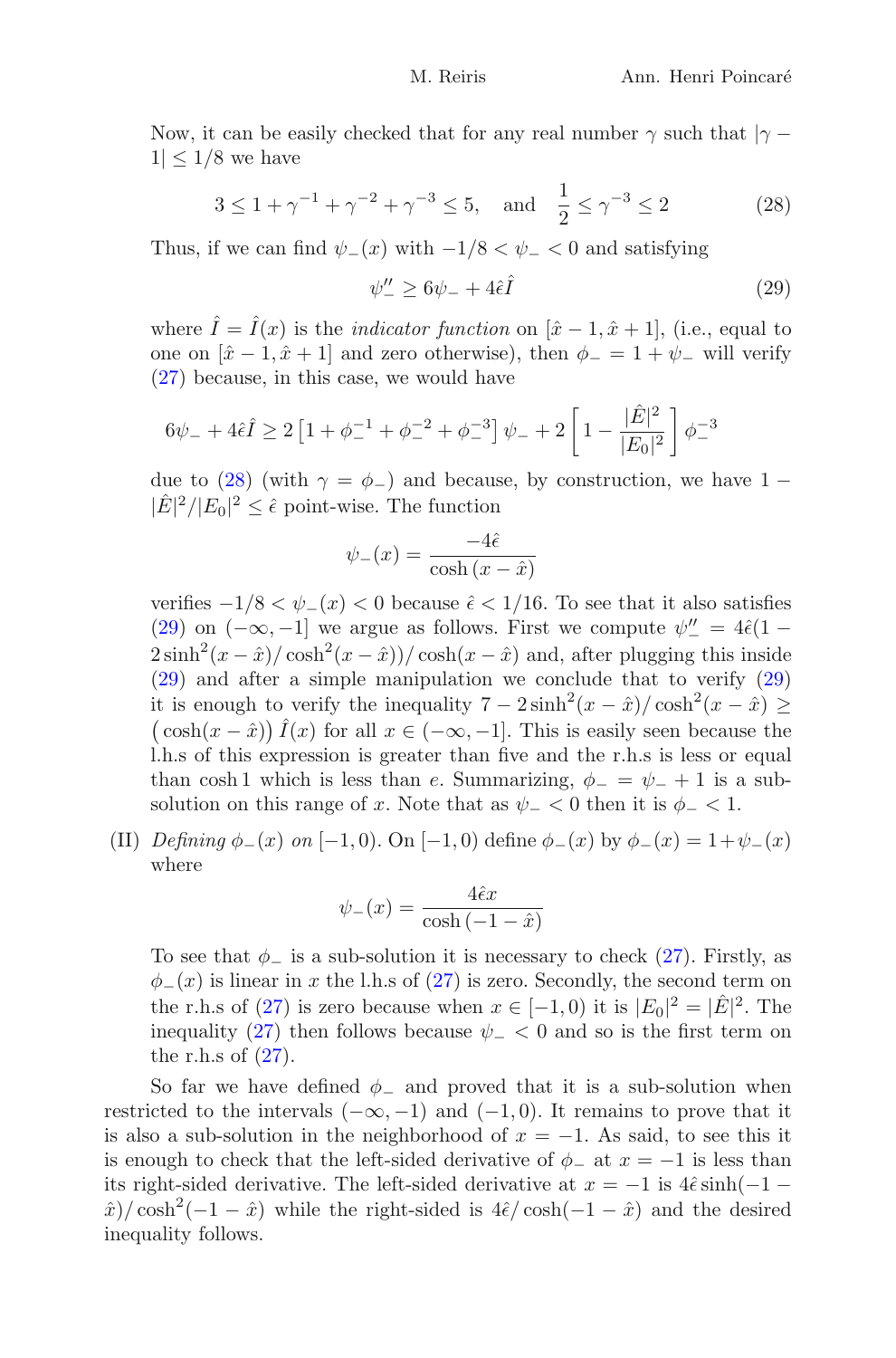

<span id="page-18-1"></span>FIGURE 4. Picture of the barriers  $\phi_-$  and  $\phi_+$ 

Summarizing, the sub-solution is

$$
\phi_{-}(x) = \begin{cases} 1 - \frac{4\hat{\epsilon}}{\cosh(x - \hat{x})} & \text{if } x \in (-\infty, -1], \\ 1 + \frac{4\hat{\epsilon}x}{\cosh(-1 - \hat{x})} & \text{if } x \in [-1, 0) \end{cases}
$$
(30)

<span id="page-18-3"></span>A graph of  $\phi$ <sub>-</sub> is presented in Fig. [4.](#page-18-1) Reproducing the argument that lead to  $\phi_-,$  it is found that  $\phi_+(x)$ , defined by

$$
\phi_{+}(x) = \begin{cases} 1 + \frac{4\hat{\epsilon}}{\cosh(x - \hat{x})} & \text{if } x \in (-\infty, -1], \\ 1 - \frac{4\hat{\epsilon}x}{\cosh(-1 - \hat{x})} & \text{if } x \in [-1, 0) \end{cases}
$$
(31)

<span id="page-18-4"></span>is a super-solution. We conclude that there is  $\phi > 0$ , solution of [\(24\)](#page-15-2), and satisfying  $\phi_- \leq \phi \leq \phi_+$ . The metric  $\bar{q} = \phi^2 q_0$  and the electric field  $\bar{E} = \bar{E} \phi^{-6}$ satisfy the constraint equations [\(22\)](#page-15-1).

Summarizing, from the explicit form of the sub and super-solutions we observe that  $\phi - 1$  "concentrates" around  $\hat{x}$  and decays exponentially to zero in both directions of x starting from  $\hat{x}$ . In the direction of increasing x the exponential decay however stops at  $x = -1$  and after that it is linear in x, namely of the order  $1/r$  in the r-coordinate. Observe, to be recalled later, that the exponential decay of  $\phi$  in the asymptotically cylindrical end implies by standard elliptic estimates that the perturbed data sets  $(\bar{g}, \bar{K}; E, \bar{B})$  decay exponentially as defined in the introduction.

### <span id="page-18-0"></span>5. Rigidity of the  $\text{ERNT}_1$  Initial Data

<span id="page-18-2"></span>The next lemma shows the rigidity of the ERNT space-time and has interest in itself. It will be used in the proof of Proposition [4.](#page-25-0)

**Lemma 2.** Let  $(\Sigma; g, K; E, B)$  be a smooth complete and maximal electrovacuum data set where  $\Sigma$  is diffeomorphic to  $\mathbb{R} \times \mathbb{S}^2$ . Let  $S_0 := 0 \times \mathbb{S}^2$  and suppose that  $|Q_E(S_0)| = 1$ . Suppose too that for any (compact, boundaryless and embedded) surface S non-contractible inside  $\Sigma$  we have  $A(S) \geq 4\pi$ , and that there is at least one such S with  $A(S)=4\pi$ . Then the data set is the standard  $ERNT_1$  initial data.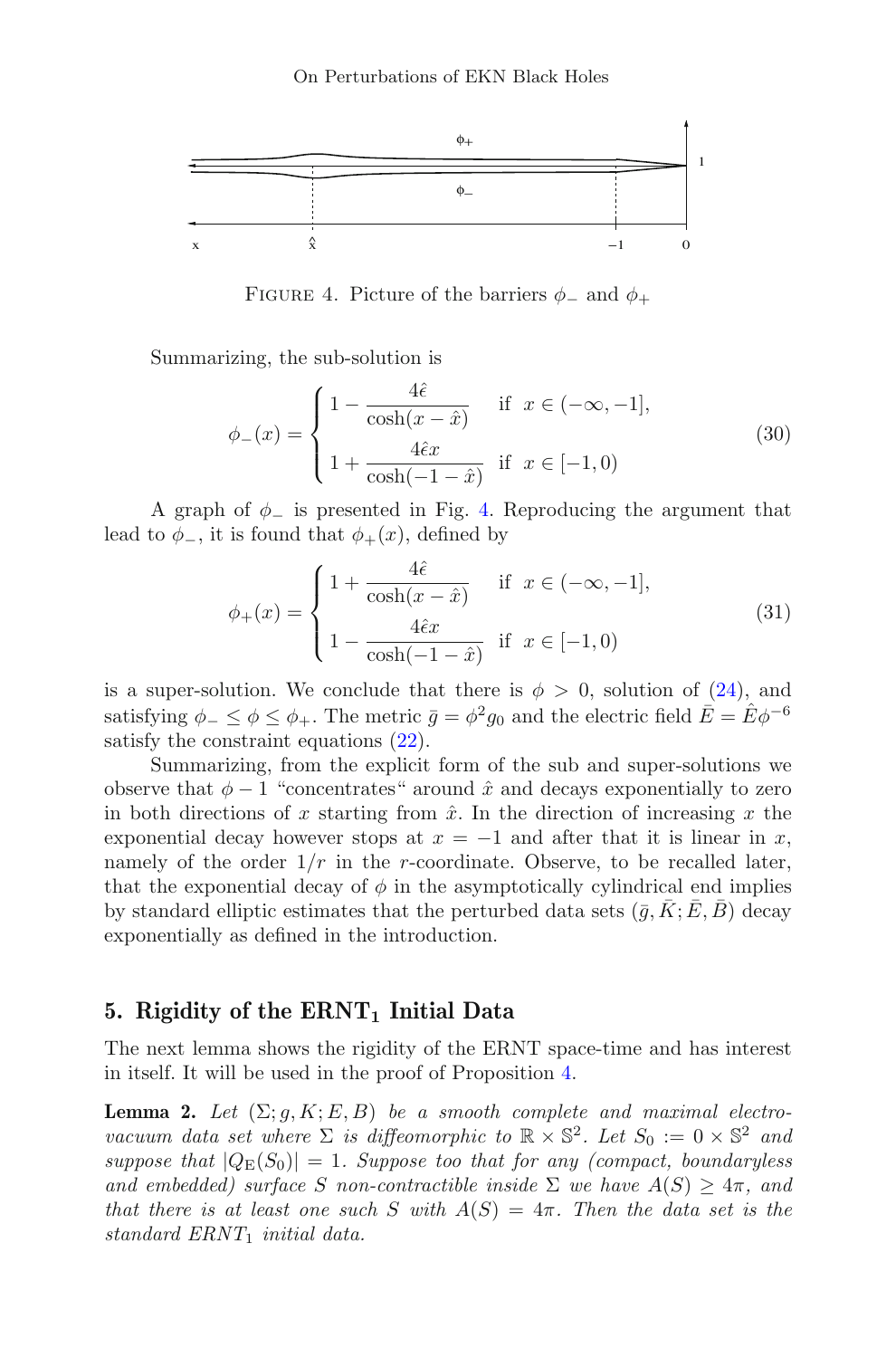

FIGURE 5. Representation of the manifolds  $V_1$ ,  $V_2$ ,  $W_1$  and  $W_2$ 

<span id="page-19-2"></span>For expository reasons it is better to divide the proof into three Auxiliary Propositions. In every one of them we let  $\mathcal F$  be the set of (compact, boundaryless and embedded) surfaces of area  $4\pi$  and which are non-contractible inside  $\Sigma$ .

<span id="page-19-1"></span>**Aux-Proposition 1.** Assume the hypothesis of Lemma [2](#page-18-2). Then, each  $S \in \mathcal{F}$  is a (normalized) ERN sphere and every two different spheres in  $\mathcal F$  are disjoint. Moreover, the set  $\bigcup_{S \in \mathcal{F}} \{S\}$  is closed as a set in  $\Sigma$ .

<span id="page-19-4"></span>**Aux-Proposition [2](#page-18-2).** Assume the hypothesis of Lemma 2. If  $\bigcup_{S \in \mathcal{F}} \{S\} = \Sigma$  then the data set is the standard  $ERNT_1$  initial data  $(\check{\Sigma}; \check{g}_0, \check{K}_0; \check{E}_0, \check{B}_0)$ .

<span id="page-19-0"></span>**Aux-Proposition 3.** Assume the hypothesis of Lemma [2](#page-18-2). Then,  $\bigcup_{S \in \mathcal{F}} \{S\} = \Sigma$ .

The proofs of the three propositions are presented consecutively.

Proof of Aux-Proposition [1](#page-19-1). By the hypothesis of Lemma [2](#page-18-2) every noncontractible surface has area greater or equal than  $4\pi$ . Therefore the surfaces in F, which have area equal to  $4\pi$ , must be minimal and stable (see footnote [8\)](#page-11-1). By Lemma [1](#page-9-4) they are (normalized) ERN spheres. We show next that two different spheres  $S_1$  and  $S_2$  in  $\mathcal F$  (in case  $\mathcal F$  has more than one element) must be disjoint. If  $S_1 \cap S_2 \neq \emptyset$  then, being minimal surfaces, they must intersect transversely. We will think the surfaces  $S_i$ ,  $i = 1, 2$  as embedded in  $(\mathbb{R}^3 \setminus \{o\}) \sim \Sigma$ . As the  $S_i$ ,  $i = 1, 2$  are non-contractible inside  $\mathbb{R}^3 \setminus \{o\}$  then there are open balls  $B_1$  and  $B_2$  in  $\mathbb{R}^3$  containing the origin  $o$  and such that  $\partial \overline{B_i} = S_i$  for  $i = 1, 2$ . Define the manifolds

<span id="page-19-3"></span> $\mathcal{V}_1 := S_1 \cap \text{Int}(B_2^c), \ \ \mathcal{V}_2 := S_2 \cap \text{Int}(B_1^c) \ \text{ and } \ \mathcal{W}_1 := S_1 \cap B_2, \ \ \mathcal{W}_2 := S_2 \cap B_1$ where  $Int(B_i^c)$  is the interior of the complement of  $B_i$  (see Fig. [5\)](#page-19-2). The manifolds  $V_1, V_2, W_1$  and  $W_2$  are pairwise disjoint and their closures have the same boundary. We will denote such boundary (a union of embedded circles indeed) by B. We have  $S_1 = \overline{V}_1 \cup \overline{W}_1$  and  $S_2 = \overline{V}_2 \cup \overline{W}_2$  and for this reason it is

$$
4\pi = A(\overline{\mathcal{V}}_1) + A(\overline{\mathcal{W}}_1) \quad \text{and} \quad 4\pi = A(\overline{\mathcal{V}}_2) + A(\overline{\mathcal{W}}_2). \tag{32}
$$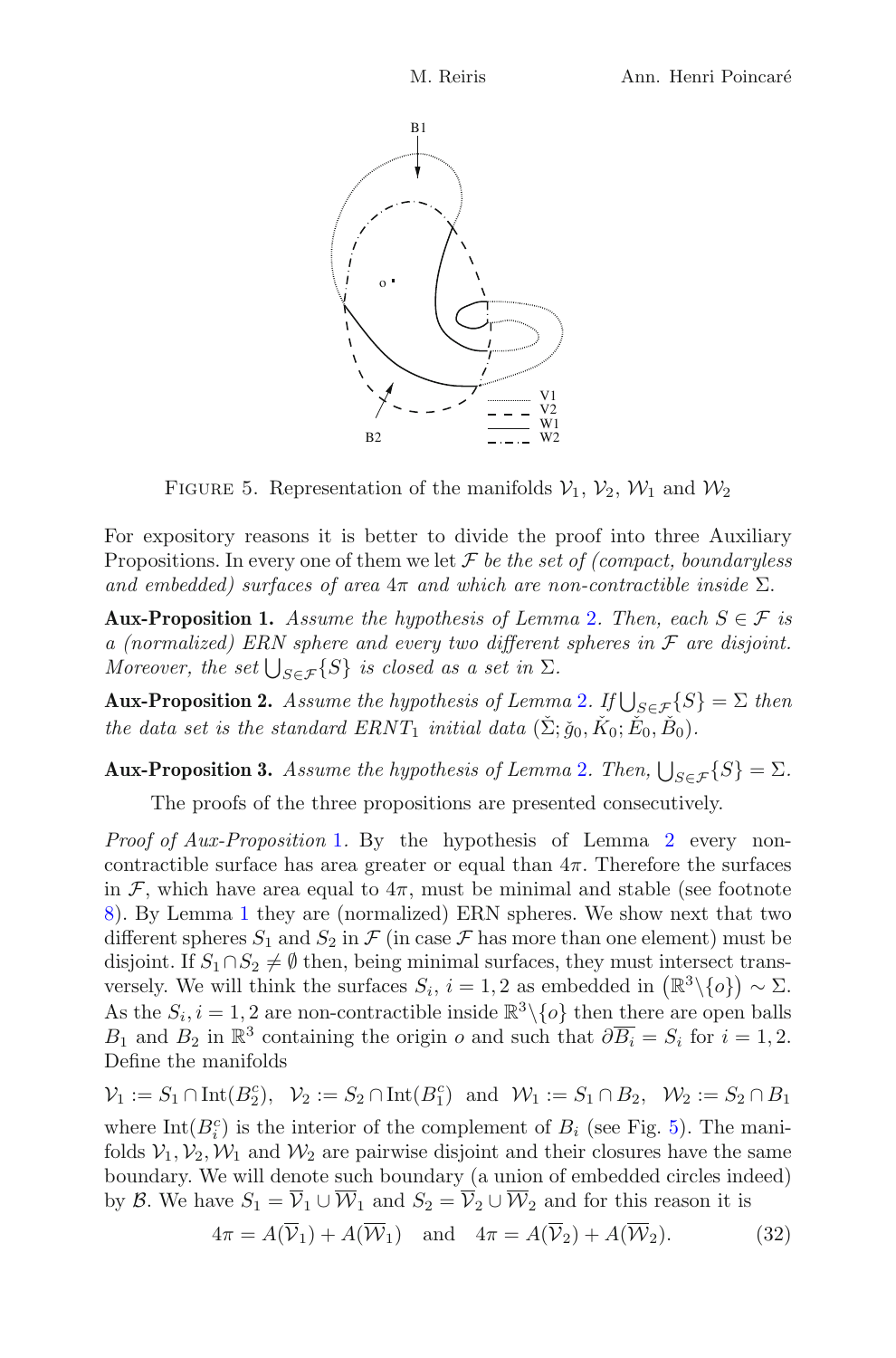The manifolds

$$
\mathcal{V} := \overline{\mathcal{V}}_1 \cup \overline{\mathcal{V}}_2 \quad \text{and} \quad \mathcal{W} := \overline{\mathcal{W}}_1 \cup \overline{\mathcal{W}}_2,
$$

are embedded and smooth except at  $\beta$ , where they have necessarily corners. Note that  $V$  and  $W$  are not necessarily connected (see Fig. [5\)](#page-19-2). Moreover, we have  $V = \partial(\overline{B_1 \cup B_2})$  and  $W = \partial(\overline{B_1 \cap B_2})$ . Therefore, as  $o \in B_1 \cup B_2$  and  $o \in B_1 \cap B_2$ , then at least one of the connected component of V and at least one of W divide  $\mathbb{R}^3 \setminus \{o\}$  into two connected components and are consequently non-contractible inside  $\Sigma$ . By [\(32\)](#page-19-3) if  $A(V_2) \leq A(W_1)$  then  $A(V) \leq 4\pi$ , while if  $A(V_2) \ge A(W_1)$  then  $A(W) \le 4\pi$ . In any case, we can round off the corners at  $\beta$  of either the manifold  $V$  or the manifold  $W$  to obtain one of area less than  $4\pi$  and having at least one connected component non-contractible inside Σ. This is against hypothesis and therefore the surfaces  $S_1$  and  $S_2$  have to be disjoint.

It remains to be proved that the set  $\bigcup_{S \in \mathcal{F}} \{S\}$  is closed in  $\Sigma$ . But if  $p_i(\in S_i \in \mathcal{F})$  is a sequence of points in  $\bigcup_{S \in \mathcal{F}} \{\widetilde{S}\}\$  with limit point  $p_{\infty}$ , then the sequence  $S_i$  of (normalized) ERN spheres, and therefore of stable and area minimizing minimal surfaces, has a subsequence converging (in  $C<sup>k</sup>$  for every  $k \ge 1$ ) to a limit stable minimal sphere  $S_{\infty} \ni p_{\infty}$ , [\[18\]](#page-30-11).<sup>[14](#page-20-0)</sup> The sphere  $S_{\infty}$  cannot be contractible inside  $\Sigma$ , otherwise the  $S_i$ s would be contractible for sufficiently big *i*. We have  $4\pi = \lim A(S_i) = A(S_{\infty})$ , thus  $S_{\infty} \in \mathcal{F}$  and therefore  $p_{\infty} \in \bigcup_{S \in \mathcal{F}} \{S\}$ . therefore  $p_{\infty} \in \bigcup_{S \in \mathcal{F}} \{S\}.$  $S \in \mathcal{F}$  {S}.  $\Box$ 

*Proof of Aux-Proposition [2](#page-19-4).* Assume at the moment that the foliation  $\mathcal F$  is smooth (see the definition of smooth foliation in [\[4\]](#page-29-6)). We will be proving this later. Fix a sphere  $S^*$  in  $\mathcal F$  and denote by  $\Sigma_L^*$  and  $\Sigma_R^*$  the connected components of  $\Sigma\backslash S^*$ . For any  $p \in \Sigma$  let  $S(p)$  be the sphere in F containing p and denote by  $\Omega(p)$  the region enclosed by  $S^*$  and  $S(p)$ . Then define the (smooth) function  $\tilde{x} : \Sigma \to \mathbb{R}$  as

$$
\tilde{x}(p) = \begin{cases} \text{Vol}(\Omega(p)) & \text{if } p \in \Sigma_R^*, \\ -\text{Vol}(\Omega(p)) & \text{if } p \in \Sigma_L^* \end{cases}
$$

This function is constant over every leaf and has nowhere zero gradient.<sup>[15](#page-20-1)</sup> Let  $Y = \nabla \tilde{x}/|\nabla \tilde{x}|^2$  and note that as  $Y(\tilde{x}) = 1$  the flow induced by Y carries leaves (of F) into leaves (of F). Fix an isometry  $\psi : \mathbb{S}^2 \to S^*$  and define the diffeomorphism  $\Phi : \mathbb{R} \times \mathbb{S}^2 \to \Sigma$  by sending a pair  $(t, s)$  into the translation of  $\psi(s)$  through the flow induced by Y and by a parametric time t. Of course we have  $\Phi_* \partial t = Y$ . On the other hand, if we denote by  $h_{\tilde{x}}$  the induced metric on the leaves, then we have  $\mathcal{L}_Y h_{\tilde{x}} = 0$  because each leaf is totally geodesic (here  $\mathcal L$  is the Lie-derivative). Therefore we can write

$$
\Phi^* g = |\nabla \tilde{x}|^2 d\tilde{x}^2 + d\Omega^2
$$

<span id="page-20-0"></span><sup>&</sup>lt;sup>14</sup> Precisely there are embeddings  $f_i : \mathbb{S}^2 \to S_i$  converging in  $C^k$  to a covering immersion  $f_{\infty}$  : S<sup>2</sup> →  $S_{\infty}$ . But in our case  $\Sigma \sim \mathbb{R}^3 \setminus \{o\}$  and therefore  $S_{\infty}$  must be orientable, hence a sphere and  $f_{\infty}$  an embedding.

<span id="page-20-1"></span><sup>&</sup>lt;sup>15</sup> This can be easily seen from the fact that  $\mathcal F$  is assumed smooth.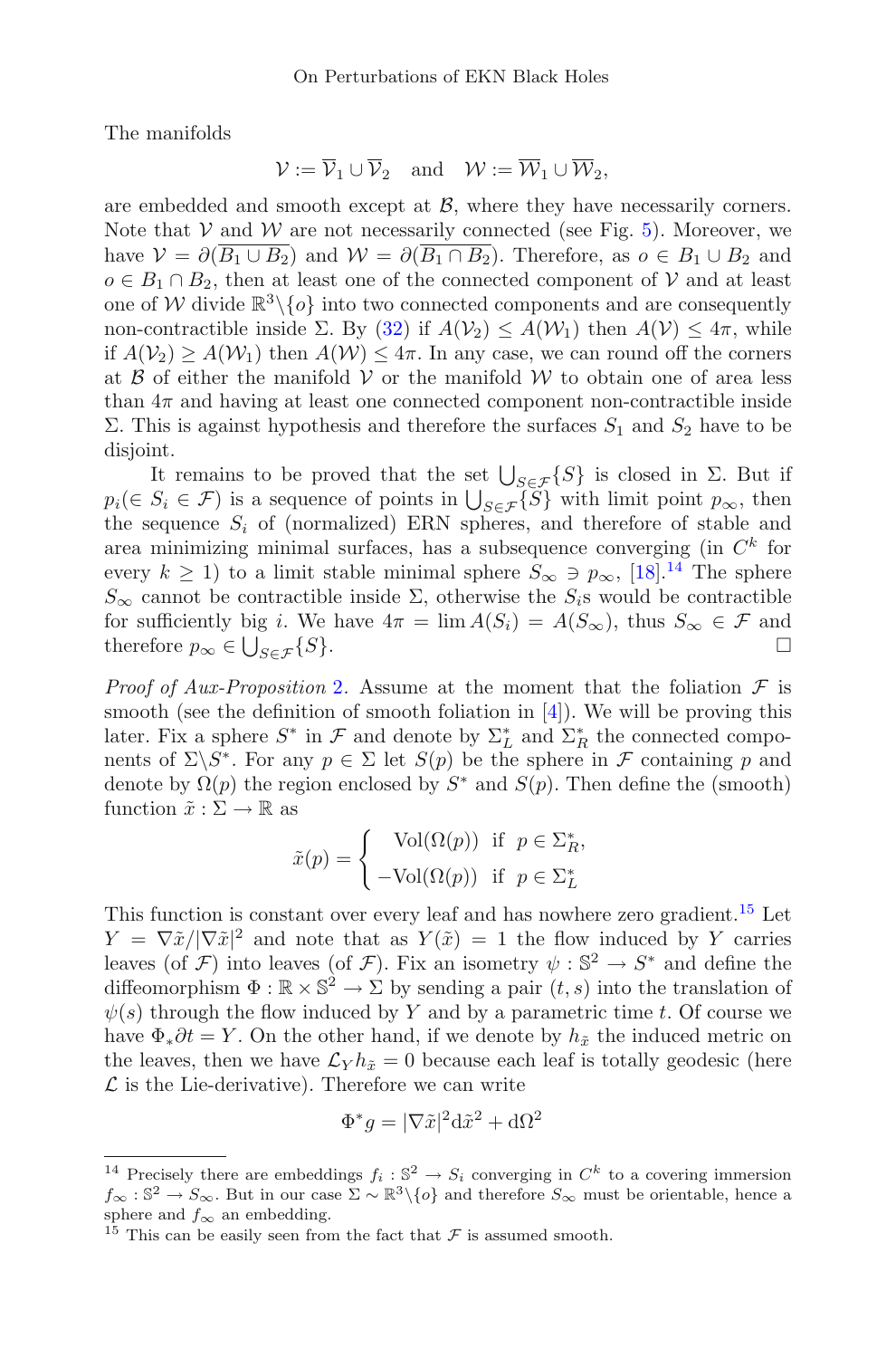We show now that  $|\nabla \tilde{x}|$  is constant over every leaf. Indeed, as the areas of the spheres of F is  $4\pi$  then the second variation of area of any sphere in F along Y is zero, i.e.,  $A''_Y(S) = 0$ . This implies that  $|Y| = 1/|\nabla \bar{x}|$  is constant over every sphere (see the proof of Lemma [1\)](#page-9-4). The metric  $(3)$  is recovered by making a simple change of variables  $\bar{x} = \bar{x}(\tilde{x})$ , with  $|\nabla \tilde{x}| = d\bar{x}/d\tilde{x}$ . Finally by Lemma [1](#page-9-4) we have  $B = 0$ ,  $K = 0$  and  $E = \zeta$  with  $\zeta$  a normal field to the leaves of  $\mathcal F$ (i.e., either  $\partial_{\bar{x}}$  or  $-\partial_{\bar{x}}$ ). Hence we have  $(g, K; E, B) = (\check{g}, \check{K}; \check{E}, \check{B})$  as claimed.

It remains to prove that the foliation  $\mathcal F$  is smooth. We will show that the 1-distribution of lines perpendicular to the leaves of  $\mathcal F$  is smooth. This implies that the distribution of the tangent planes to the leaves of  $\mathcal F$  is smooth and the smoothness of  $\mathcal F$  is then direct from Frobenius's theorem [\[4\]](#page-29-6). Let S be a sphere of F, let  $\zeta$  be a normal field to it and let h be the induced two-metric. We will show that the Ricci curvature  $Ric$  of g over S has the following form:  $Ric(\zeta, \zeta) = 0$  and for any  $v, w \in TS$  we have  $Ric(\zeta, v) = 0$ and  $Ric(v, w) = h(v, w)$ . The 1-distribution of normal directions to F is then uniquely characterized by the null space of Ric (i.e.,  $\{v \in TS, Ric(v, v) = 0\}\,$ ), and is easily seen to be smooth because Ric is smooth.

Again let S be a surface in  $\mathcal F$  and  $\zeta$  a unit normal field to it. Let  ${\gamma_a(\tau), q \in S, 0 \leq \tau \leq \tau_0}$  be the congruence of geodesics in  $\Sigma$  starting at  $\tau = 0$  perpendicularly to S in the direction of  $\zeta$  and parametrized by the arc-length  $\tau$ . We will move S by the vector field  $V = \partial_{\tau} \gamma_q(\tau)$  and obtain a smooth one-parametric family of surfaces  $S(\tau)$ . We assume that  $\tau_0$  is small enough that the surfaces  $S(\tau)$  are embedded (and smooth).

In the forthcoming equations, but inside this proof, we will denote the mean curvature  $tr_h\Theta$  by  $\mu$ . Recall from Lemma [1](#page-9-4) that over S we have  $\kappa = 1$ ,  $R = 2$  and  $\Theta = 0$ . Therefore from the general identity

$$
2\kappa - |\Theta|^2 + \mu^2 = R - 2Ric(\zeta, \zeta)
$$
\n(33)

<span id="page-21-0"></span>we obtain  $Ric(\zeta, \zeta) = 0$ . Also from div  $\Theta - d\mu = Ric(\zeta, -)$  we obtain  $Ric(\zeta, v) = 0$  for any  $v \in TS$ . To show that for any  $v, w \in TS$  we have  $Ric(v, w) = h(v, w)$  it is enough to prove that  $\mathcal{L}_V \Theta = \Theta = 0$  because of the general identity (on  $TS$ )

$$
\dot{\Theta} = -\mu\Theta + 2\Theta \circ \Theta + \kappa h - Ric
$$

which gives  $\Theta(0) = h - Ric$  at  $\tau = 0$ . Now, at any time  $\tau \in (0, \tau_0)$  we have

$$
\ddot{A}(S(\tau)) = \int_{S(\tau)} (\dot{\mu} + \mu^2) dA \n= \int_{S(\tau)} \left( -\frac{|\Theta|^2}{2} + \frac{\mu^2}{2} + \kappa - |E|^2 \right) dA \n= \int_{S(\tau)} \left( -\frac{|\Theta|^2}{2} + \frac{\mu^2}{2} \right) dA + \left[ 4\pi - \int_{S(\tau)} |E|^2 dA \right] \n\leq \underbrace{\int_{S(\tau)} \left( -\frac{|\Theta|^2}{2} + \frac{\mu^2}{2} \right) dA}_{U(\tau)} \tag{34}
$$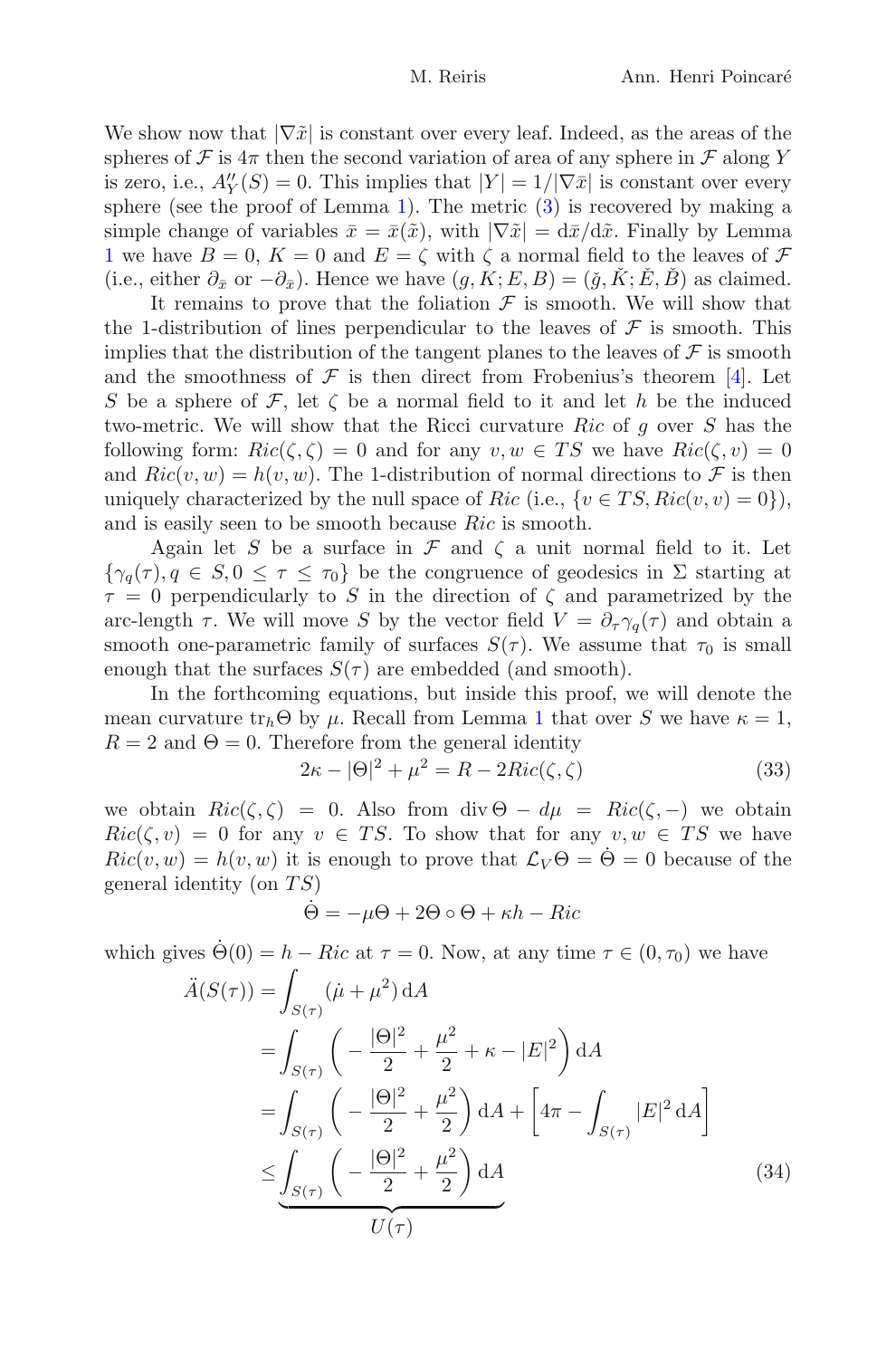where: (i) to obtain the first inequality we use  $dA = \mu dA$ , (ii) to pass from the second to the third line we use the focussing (Riccati) equation  $\mu = -|\Theta|^2$  –  $Ric(\zeta, \zeta)$  in conjunction with [\(33\)](#page-21-0) and  $R \geq 2|E|^2$ , (iii) to pass from the second to the third line we use Gauss–Bonnet and (iv) from the third to the fourth we use [\(12\)](#page-9-3). On the other hand, we can express  $A(S(\tau))$  as

$$
A(S(\tau)) = 4\pi + \int_0^{\tau} R\tilde{\tau} \int_0^{\tilde{\tau}} \ddot{A}(S(\tilde{\tilde{\tau}})) d\tilde{\tilde{\tau}}
$$

and we have  $\ddot{A}(S(\tau)) \leq U(\tau) = U(0) + U'(0)\tau + U''(0)\tau^2/2 + O(\tau^3)$  with  $U(0) = 0, U'(0) = 0$  and

$$
U''(0) = -\frac{1}{2} \int_{S(0)} |\dot{\Theta}(0)|^2 dA
$$

as can be easily seen using  $\mu(0) = 0$ ,  $\dot{\mu}(0) = 0$ ,  $\Theta(0) = 0$  and  $\dot{\Theta}(0) = h - Ric$ . Therefore, if  $\Theta(0) \neq 0$  then we would have  $A(S(\tau)) < 4\pi$  for small  $\tau$  which is against the hypothesis. This finishes the proof. against the hypothesis. This finishes the proof.

Proof of Aux-Proposition [3](#page-19-0). We will proceed by contradiction and assume that  $\bigcup_{S \in \mathcal{F}} \{S\} \neq \Sigma$ . As by Aux-Proposition [1](#page-19-1) the set  $\bigcup_{S \in \mathcal{F}} \{S\}$  is closed, then every connected component of  $\Sigma \setminus \bigcup_{S \in \mathcal{F}} \{S\}$  is either an open region enclosed by two spheres in  $\mathcal F$  or an open region enclosed by a sphere in  $\mathcal F$  and one of the two ends of Σ. Thus, if there is only one connected component of  $\Sigma \setminus \bigcup_{S \in \mathcal{F}} \{S\}$ then  $\bigcup_{S \in \mathcal{F}} \{S\}$  must at least contain a closed region enclosed by a sphere in  $\mathcal F$  and one end of  $\Sigma$ . As in Aux-Proposition [2](#page-19-4) the data set over such region must be  $ERNT_1$ . Because of this one can cut out such region and "double" the remaining one to construct a new data set  $(\Sigma'; g', K'; E', B')$  in the hypothesis of Lemma [2](#page-18-2) but with two connected components of  $\Sigma' \setminus \bigcup_{S \in \mathcal{F}} \{S\}.$ 

Assume then without loss of generality that there are at least two connected components of  $\Sigma \setminus \bigcup_{S \in \mathcal{F}} \{S\}$ . We want to prove that such data set cannot exist. This will be done exactly as in Proposition [2.](#page-11-2) For this reason the paragraphs below are first dedicated to construct a setup similar to the one in the proof of Proposition [2.](#page-11-2)

For the discussion that follows the Fig. [6](#page-23-0) could be of great help. Denote two of the connected components of  $\bigcup_{S \in \mathcal{F}} \{S\}$  by  $\Omega_L$  and  $\Omega_R$  (L for "Left" and R for "Right"). Let  $S_L$  and  $S_R$  be any two spheres embedded in  $\Omega_L$  and  $\Omega_R$ , respectively, and non-contractible inside  $\Sigma$ . Denote by  $\Omega_{LR}$  the region enclosed by them and including them, and by  $\Sigma_L^-$  (resp.  $\Sigma_R^+$ ) the connected component of  $\Sigma\backslash S_L$  (resp.  $\Sigma\backslash S_R$ ) not containing  $S_R$  (resp.  $S_L$ ). Also let  $D^* > 0$  be small enough such that

- 1. if  $p \in \Sigma_L^-$  (resp.  $p \in \Sigma_R^+$ ) and  $dist(p, S_L) \leq D^*$  (resp.  $dist(p, S_R) \leq D^*$ ) then  $p \in \Omega_L$  (resp.  $p \in \Omega_R$ ), and
- 2. for any  $0 \leq D \leq D^*$  the set  $\{p \in \Sigma_L^-, \text{dist}(p, S_L) = D\}$  (resp.  $\{p \in \Sigma_L^+, \text{dist}(p, S_L) = D\}$ )  $\Sigma_R^+$ , dist $(p, S_R) = D$ } is a smooth and embedded sphere.

In this context define the sphere  $S_L^*$  (resp.  $S_R^*$ ) as  $S_L^* := \{p \in \Sigma_L^-$ ,  $dist(p, S_L) =$  $D^*$ } (resp.  $S_R^* := \{p \in \Sigma_R^+, \text{dist}(p, S_R) = D^*\}$ ) and let  $\Omega_{LR}^*$  be the set enclosed by  $S_L^*$  and  $S_R^*$  including them. As the components  $\Omega_L$  and  $\Omega_R$  are different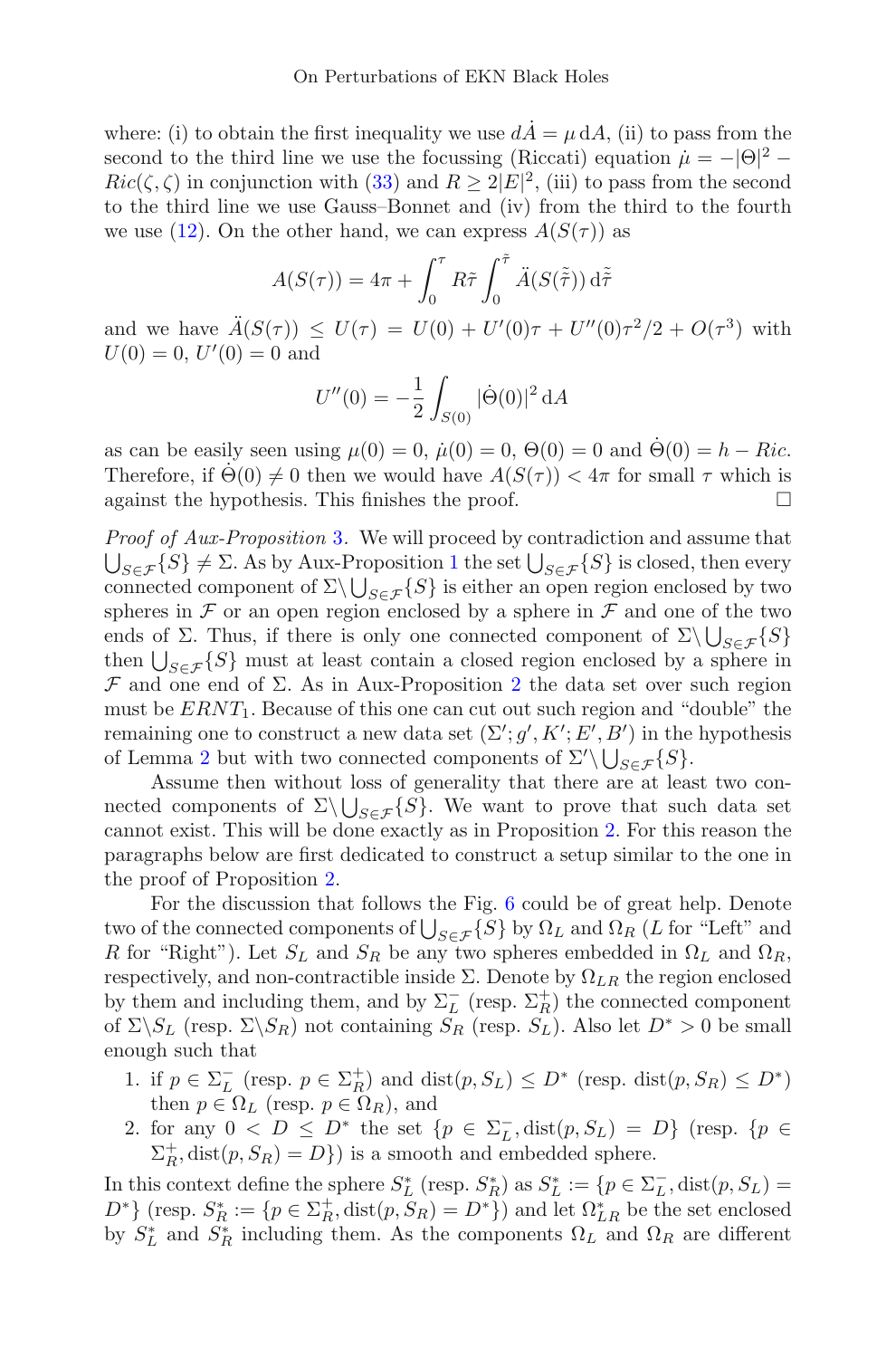

<span id="page-23-0"></span>FIGURE 6. Representation of the construction in the proof of Aux-Proposition [3](#page-19-0)

there is at least one sphere  $S_0 \in \mathcal{F}$  embedded in  $\Omega_{LR}$  and therefore in  $\Omega_{LR}^*$ . Now, on  $\Omega_{LR}^*$  consider a positive solution  $N = N_0$  of the maximal lapse equation

$$
\Delta N - (4\pi (\mathbf{T}_{00} + \mathbf{T}_{ij} g^{ij}) + |K|^2)N = \Delta N - (|E|^2 + |B|^2 + |K|^2)N = 0
$$

and that is not identically to a constant over  $S_0$ . The existence of such  $N_0$  is shown in the same way as was done in Proposition [2](#page-11-2) and is left to the reader. Also in the same way as in Proposition [2](#page-11-2) construct from  $N_0$  a time-like vector field **V** and from it a flow  $(g_t, K_t; E_t, B_t)$  over  $\Omega_{LR}^*$ , with  $0 \le t \le t^*$  and for some  $t^*$  small. As in Proposition [2](#page-11-2) now we have  $\dot{A}_{g_t}(S_0) = 0$  and  $\ddot{A}_{g_t}(S_0) < 0$ . Therefore  $A_{q_t}(S_0) < 4\pi$  in short times t.

Instead of  $g_t$  we are going to consider a modified flow of metrics  $\tilde{g}_t$  conformally related to  $g_t$ . This will help to guarantee the existence of certain stable minimal spheres. To the purpose of defining  $\tilde{q}_t$  consider the following function of  $z \in [0, D^*]$ ,

$$
\Psi_{\delta}(z) = 1 + e^{-1/z} + 1/(D^* + \delta - z)
$$

where  $\delta$  is a constant to be fixed soon below. Observe that  $\Psi_{\delta}(0) = 1$  and that all the right-sided derivatives of  $\Psi_{\delta}$  are zero at  $z = 0$ . Observe too that  $\Psi_{\delta} \geq 1$ . We then define  $\tilde{g}_t$  by

$$
\tilde{g}_t(p) = \begin{cases}\ng_t(p) & \text{if } p \in \Omega_{LR}, \\
\Psi_\delta\big(d(p, S_L)\big) g_t(p) & \text{if } p \in \Omega_{LR}^* \cap \Sigma_L^-, \\
\Psi_\delta\big(d(p, S_R)\big) g_t(p) & \text{if } p \in \Omega_{LR}^* \cap \Sigma_R^+ \n\end{cases}
$$

Now chose  $t^*$  and  $\delta > 0$  small enough that the boundaries of  $(\Omega_{LR}^*, \tilde{g}_t)$  are strictly mean convex (in the outgoing directions) for any  $0 \le t \le t^*$ . Once this is granted we can consider for every  $t \leq t^*$  a sphere  $\tilde{S}_t$  minimizing the  $\tilde{g}_t$ -area among all the spheres embedded in  $\Omega_{LR}^*$  and isotopic to  $S_0$  [\[16](#page-30-10)].

Until now we have not done any particular progress in the proof. The key point of the proof lies in showing that one chose  $t^*$  smaller if necessary in such a way that the area minimizing spheres  $\tilde{S}_t$  are embedded in Int( $\Omega_{LR}$ ) and therefore do not intersect the regions where the metric  $g_t$  was conformally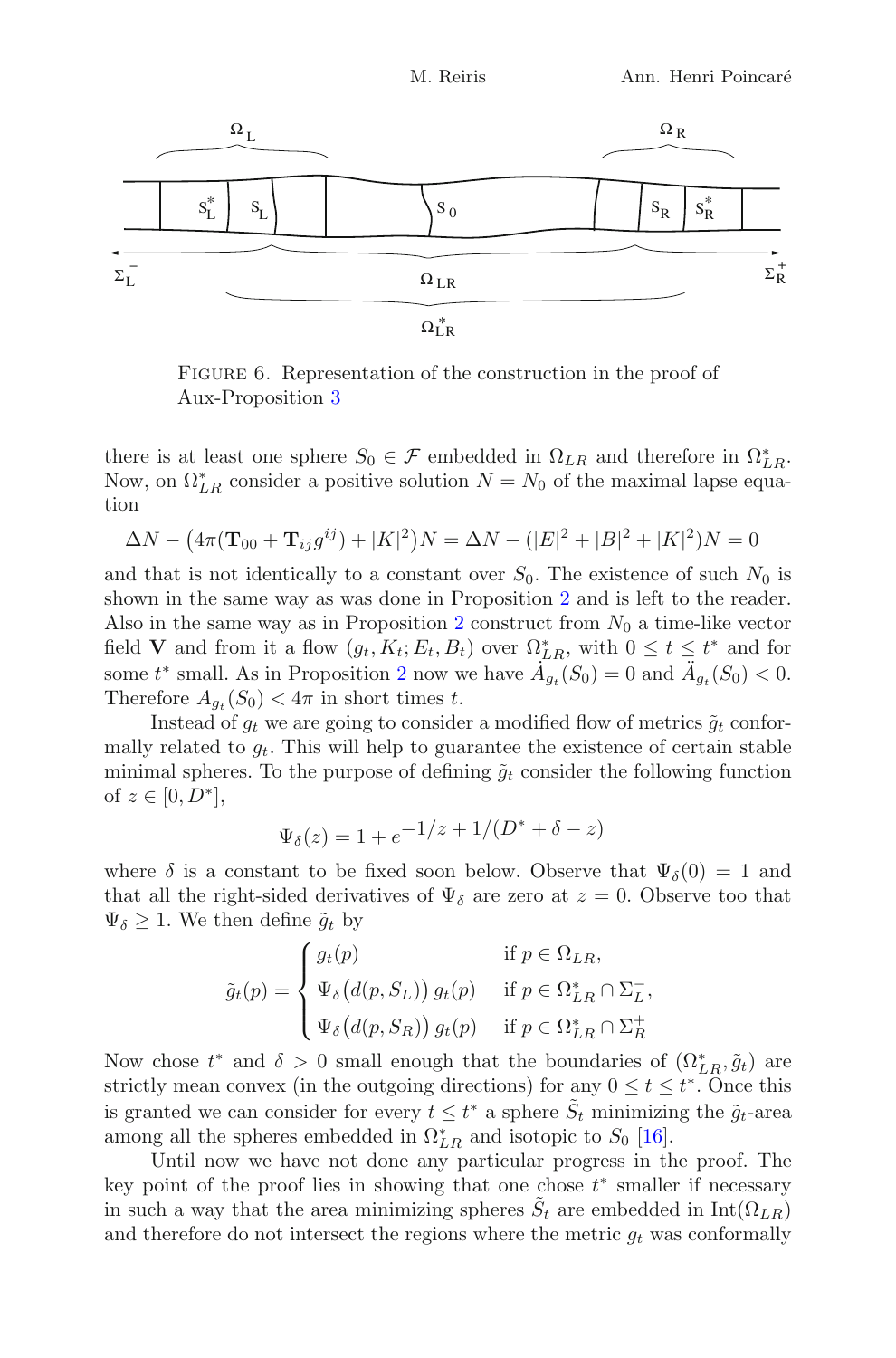modified. Once this is shown a contradiction is proved following exactly the same argument as in Proposition [2](#page-11-2) and will not be repeated here.

Suppose then that there is a sequence of times  $t_i \downarrow 0$  such that for each  $t_i$  the minimal and stables sphere  $\tilde{S}_{t_i}$  is not strictly embedded in Int( $\Omega_{LR}$ ). Take then a subsequence (indexed again by "i") such that  $\tilde{S}_{t_i}$  converges to a stable minimal sphere  $\tilde{S}_0$  intersecting  $\Omega_{LR}^* \setminus \text{Int}(\Omega_{LR})$ . As the  $\tilde{S}_{t_i}$  are noncontractible inside  $\Sigma$  then neither is  $\tilde{S}_0$ . Moreover, as  $A_{\tilde{g}_t}(\tilde{S}_{t_i}) \leq A_{\tilde{g}_t}(S_0) < 4\pi$ then  $A_{\tilde{g}_t}(\tilde{S}_0) \leq 4\pi$ . But  $A_{\tilde{g}_0}(\tilde{S}_0) \geq A_g(\tilde{S}_0)$  because the conformal factor is greater or equal than one. Then, the sphere  $\tilde{S}_0 \subset \Sigma$  has  $A(\tilde{S}_0) \leq 4\pi$ . So it must be  $A(\tilde{S}_0)=4\pi$  by the hypothesis of Lemma [2](#page-18-2) and by Lemma [1](#page-9-4) it must be a (normalized) ERN sphere. Thus  $\tilde{S}_0 \in \mathcal{F}$ . But this is a contradiction as the set  $\Omega_{tr}^* \cap \text{Int}(\Omega_{LR})$  does not contain any point of  $\bigcup_{c \in \mathcal{F}} \{S\}$ . the set  $\Omega_{LR}^* \backslash \text{Int}(\Omega_{LR})$  does not contain any point of  $\bigcup_{S \in \mathcal{F}} \{S\}.$ 

# <span id="page-24-0"></span>6. Perturbations Containing MOTS

The following proposition is direct from standard elliptic estimates and is left to the reader (use  $\varphi = id$  and recall that  $\bar{g} = \phi^2 g_0$ ,  $\bar{K} = 0$ ,  $\bar{E} = \hat{E}_0 \phi^{-6}$  and  $\bar{B} = 0$ ). It says that the data sets constructed in Sect. [4](#page-15-0) are small in the sense of Definition [1.](#page-3-1)

<span id="page-24-3"></span>**Proposition 3.** Given  $0 < \hat{\epsilon} < 1/16$  and integer  $k \ge 1$  there is  $\varepsilon = \varepsilon(\hat{\epsilon}, k) > 0$ such that for any  $\hat{x} \in (-\infty, -1]$  the data set  $(\bar{g}, \bar{K}; \bar{E}, \bar{B})$  constructed in Sect. [4](#page-15-0) out of  $\hat{\epsilon}$  and  $\hat{x}$ , is  $\epsilon$ -close in  $C^k$  to the standard ERN<sub>1</sub> initial data. Moreover,  $\varepsilon \to 0$  if we fix k and let  $\hat{\epsilon} \to 0$ .

In what follows we explain a *pointed convergence* that will be useful inside the proof of Proposition [4.](#page-25-0) We keep identifying  $\Sigma_0$  to  $(-\infty, 0) \times \mathbb{S}^2$  as we did before, in particular the factor  $(-\infty, 0)$  is the range of x. Let  $\hat{x}_i$  be a sequence diverging to minus infinity, i.e.,  $\lim \hat{x}_i = -\infty$  and let  $s_0$  be a fixed point in  $\mathbb{S}^2$ . If we "follow" the ERN<sub>1</sub> metric  $g_0$  around the sequence of points  $\hat{x}_i \times s_0$  then, as we know, it converges to the metric  $\check{g}_0$  of the standard ERNT<sub>1</sub> initial data. The standard mathematical way of saying this is that the pointed sequence  $(\Sigma_0; g_0; \hat{x}_i \times s_0)$  converges smoothly to  $(\mathbb{R} \times \mathbb{S}^2; \check{g}_0, 0 \times s_0)$ . We write this convergence by saying that for any integers  $n \geq 1$  and  $k \geq 1$  we have

$$
\lim_{i \uparrow \infty} \|\varphi_{n,i}^* g_0 - \check{g}_0\|_{C^k_{\check{g}_0}([-n,n] \times \mathbb{S}^2)} = 0, \tag{35}
$$

<span id="page-24-1"></span>where  $\varphi_{n,i} : [-n,n] \times \mathbb{S}^2 \to [-n+\hat{x}_i, n+\hat{x}_i] \times \mathbb{S}^2(\subset \Sigma_0)$  is the map  $\varphi_{n,i}(x,s) =$  $(x + \hat{x}_i, s)$  (note that  $\varphi_{n,i}(0 \times s_0) = \hat{x}_i \times s_0$  for all i). More generally, the pointed sequence of initial data  $(\Sigma_0; g_0; E_0; \hat{x}_i \times s_0)$  converges smoothly to  $(\mathbb{R} \times \mathbb{S}^2; \check{g}_0; \check{E}_0; 0 \times s_0)$  because in addition to [\(35\)](#page-24-1) we have

$$
\lim_{i \uparrow \infty} \|\varphi_{n,i}^* E_0 - \check{E}_0 \|_{C^k_{\check{g}_0}([-n,n] \times \mathbb{S}^2)} = 0, \tag{36}
$$

<span id="page-24-2"></span>for any  $n \geq 1$  and  $k \geq 1$ . Fix now  $0 < \hat{\epsilon} < 1/16$  and consider the sequence of vector fields  $\hat{E}_i := \hat{E}_{\hat{x}_i,\hat{\epsilon}}$  given in [\(25\)](#page-16-4) out of  $\hat{x} = \hat{x}_i$ ,  $\hat{\epsilon}$  and  $\omega$ . In the same way as before, this sequence converges smoothly to  $\hat{E}_{\infty} := \check{E}_0 + \hat{\lambda}_{\infty} (\star d \star \omega_{\infty})^{\sharp}$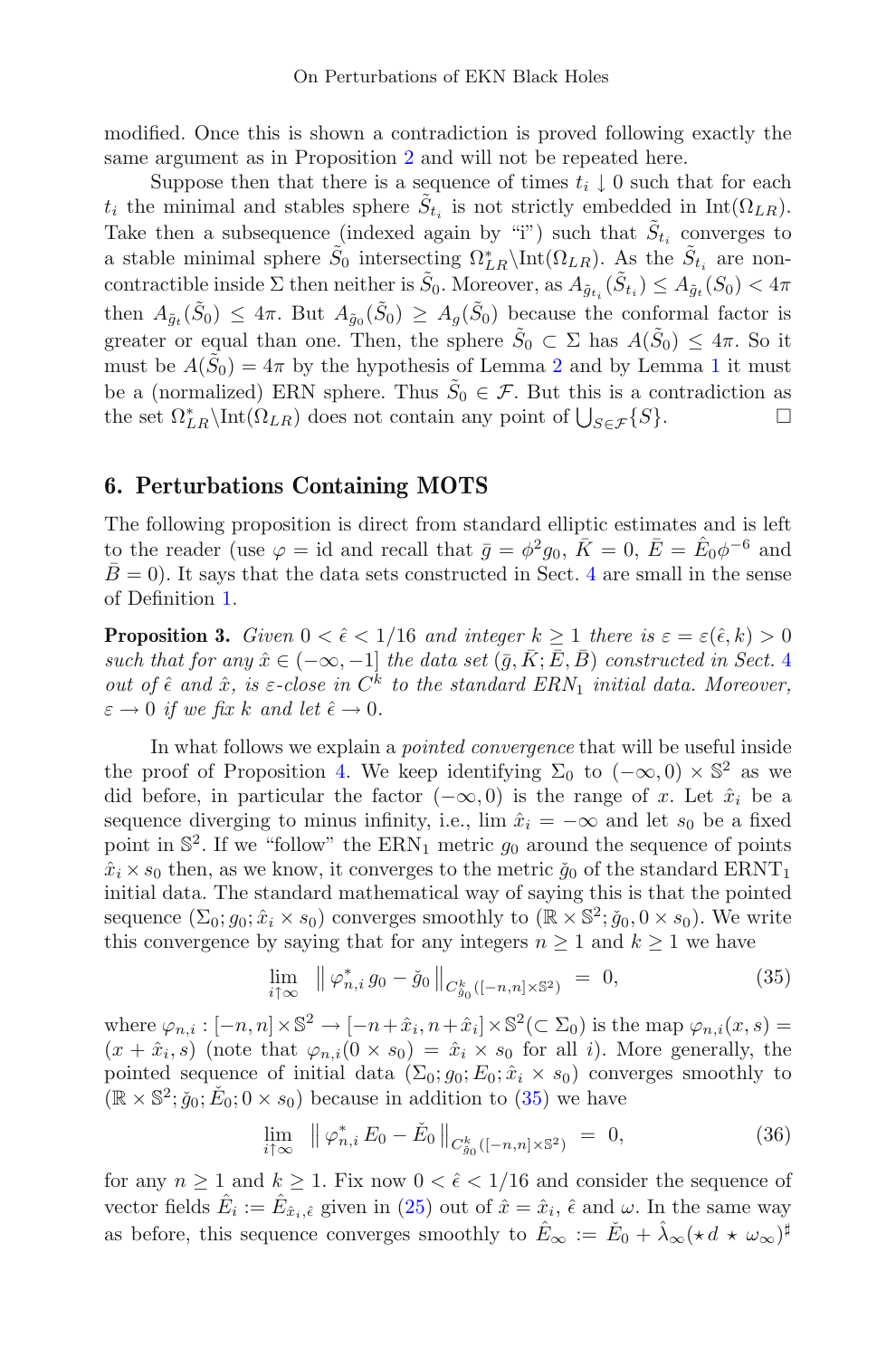where  $\omega_{\infty}$  is the pull-back of  $\omega$  by the map  $(x, s) \rightarrow (x-2, s)$  from  $[-1, 1] \times \mathbb{S}^2$ into  $[-3, -1] \times \mathbb{S}^2$  and  $\hat{\lambda}_{\infty}$  is a constant such that

$$
\sup \left| 1 - \frac{|\hat{E}_{\infty}|_{\tilde{g}_0}^2}{|\check{E}_0|_{\tilde{g}_0}^2} \right| = \hat{\epsilon}
$$
\n(37)

<span id="page-25-1"></span>As before this convergence is expressed by the limit

<span id="page-25-4"></span>
$$
\lim_{i \uparrow \infty} \|\varphi_{n,i}^* \hat{E}_i - \hat{E}_{\infty}\|_{C_{g_0}^k([-n,n] \times \mathbb{S}^2)} = 0,
$$
\n(38)

for any  $n \geq 1$  and  $k \geq 1$ . Note that as  $\omega_{\infty}$  has support in  $[-1, 1] \times \mathbb{S}^2$  then  $\hat{E}_{\infty} = \check{E}_0$  outside  $[-1, 1] \times \mathbb{S}^2$ . In particular,  $|\hat{E}_{\infty}|_{\check{g}_0} = 1$  outside  $[-1, 1] \times \mathbb{S}^2$ because  $|\check{E}_0|_{\check{q}_0} = 1$ .

Now, let  $\phi_i$  be the sequence of conformal factors constructed in Sect. [4](#page-15-0) out of  $\hat{x}_i$  and the fixed  $\hat{\epsilon}$ . Using standard elliptic estimates and the barrier bounds  $(30)$ – $(31)$  one easily shows that the sequence  $\phi_i$  has a subsequence (indexed again by "i") converging smoothly to a limit smooth conformal factor  $\phi_{\infty} > 0$ . Namely,

$$
\lim_{i \uparrow \infty} \left\| \varphi_{n,i}^* \phi_i - \phi_\infty \right\|_{C^k_{g_0}([-n,n] \times \mathbb{S}^2)} = 0,
$$
\n(39)

<span id="page-25-2"></span>for any  $n \geq 1$  and  $k \geq 1$ . Moreover, because of [\(35\)](#page-24-1), [\(36\)](#page-24-2) and [\(38\)](#page-25-1) the limit conformal factor  $\phi_{\infty}$  satisfies the limit L-equation

$$
\Delta_{\check{g}_0} \phi_{\infty} = 2|\check{E}_0|^2_{\check{g}_0} \phi_{\infty} - 2|\hat{E}_{\infty}|^2_{\check{g}_0} \phi_{\infty}^{-3}.
$$
\n
$$
\tag{40}
$$

<span id="page-25-3"></span>The convergences  $(35)$ ,  $(36)$ ,  $(38)$  and  $(39)$  also show that the pointed subsequence  $(\bar{g}_i = \phi_i^4 g_0; \bar{E}_i = \hat{E}_i = \phi^{-6} \hat{E}_i; \hat{x}_i \times s_0)$  converges smoothly to  $(\bar{g}_{\infty} := \phi_{\infty}^4 \check{g}_0; \bar{E}_{\infty} := \phi_{\infty}^{-6} \hat{E}_{\infty}, 0 \times s_0).$ 

It is an important fact that the limit data set  $(\mathbb{R} \times \mathbb{S}^2; \bar{g}_{\infty}; \bar{E}_{\infty})$  is never the ERNT<sub>1</sub> initial data. If this were the case then we would have  $|\bar{E}_{\infty}|_{\bar{g}_{\infty}}^2 = 1$  and therefore  $|\hat{E}_{\infty}|^2_{\tilde{g}_0}\phi_{\infty}^{-8} = 1$ . Plugging this in [\(40\)](#page-25-3) and recalling that  $|\check{E}_0|_{\tilde{g}_0} = 1$ we would obtain

$$
\Delta_{\check{g}_0}\phi_{\infty}=2\phi_{\infty}-2\phi_{\infty}^5.
$$

Then observe that as  $|\hat{E}_{\infty}|_{\check{g}_0} = 1$  outside  $[-1, 1] \times \mathbb{S}^2$  we would have  $\phi_{\infty} = 1$ also outside  $[-1, 1] \times \mathbb{S}^2$ . Then, as the constant function one is a solution of [\(40\)](#page-25-3) we must have  $\phi_{\infty} = 1$  everywhere by the unique continuation principle. Thus, it would be  $|E_{\infty}|_{\check{g}_0} = 1$  everywhere, contradicting [\(37\)](#page-25-4).

Observe that any non-contractible surface S embedded in  $(\mathbb{R} \times \mathbb{S}^2; \bar{g}_{\infty})$ must have  $\bar{g}_{\infty}$ -area greater or equal than  $4\pi$ . To see this use Proposition [1](#page-10-2) to have  $A_{\bar{g}_{\infty}}(S) = \lim_{\bar{g}_i} A_{\bar{g}_i}(\varphi_{n,i}(S)) \geq 4\pi$ . Similarly, we have  $|Q_E(S)| =$  $\lim |Q_{\mathrm{E}}(\varphi_{n,i}(S))| = 1.$  We can now use this information together with Lemma [2](#page-18-2) and the fact that the limits  $(\bar{g}_{\infty}; E_{\infty})$  are not the ERNT<sub>1</sub> initial data, to conclude that for any non-contractible embedded S we have  $A_{\bar{q}_\infty}(S) > 4\pi$ . This will be crucially used in the following proposition.

<span id="page-25-0"></span>**Proposition 4.** Let  $0 < \hat{\epsilon} < 1/16$ . Then there is  $\hat{x}_0 = \hat{x}_0(\hat{\epsilon})$  such that for any  $\hat{x} \leq \hat{x}_0$  the data set  $(\bar{g}, K; E, B)$  constructed in Sect. [4](#page-15-0) out of  $\hat{\epsilon}$  and  $\hat{x}$  possess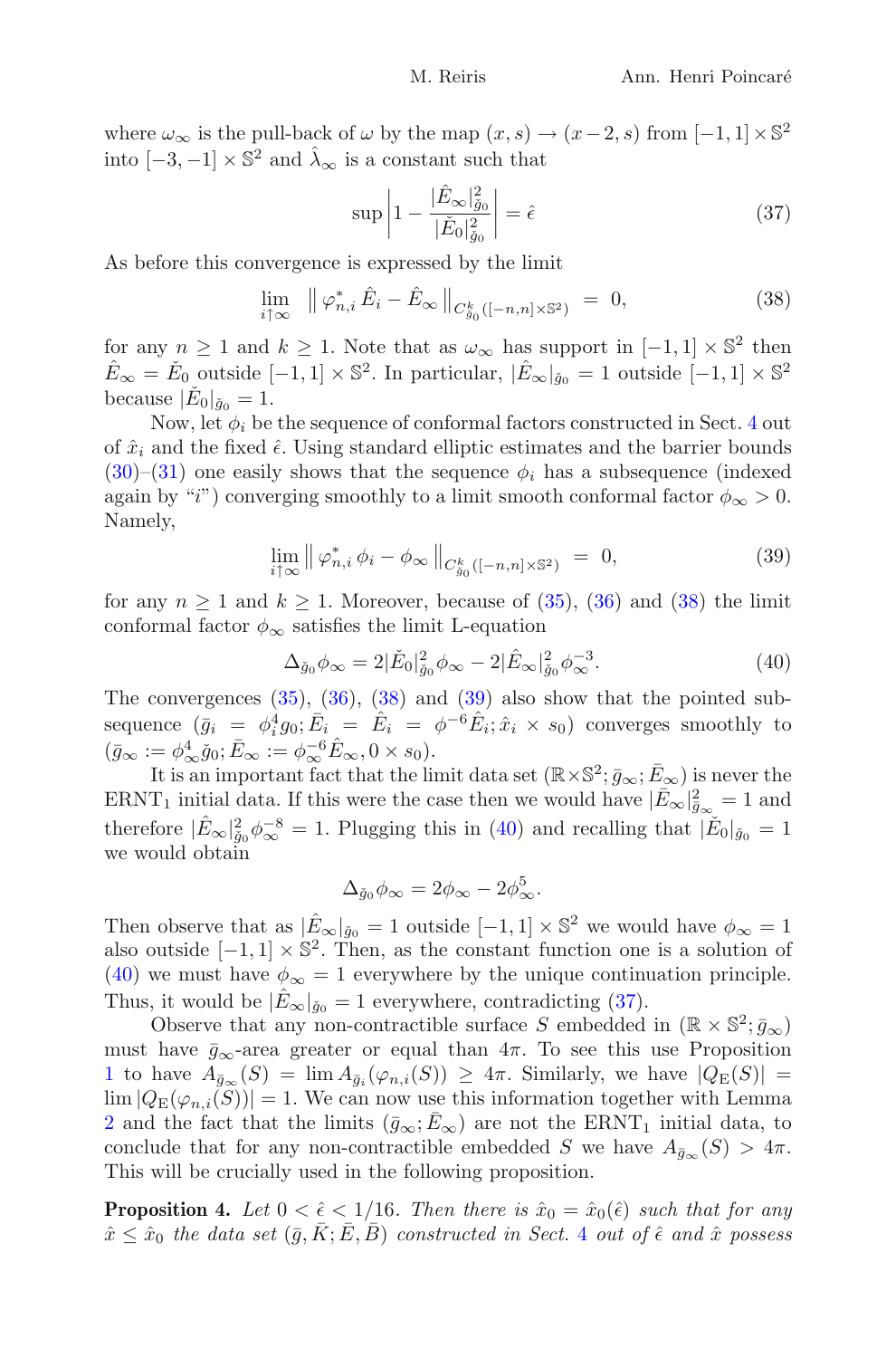an embedded minimal and stable sphere M separating the two ends. Because  $\overline{K} = 0$  such sphere is also a MOTS (to the past and to the future).

*Proof.* We will proceed by contradiction. Assume therefore that there is  $0 <$  $\hat{\epsilon}$  < 1/16 and a sequence  $\hat{x}_i \rightarrow -\infty$  such that, if we denote by  $((-\infty,0) \times$  $\mathbb{S}^2$ ;  $\bar{q}_i$ ;  $\bar{E}_i$ ) the data sets constructed out of  $\hat{\epsilon}$  and  $\hat{x}_i$ , then none of the manifolds  $((-\infty,0)\times\mathbb{S}^2;\bar{g}_i)$  possess a stable minimal sphere M separating the two ends. We will see that this leads to a contradiction.

Firstly, as commented before, one can take a subsequence of the pointed sequence  $((-\infty, 0) \times \mathbb{S}^2; \bar{g}_i; \bar{E}_i; \hat{x}_i \times s_0)$  converging (in the pointed sense) to a smooth data set  $((-\infty,\infty) \times \mathbb{S}^2; \bar{g}_{\infty}, \bar{E}_{\infty})$ . Moreover, as was commented right before the statement of the proposition, we know that for any embedded sphere S isotopic to  $S_0 := 0 \times \mathbb{S}^2$  we have  $A_{\bar{q}_{\infty}}(S) > 4\pi$ .

Secondly, let  $\psi_{\delta}(z)$  be the smooth real function of the one variable  $z \in \mathbb{R}$  $[-1,\infty]$  defined as

$$
\psi_{\delta}(z) = \begin{cases} 1 + e^{1/z} + 1/(z + 1 + \delta) & \text{if } z \in [-1, 0], \\ 1 & \text{if } z \in [0, \infty) \end{cases}
$$

With this function define the metric  $\tilde{q}_i = [\psi_{\delta}(x - \hat{x}_i)] \bar{q}_i$  on the manifold  $[-1+\hat{x}_i, 0) \times \mathbb{S}^2$  and set  $\delta > 0$  small enough that the boundary  $(-1+\hat{x}_i) \times \mathbb{S}^2$ of  $[-1+\hat{x}_i, 0] \times \mathbb{S}^2$  is strictly mean convex (in the direction of decreasing x) for all i. Of course the pointed sequence  $([-1+\hat{x}_i, 0) \times \mathbb{S}^2; \tilde{g}_i; \hat{x}_i \times s_0]$ converges to  $([-1,\infty) \times \mathbb{S}^2$ ;  $\tilde{g}_{\infty}$ ) where  $\tilde{g}_{\infty} = \psi_{\delta} \bar{g}_{\infty}$  and because  $\psi_{\delta} \geq 1$  we have  $A_{\tilde{g}_{\infty}}(S) \geq A_{\bar{g}_{\infty}}(S) > 4\pi$  for any embedded sphere isotopic to  $S_0$ .

Thirdly, recall that  $\bar{g}_i = \phi_i^2 g_0$  where  $\phi_i$  is a solution to the L-equation enjoying the upper and lower bounds  $\phi_{i,-} \leq \phi_i \leq \phi_{i,+}$  where  $\phi_{i,\pm}$  are given by [\(30\)](#page-18-3)–[\(31\)](#page-18-4) with  $\hat{x} = \hat{x}_i$ . In particular, the conformal factor  $\phi_i$  restricted to the spheres  $S_{\hat{x}_i/2} := \{x = \hat{x}_i/2\}$  is bounded below by  $1-4\hat{\epsilon}/\cosh(\hat{x}_i/2)$  and above by  $1 + 4\hat{\epsilon}/\cosh(\hat{x}/2)$ . This implies that  $A_{\bar{q}_i}(S_{\hat{x}_i/2}) \to 4\pi$  and therefore that  $A_{\tilde{g}_i}(S_{\hat{x}_i/2}) \to 4\pi$ . Let  $\tilde{S}_i \subset [-1+\hat{x}_i, 0) \times \mathbb{S}^2$  be the embedded sphere minimizing the  $\tilde{g}_i$ -area among all spheres embedded in  $[-1+\hat{x}_i, 0] \times \mathbb{S}^2$  and isotopic to S<sub>0</sub>. Such sphere always exists because  $([-1+\hat{x}_i, 0) \times \mathbb{S}^2, \tilde{g}_i)$  has strictly mean convex boundary and is asymptotically flat [\[16](#page-30-10)]. Moreover, as  $A_{\tilde{q}_i}(S_{\hat{x}_i/2}) \to 4\pi$ and as  $A_{\tilde{q}_i}(\tilde{S}_i) \geq 4\pi$  for all i then we must have  $A_{\tilde{q}_i}(\tilde{S}_i) \to 4\pi$ .

On the other hand, every surface  $\tilde{S}_i$  must intersect  $[-1+\hat{x}_i, \hat{x}_i] \times \mathbb{S}^2$ , which is the domain where  $\tilde{q}_i$  differs from  $\bar{q}_i$ , otherwise  $\tilde{S}_i$  would be  $\bar{q}_i$ -minimal and stable which is against the assumption. Now, take another subsequence if necessary in such a way that  $\tilde{S}_i$  converges to a  $\tilde{g}_{\infty}$ -minimal and stable sphere intersecting  $[-1, 0] \times \mathbb{S}^2$  (inside the limit space) and isotopic to  $S_0 := 0 \times$  $\mathbb{S}^2$ . As discussed before we must have  $A_{\tilde{q}_{\infty}}(\tilde{S}_{\infty}) > 4\pi$  and at the same time  $A_{\tilde{q}_{\infty}}(\tilde{S}_{\infty}) = \lim A_{\tilde{q}_i}(\tilde{S}_i) = 4\pi$  which is a contradiction.

### <span id="page-26-1"></span>7. Proof of the Main Result

<span id="page-26-0"></span>We are ready to prove the main result of this article. For the convenience of the reader we restate it below.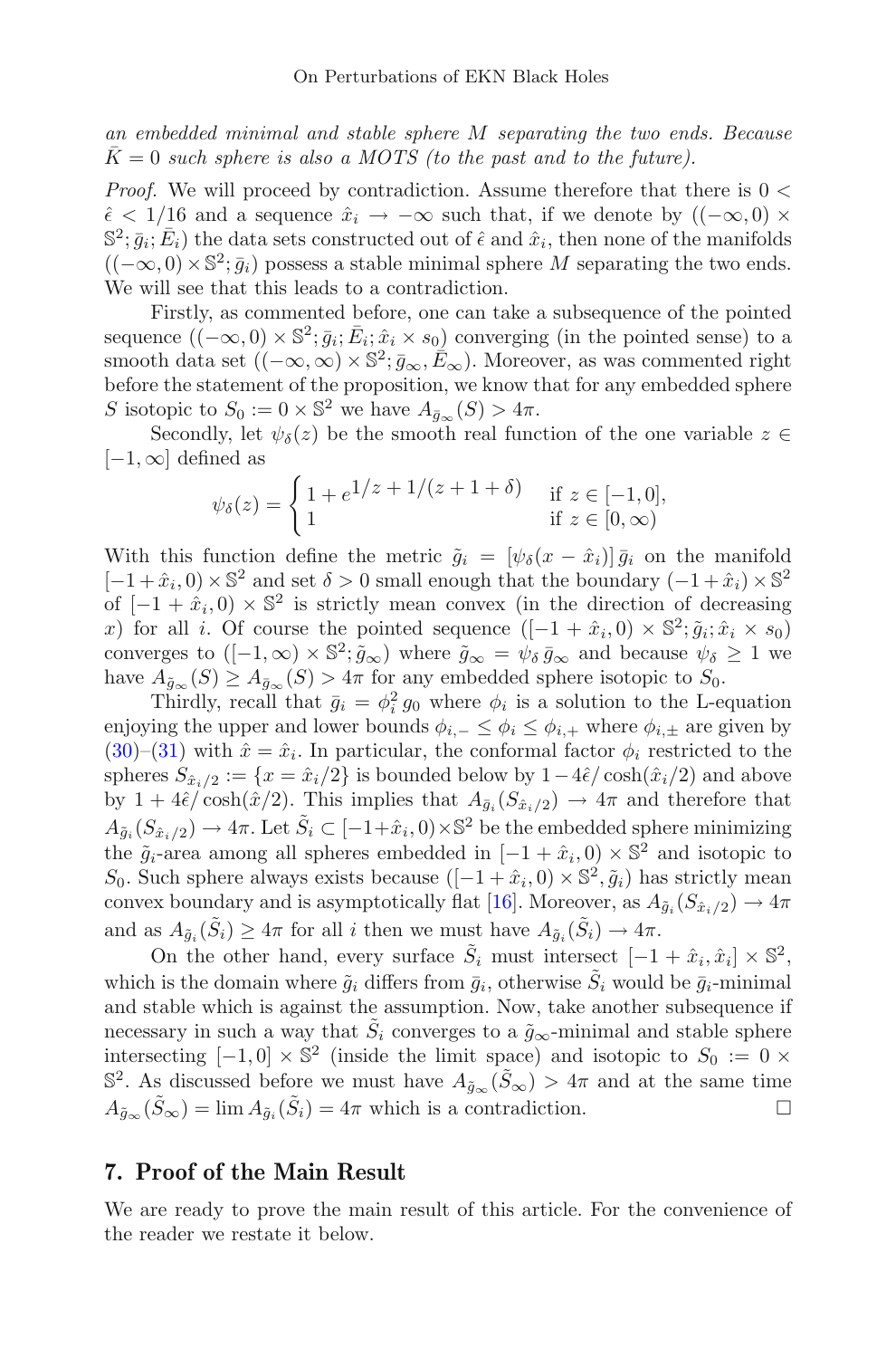**Theorem 1.** For any  $\bar{\varepsilon} > 0$  and integer  $k \ge 1$  there is a smooth and maximal electro-vacuum data set  $(\bar{\Sigma}; \bar{q}, \bar{K}; \bar{E}, \bar{B})$ ,  $\bar{\varepsilon}$ -close in  $C^k$  to the standard ERN initial data and falling into it exponential along the cylindrical end, which cannot decay, towards the future or the past, into any EKN solution.

The precise definition of decaying into a EKN that we adopt, and that we provide below, is the laxest one can imagine. In very rough terms it says that, as one moves conveniently to the future but remaining outside the future black hole (if any), the space-time becomes "more and more similar" to a EKN. This is quantified by demanding that the data sets induced on certain domains of a sequence of Cauchy hypersurfaces, (the domains outside the black hole if any), converges to the data set induced on a future Cauchy hypersurface of the EKN in an appropriate norm.

To alleviate the statement of the definition, we introduce before some preliminary terminology. Let  $(M; g)$  be a globally hyperbolic space-time. Then,

- 1. A sequence of Cauchy hypersurfaces  $\Sigma_i$  exhaust **M** to the future if (i)  $D^+(\Sigma_{i'}) \subset D^+(\Sigma_i)^\circ$  when  $i' > i$ , and  $(ii) \bigcap D^+(\Sigma_i) = \emptyset$ .
- 2. A space-like hypersurface C is a future Cauchy hypersurface if  $M\ C$  has two connected components one of which is  $D^+(\mathcal{C})\backslash\mathcal{C}$ .
- 3. A sequence of open sets  $V_i$  of a future Cauchy surface C is an exhaustion if (i)  $V_i \subset V_{i'}$  when  $i' \geq i$ , and (ii)  $\bigcup V_i = C$ .

<span id="page-27-0"></span>With this terminology at hand, we give now the definition we need. We comment on it thereafter.

**Definition 4.** A globally hyperbolic electro-vacuum space-time  $(M, g; F)$ decays (to the future) into an eKN space-time  $(\mathbf{M}_e; \mathbf{g}_e; \mathbf{F}_e)$  iff

- 1.  $(M; g)$  is asymptotically flat at spatial and null infinity ([\[21\]](#page-30-12), p. 276), and,
- 2. There are diffeomorphisms into the images

$$
\varphi_i: \mathcal{V}_i \longrightarrow I^-(\mathcal{S}^+) \cap \Sigma_i,
$$

from the opens  $V_i$  of an exhaustion of a future Cauchy hypersurface  $\mathcal{C}_e$ of  $(\mathbf{M}_{e}; \mathbf{g}_{e})$  into  $I^{-}(\mathcal{S}^{+}) \cap \Sigma_{i}$ , where the sequence  $\Sigma_{i}$  exhausts  $(\mathbf{M}; \mathbf{g})$  to the future, and such that for  $(U_i, U_e)$  equal either  $(\varphi_i^* g_i, g_e), (\varphi_i^* K_i, K_e)$ ,  $(\varphi_i^* E_i, E_e)$  or  $(\varphi_i^* B_i, B_e)$  we have

$$
\lim_{i \to \infty} ||U_i - U_e||_{C_{g_e}^1(\mathcal{V}_i)} = 0.
$$
\n(41)

<span id="page-27-1"></span>The hypersurface  $\mathcal{C}_e$  is assumed spherically axisymmetric when  $(\mathbf{M}_e; \mathbf{g}_e; \mathbf{F}_e)$  is ERN, and axisymmetric when  $(\mathbf{M}_e; \mathbf{g}_e; \mathbf{F}_e)$  is any other EKN. Finally if  $(M, g; F)$  is axisymmetric then the  $\Sigma_i$  are also assumed axisymmetric.

A few comments are in order. Firstly, item 1 in Definition [4](#page-27-0) imposes a basic global condition which allows us to speak of future null-infinity  $S^+$  and therefore of black holes. Secondly, the use of the maps  $\varphi_i : \mathcal{V}_i \longrightarrow I^-(\mathcal{S}^+) \cap \Sigma_i$ in *item 2* guarantees that the notion of "decaying into a  $EKN$ " deals only with the strict exterior of the black hole and does not hypothesize about the nature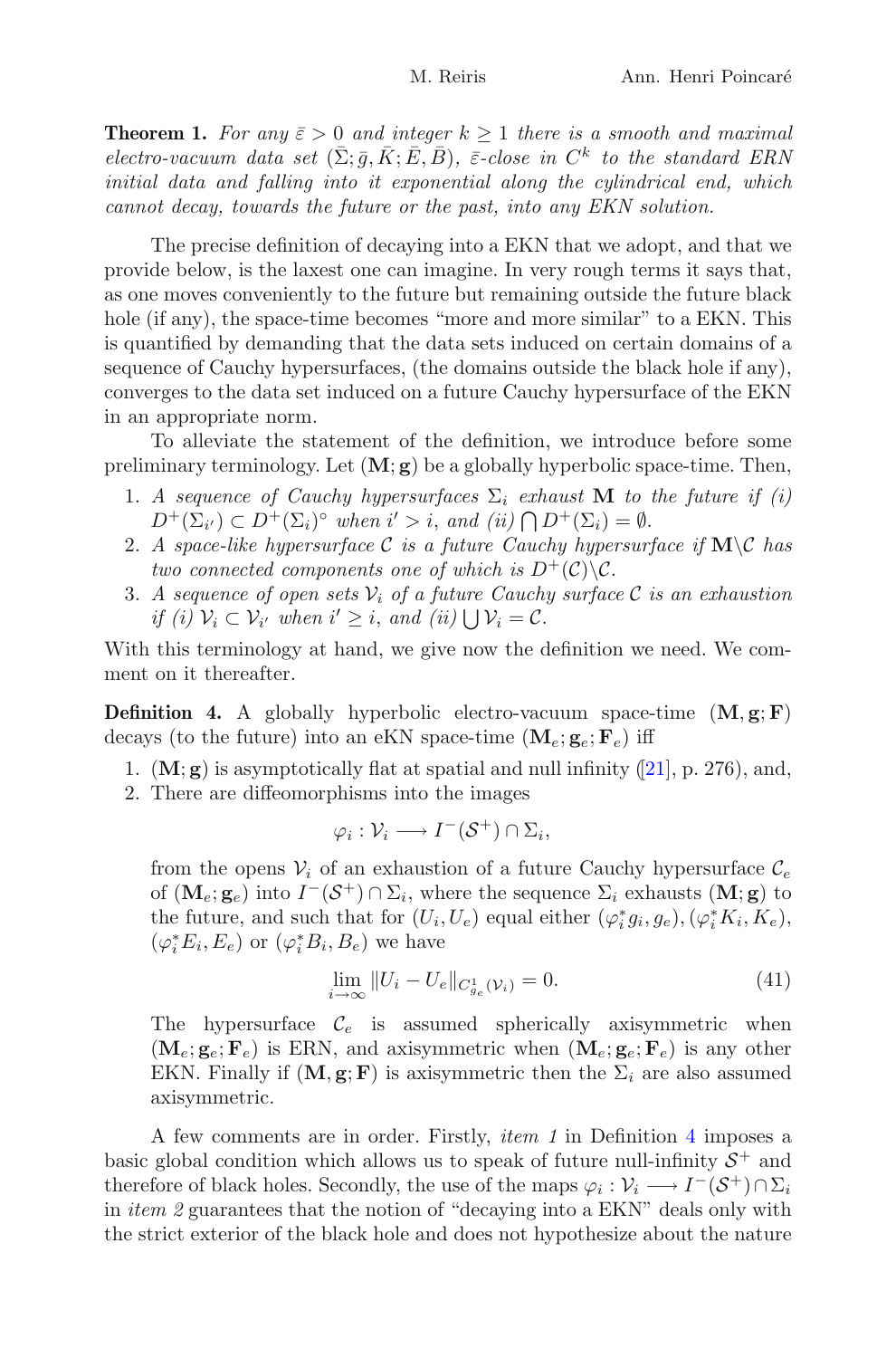of the event horizon as was discussed at length in the introduction. Thirdly, the convergence in  $(41)$  is only in  $C<sup>1</sup>$  which is very weak.

On these grounds it is hard to imagine a more adequate definition of "decaying into a EKN" than this. In any case, this is the one we use in Theorem [1](#page-26-0) that we now prove.

Proof of Theorem [1](#page-26-0). Set  $\hat{\epsilon}$  be small enough in such a way that the  $\varepsilon(\hat{\epsilon}, k)$ provided by Proposition [3](#page-24-3) is less or equal than  $\bar{\varepsilon}$ . Let then  $\hat{x}$  be any number less or equal than the  $\hat{x}(\hat{\epsilon})$  provided by Proposition [4](#page-25-0) and let  $(\bar{q}, \bar{K} = 0; \bar{E}, \bar{B} = 0)$ be the axisymmetric and time symmetric data set constructed in Sect. [4](#page-15-0) out of  $\hat{\epsilon}$  and  $\hat{x}$ . By Proposition [3](#page-24-3) such data set is  $\bar{\epsilon}$ -close in  $C^k$  to the standard ERN initial data. Its total electromagnetic charges are  $Q_{\rm E} = 1, Q_{\rm M} = 0$  and the total angular momentum is  $J = 0$  (see Sect. [2](#page-6-0) (iii)). Moreover, the data set falls off exponentially towards the background data set  $(q_0, K_0; E_0, B_0)$  along the cylindrical end as explained at the end of Sect. [4.](#page-15-0) Also, by Proposition [4,](#page-25-0) such data set possess a stable minimal surface  $M$  separating the two ends, which is therefore a future and past MOTS. For this reason the following argument applies equally to the future and to the past. Here we will argue only to the future. The future globally hyperbolic development of the initial data will be denoted by  $(M^+; g)$ .

Suppose now that the future evolution of the initial data decays into an extreme EKN solution according to Definition [4.](#page-27-0) In this situation the EKN limit must be necessarily  $\text{ERN}_1$  because the electromagnetic charges and the angular momentum are everywhere conserved. Also, because of the presence of the MOTS M acting as a barrier, the set  $I^-(\mathcal{S}^+) \cap \overline{\Sigma}$  lies in the region inside  $\overline{\Sigma}$  enclosed by M and the asymptotically flat end. Note that  $I^-(\mathcal{S}^+) \cap \overline{\Sigma}$  is the exterior black hole region at the "instant"  $\Sigma$ .

Let  $\mathcal{C}_e$  be the spherically symmetric future Cauchy surface in  $\text{ERN}_1$  and let  $\{V_i\}$  be the exhaustion, as granted by Definition [4.](#page-27-0) Then observe that no matter which is the  $\mathcal{C}_e$  at hand, one can find a sequence of spheres  $S_j \subset \mathcal{C}_e$ with strictly positive outer null expansions  $\theta^+|_{S_i}$  and whose areas tend to  $4\pi$ as  $j \to \infty$ . One can take for instance any sequence of spheres of constant coordinates r and t, "going towards" one of the ends of  $\mathcal{C}_e$  (where the future Cauchy horizon of  $\text{ERN}_1$  "is"). Hence, appealing now to [\(41\)](#page-27-1) in Definition [4,](#page-27-0) one can consider a subsequence  $\{\mathcal{V}_{i_j}\}\$  of  $\{\mathcal{V}_i\}$  such that  $S_j \subset \mathcal{V}_{i_j}$  for all j and such that the spheres  $\varphi_{i_j}(S_j)$  have strictly positive outer null expansion  $\theta^+|_{\varphi_{i,j}(S_j)}$  in  $(M^+; g)$ .

Let  $\Sigma_{i_j}^*$  be the closure of the connected component of  $\Sigma_{i_j} \backslash \varphi_{i_j}(S_j)$  containing the asymptotically flat end. Consider now the (non-necessarily smooth) null boundary

$$
N:=\bigg[\partial\big(J^-\big(\Sigma_{i_j}^*\big)\cap \mathbf{M}^+\big)\bigg]\backslash\bigg(\Sigma_{i_j}\cup\bar{\Sigma}\bigg).
$$

Then observe that every null generator of N ends at a point in  $\varphi_{i_j}(S_j)$  and as  $\varphi_{i_j}(S_j) \subset I^-(\mathcal{S}^+)$  observe that  $N \subset I^-(\mathcal{S}^+)$ . Also note that at any end point of a null generator of  $N$  the expansion of the null congruence is positive because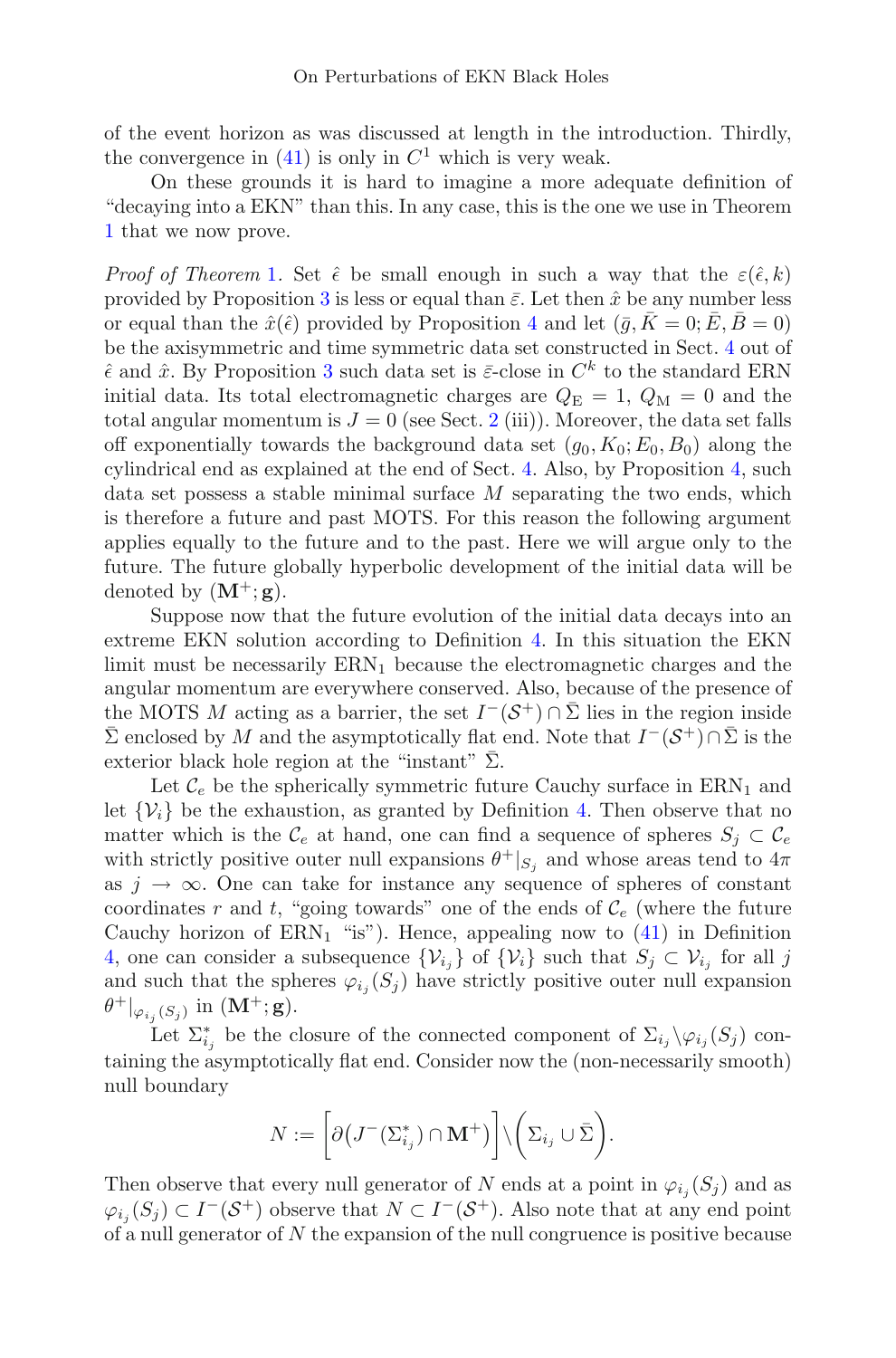it is (proportional to)  $\theta^+|_{\varphi_{i,j}(S_j)}$  which is positive. As by the Rauchadhury equation the expansion of  $\tilde{N}$  is non-increasing along its null generators, we deduce that it is also positive at every smooth point in  $N$ . In particular the area of  $\varphi_{i_j}(S_j)$  is bigger than the area of the two-rectifiable set  $H_j := \partial(J^-(\Sigma_{i_j}^*)\cap \bar{\Sigma})$ in the initial slice  $\bar{\Sigma}$ , [\[7](#page-29-3)]. Hence lim sup  $A_{\bar{q}}(H_i) \leq 4\pi$ .

By the *item 1* in Definition [4](#page-27-0) the set  $J^{-}(\Sigma_{i_j}^*) \cap \bar{\Sigma}$  contains (obviously) a large sphere over the asymptotically flat end of  $\overline{\Sigma}$  and its exterior region. For this reason  $H_i$  is homologous to that sphere and therefore to  $M$ , [\[20](#page-30-13)]. Take now another sphere M far away along the cylindrical end of  $\Sigma$  in such a way that the region  $\Sigma$  enclosed by it and the asymptotically flat end contains the MOTS M. Then, as we did for instance in the proof of Proposition [4,](#page-25-0) deform the metric  $\bar{q}$  around  $\tilde{M} = \partial \tilde{\Sigma}$  in  $\tilde{\Sigma}$  to a metric  $\tilde{q}$  by means of a conformal factor greater or equal than one, in such a way that the outward mean curvature of  $M = \partial \Sigma$  in  $(\Sigma, \tilde{q})$  is strictly positive. The conformal factor is assumed to be one on the region enclosed by  $M$  and the asymptotically flat end, therefore  $\bar{q} = \tilde{q}$  in there. Then, based on general grounds of geometric measure theory [\[20\]](#page-30-13), one can find a smooth  $\tilde{g}$ -area-minimizer among all the two-rectifiable sets in Σ homologous to M. As lim sup  $A_{\tilde{a}}(H_i) = \limsup A_{\tilde{a}}(H_i) \leq 4\pi$ , we conclude that the  $\tilde{g}$ -area of such minimizer (which is homologous to M and non-empty) is less or equal than  $4\pi$ . As  $\tilde{g} \geq \bar{g}$  we conclude that the  $\bar{g}$ -area of the minimizer is less or equal than  $4\pi$  contradicting Proposition 2. the minimizer is less or equal than  $4\pi$  contradicting Proposition [2.](#page-11-2)

# Acknowledgements

We would like to thank Sergio Dain for useful suggestions in the early stages of this article.

# <span id="page-29-1"></span>References

- [1] Aretakis, S.: Horizon instability of extremal black holes (2012) [arXiv:1206.6598](http://arxiv.org/abs/1206.6598)
- <span id="page-29-5"></span>[2] Aronszajn, N.: A unique continuation theorem for solutions of elliptic partial differential equations or inequalities of second order. J. Math. Pures Appl. (9) 36, 235–249 (1957)
- <span id="page-29-2"></span>[3] Bizon, P., Friedrich, H.: A remark about wave equations on the extreme Reissner–Nordstr´om black hole exterior. Class. Quant. Grav. 30, 065001 (2013)
- <span id="page-29-6"></span>[4] Camacho, C., Lins Neto, A.: Geometric Theory of Foliations. Birkhäuser Boston Inc., Boston (1985)
- <span id="page-29-0"></span>[5] Carter, B.: Black hole equilibrium states. In: Black holes/Les astres occlus (Ecole ´ d'Eté Phys. Théor. Les Houches, 1972), pp. 57–214. Gordon and Breach, New York (1973)
- <span id="page-29-4"></span>[6] Choquet-Bruhat, Y., York, J.W. Jr.: The Cauchy problem. In: General Relativity and Gravitation, vol. 1, pp. 99–172. Plenum, New York (1980)
- <span id="page-29-3"></span>[7] Chrusciel, P.T., Delay, E., Galloway, G.J., Howard, R.: The Area theorem. Annales Henri Poincaré 2, 109–178 (2001)